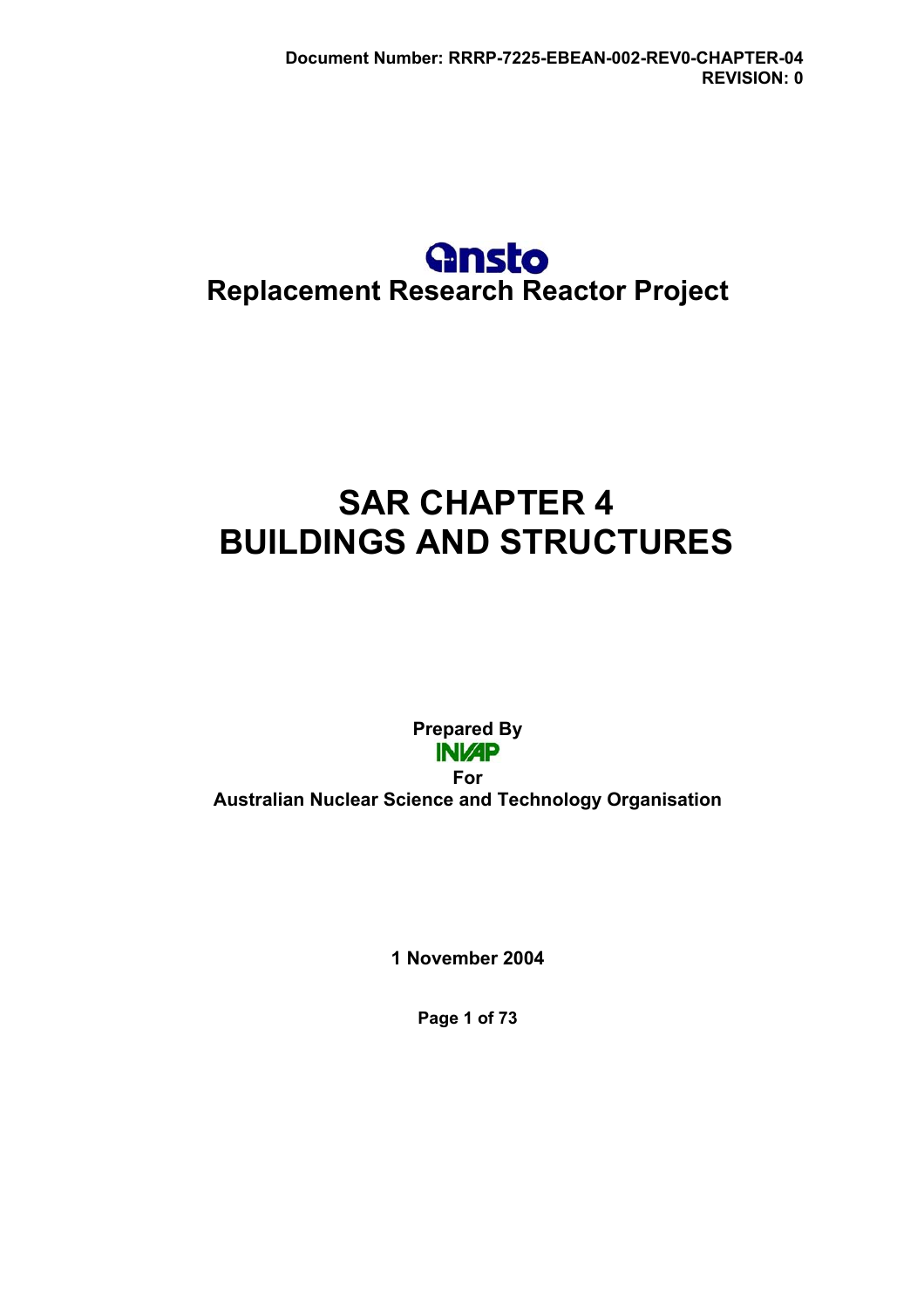| <b>ANSTO</b><br><b>Replacement Reactor Project</b> |                                                                               | Document N°: RRRP-7225-EBEAN-002-Rev0-<br><b>CHAPTER-04</b><br>Revision: 0<br>Document Title: SAR - Chapter 4, Buildings and<br><b>Structures</b> |                      |           |
|----------------------------------------------------|-------------------------------------------------------------------------------|---------------------------------------------------------------------------------------------------------------------------------------------------|----------------------|-----------|
|                                                    |                                                                               |                                                                                                                                                   |                      |           |
|                                                    |                                                                               | Print name, date and sign or initial                                                                                                              |                      |           |
| Revision                                           | <b>Description of Revision</b>                                                | Prepared                                                                                                                                          | Checked/<br>Reviewed | Approved  |
| $\pmb{0}$                                          | Original issue for public release                                             | <b>SH</b>                                                                                                                                         | <b>RPH</b>           | <b>GW</b> |
|                                                    |                                                                               |                                                                                                                                                   |                      |           |
| Notes:                                             | 1. Revision must be verified in accordance with the Quality Plan for the job. |                                                                                                                                                   |                      |           |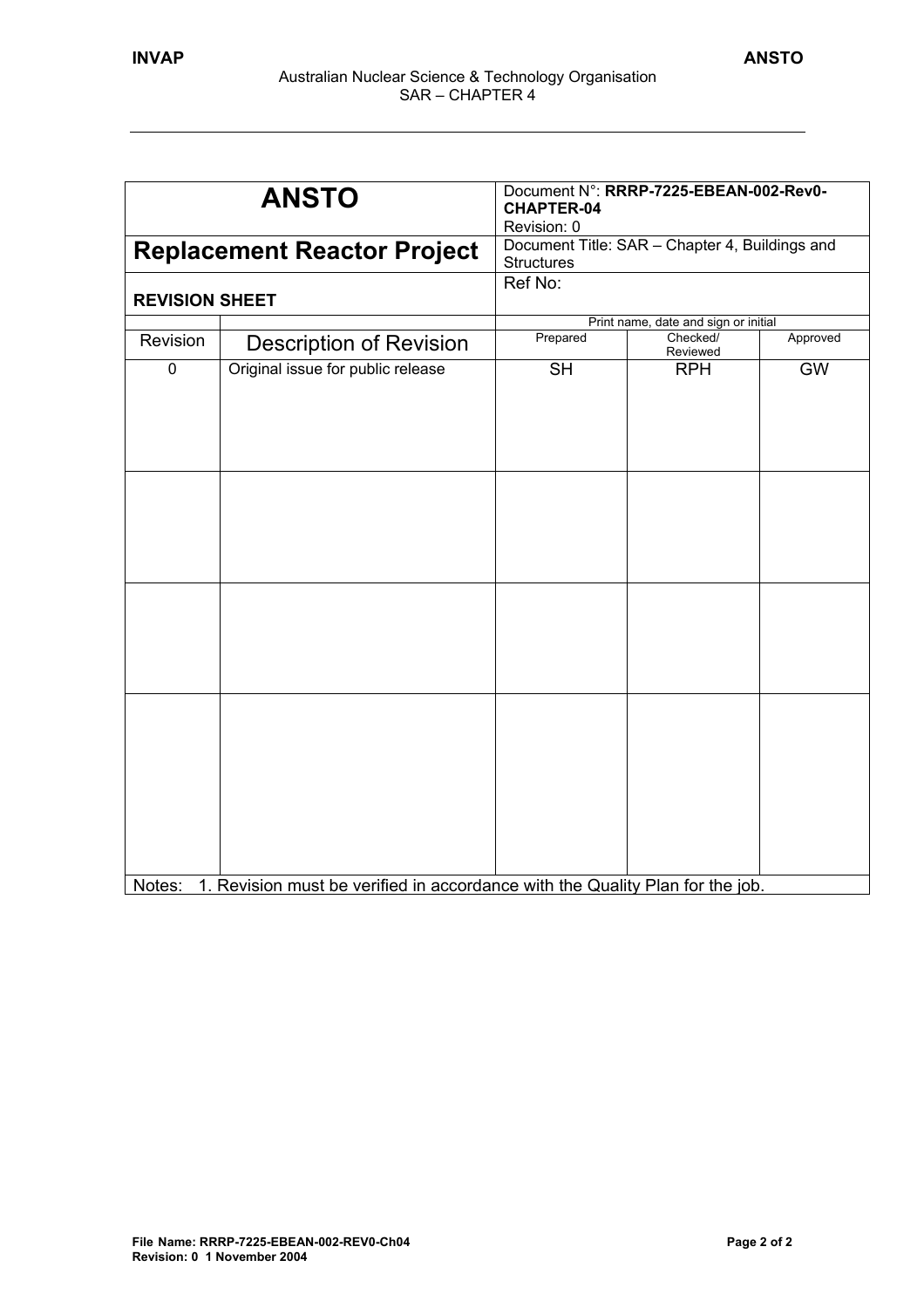## **TABLE OF CONTENTS**

- **4 BUILDINGS AND STRUCTURES**
- **4.1 Introduction and objectives**
- **4.2 Overview of Buildings and Structures Comprising the Reactor Facility**

#### **4.3 Design Bases for the buildings and structures comprising the reactor facility**

- 4.3.1 Introduction
- 4.3.2 Principal Design Codes
	- 4.3.2.1 Seismic Design
	- 4.3.2.2 Structural Design
- 4.3.3 Design Loads
	- 4.3.3.1 Plant Process Loads:
	- 4.3.3.2 Environmental Loads
	- 4.3.3.3 Other Design Features

## **4.4 Reactor Building**

- Design Concept
- 4.4.2 Architectural Design
	- 4.4.2.1 General Considerations
	- 4.4.2.2 Circulation of Personnel and Equipment
	- 4.4.2.3 Emergency Exits
	- 4.4.2.4 Radiological Protection
	- 4.4.2.5 Security
	- 4.4.2.6 Fire
- 4.4.3 Structural Design
	- 4.4.3.1 Design Criteria
	- 4.4.3.2 Evaluation of Loads
	- 4.4.3.3 Analysis and Design
	- 4.4.3.4 Structure Description
	- 4.4.3.5 Materials and Construction
- 4.4.4 Air-locks, Hatches and Penetrations

#### **4.5 Reactor Building Internal Structures & Systems**

- 4.5.1 Reactor Pool and Service Pool
	- 4.5.1.1 Introduction
	- 4.5.1.2 System Categorisation
	- 4.5.1.3 Safety Functions
	- 4.5.1.4 Codes and Standards
	- 4.5.1.5 Reactor Pool
	- 4.5.1.6 Service Pool
	- 4.5.1.7 Transfer Canal
	- 4.5.1.8 Operations Bridge
	- 4.5.1.9 Fabrication of Components
	- 4.5.1.10 Shipment and Installation
	- 4.5.1.11 Inspection and Testing
- 4.5.2 Cranes
	- 4.5.2.1 Reactor Hall Crane
	- 4.5.2.2 Reactor Beam Hall Crane
	- 4.5.2.3 Radioisotope Flask Hoist
	- 4.5.2.4 Hoists and Lifting Devices

#### **4.6 Neutron Guide Hall**

- 4.6.1 Architectural Layout
- 4.6.2 Structure<br>4.6.3 Internal S
- **Internal Services**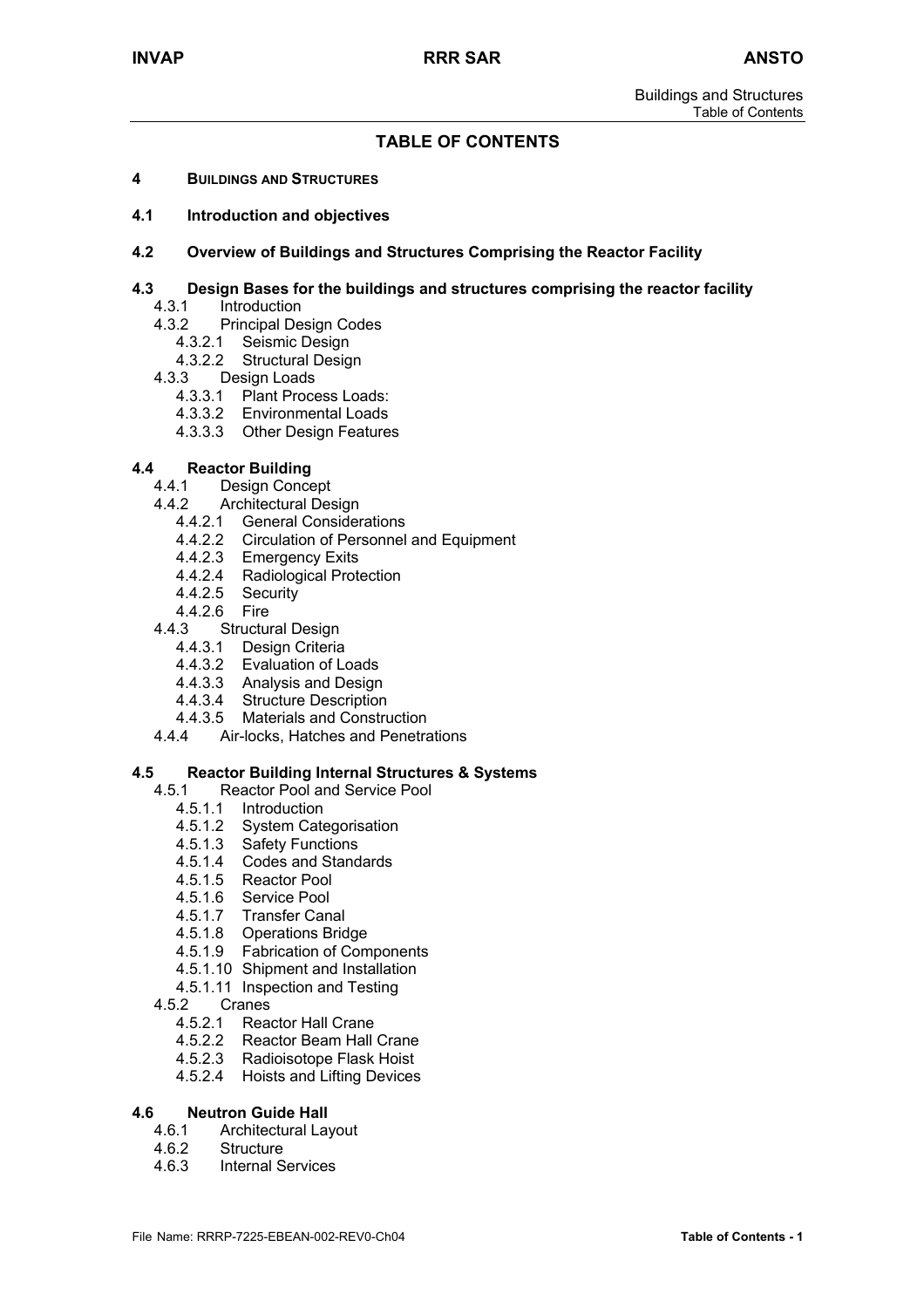4.6.3.1 Cranes

4.6.4 Access to and from the Neutron Guide Hall

- 4.6.4.1 Normal Staff Movement within the NGH
- 4.6.4.2 Emergency Exits and Access
- 4.6.5 Bunker and Associated Shielding

## **4.7 Auxiliary Services Building and Facility Substation**

- **Description** 
	- 4.7.1.1 Auxiliary Building Crane
	- 4.7.1.2 Other Services

#### **4.8 Main Entrance, Conference Centre and Group Tour Areas**

4.8.1 Description

## **4.9 Other Structures**

- 4.9.1 Cooling Towers
- 4.9.2 Reactor Stack

*End of Table of Contents*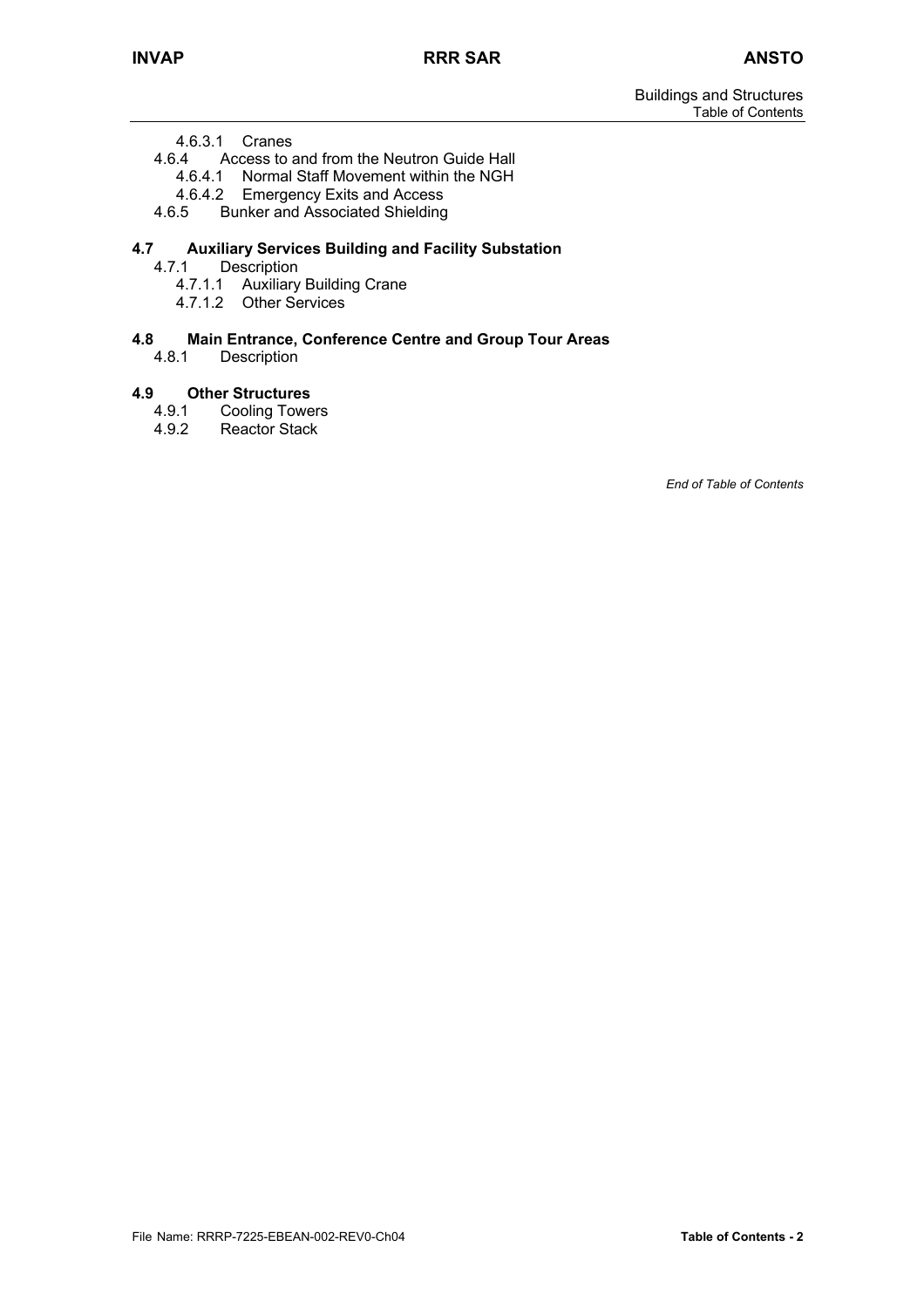## **4 BUILDINGS AND STRUCTURES**

## **4.1 INTRODUCTION AND OBJECTIVES**

The objectives of this Chapter are:

- a) To provide a description of the buildings, structures and facilities.
- b) To identify the safety features of the buildings and structures that contribute to nuclear and personnel safety.
- c) To identify the specific safety requirements and safety design bases from other Chapters that are applicable to the buildings and structures.
- d) To evaluate the design of the buildings and structures so as to demonstrate that they meet the identified safety requirements and safety design bases.

The Chapter covers the following issues:

- a) The building design and site layout (eg access control, radiation protection and shielding).
- b) The integrity of the reactor block during design basis and beyond design basis events.
- c) The capability of the buildings and structures to withstand external hazards such as a seismic event or an aircraft crash.

*End of Section*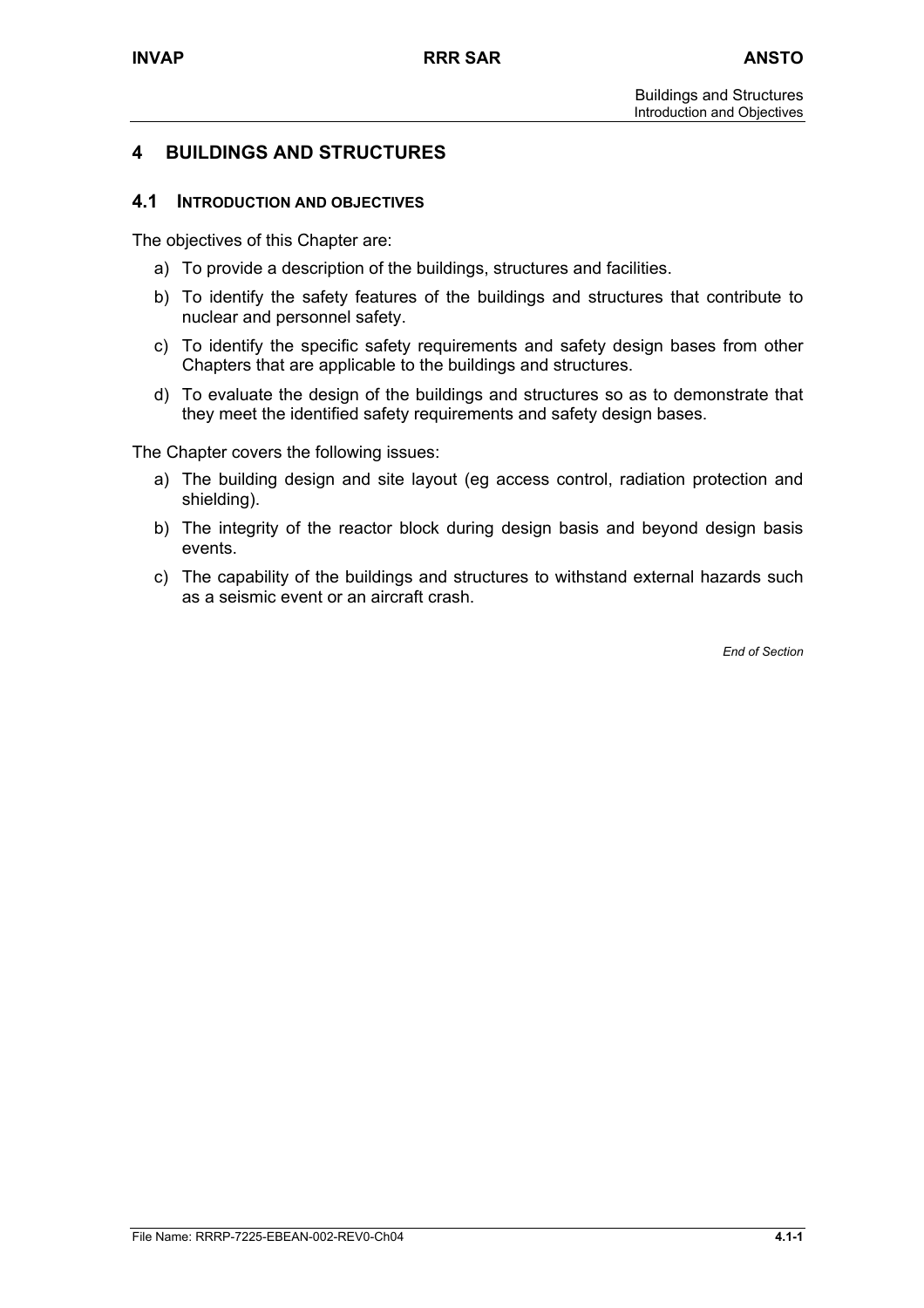### **4.2 OVERVIEW OF BUILDINGS AND STRUCTURES COMPRISING THE REACTOR FACILITY**

The Reactor Facility comprises the following buildings and structures:

- a) The Reactor Building this building houses the reactor block, the main reactor systems and most Engineered Safety Features.
- b) The Neutron Guide Hall
- c) The Main Entrance, Conference Centre and Group Tour Areas
- d) The Auxiliary Services Buildings and other structures

In locating the main buildings within the site allocated by ANSTO, a number of factors have been considered, including:

- a) Integration of the activities within the new facility with the functioning of the LHSTC as a whole, including all safety-related issues such as emergency arrangements.
- b) Provision for possible expansion of offices and Neutron Guide Hall
- c) Adequate clearance from the site boundary, provision for fuel free and fuel reduced zones for bushfire control.
- d) Access and circulation of personnel and visitors
- e) Access to building services
- f) Landscaping and road services
- g) Environmental issues such as stormwater management
- h) Security requirements
- i) Fire protection and Building Code of Australia (BCA).

An important requirement affecting the layout of the Reactor Facility has been the need to optimise the relative locations of the neutron sources in the reactor block and the recipient neutron beam instruments, in addition to allowing the possible future construction of a second Neutron Guide Hall. The chosen solution has enabled the two sets of Cold Neutron and Thermal Neutron Guides to be located in almost opposite sides of the reactor block along a north-south axis. As a result, the Reactor Building is located in the centre of the site with the Neutron Guide Hall extending to one end, allowing space for the possible future Neutron Guide Hall to the other as well as possible office blocks on the north and south sides of the Main Entrance.

Single storey buildings containing instrument cabins and laboratories adjoin the eastern and western sides of the Neutron Guide Hall. A separate curved building contains the main Entry Foyer plus staff amenities, conference and display areas. Administrative staff, researchers, scientists and chemistry facilities are accommodated around a courtyard in a single storey building adjoining the eastern side of the Reactor Building.

Immediately next to the Reactor Building is an Auxiliary Services Building containing electrical equipment and other services related plant. A bank of cooling towers to service the complex are set the site with pipelines and pumping systems connected to the main buildings.

The elevation of the major features of the facility are defined in metres above or below this local datum. The reactor ventilation stack extends above the Reactor Building above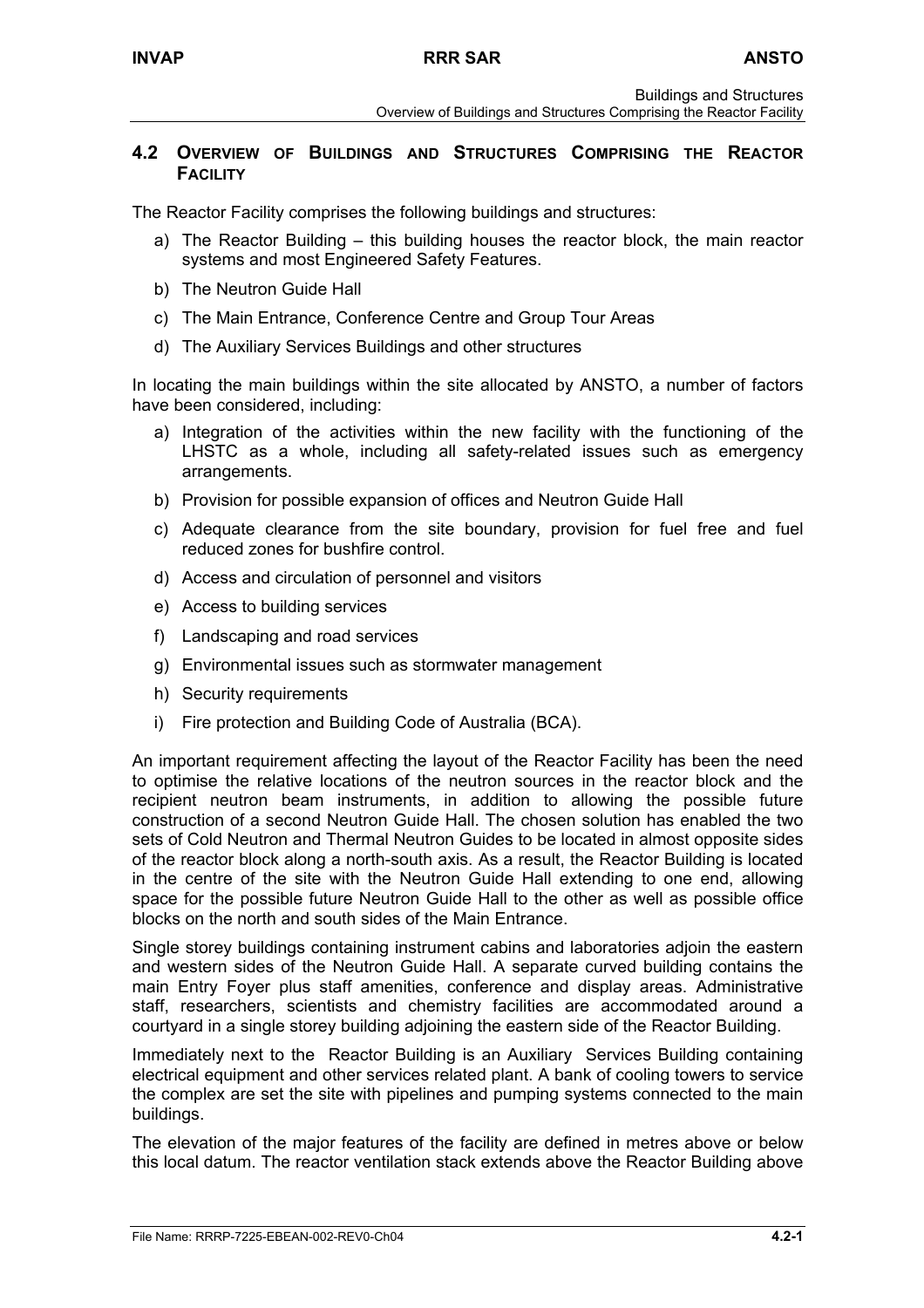Buildings and Structures

Overview of Buildings and Structures Comprising the Reactor Facility

Level 0.00. Layout details of the floors and levels within the Reactor Building are given in Section 4.4.2 of this Chapter.

*End of Section*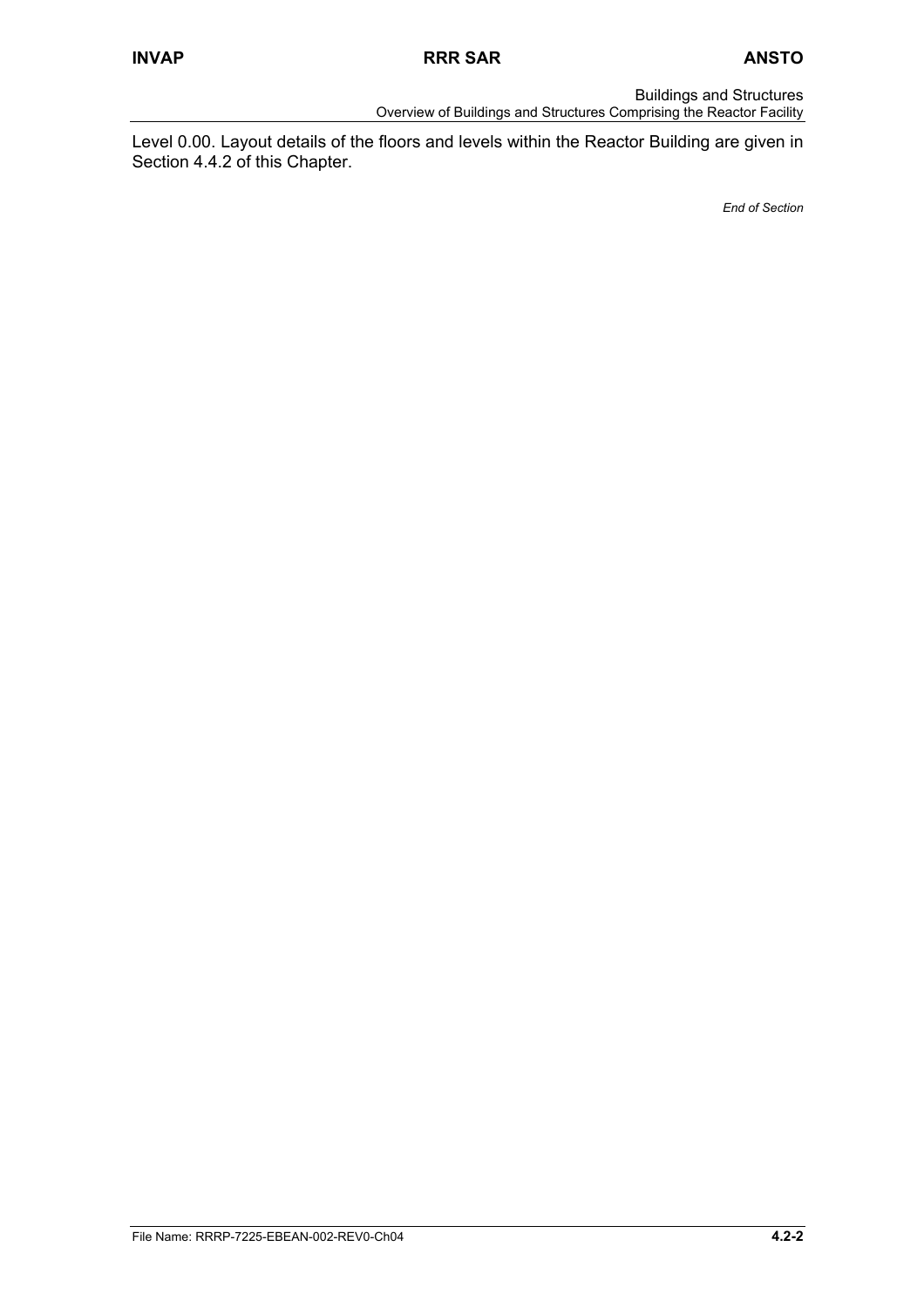## **4.3 DESIGN BASES FOR THE BUILDINGS AND STRUCTURES COMPRISING THE REACTOR FACILITY**

## **4.3.1 Introduction**

The Reactor Facility has been designed in accordance with the appropriate Australian and international design standards which represent best practice for a facility of this type.

The Reactor Facility has been designed to support dead loads, live loads and seismic events in combination.

The serviceability of the Reactor Facility has been addressed in the design, in relation to the fitness for purpose of the discrete facility buildings. Factors included in this review have included containment, reactor core protection, radiation shielding, reliability, durability, deflection, cracking, impermeability, acoustics and sound transmission.

## **4.3.2 Principal Design Codes**

The principal design codes adopted in the design of the Reactor Facility are as follows:

## **4.3.2.1 Seismic Design**

Structures shall comply with the criteria specified in Chapter 2, Section 2.6.1.7, listed in accordance to IAEA Safety Guide 50-SG-D15 ("Seismic Design and Qualification for Nuclear Power Plants").

Three seismic categories have been selected from Chapter 2, Section 2.5.2. The seismic categories are:

Seismic Category 1: The item shall be designed to withstand the SL-2 Seismic Category 2: The item shall be designed to withstand the SL-1

Seismic Category 3: The item shall be designed to withstand the SL-0

Note:

SL-2 applies to the Safe Shutdown Earthquake (SSE)

SL-1 applies to the Operational Basis Earthquake (OBE)

SL-0 applies to the structures designed in accordance with AS1170.4.

The Reactor Building and the main parts of the Auxiliary Services Building have been designed to Seismic Category 1, the access to the Reactor Building and the remaining parts of the Auxiliary Services Building to Seismic Category 2, and the Neutron Guide Hall to Seismic Category 3. The failure modes of the Seismic Category 2 and 3 areas have been designed as "fail safe" with respect to Seismic Category 1 areas.

The Seismic Category 1 & 2 buildings and structures have been designed to take account of the dynamic response to earthquake loads. For these buildings the oscillatory modes are first evaluated and then the effective forces determined by means of Response Spectra Analysis method.

The Time History Analysis method is also used in Seismic Category 1 and 2 structures in order to generate the Floor Response Spectra. These spectra have been taken as dynamic input to design the equipment and components in all the levels in the facility.

The Reactor Facility structures are analysed using 3 dimensional finite element models which take into account the geometry of the facility buildings, the distribution of masses and stiffness of the structural members.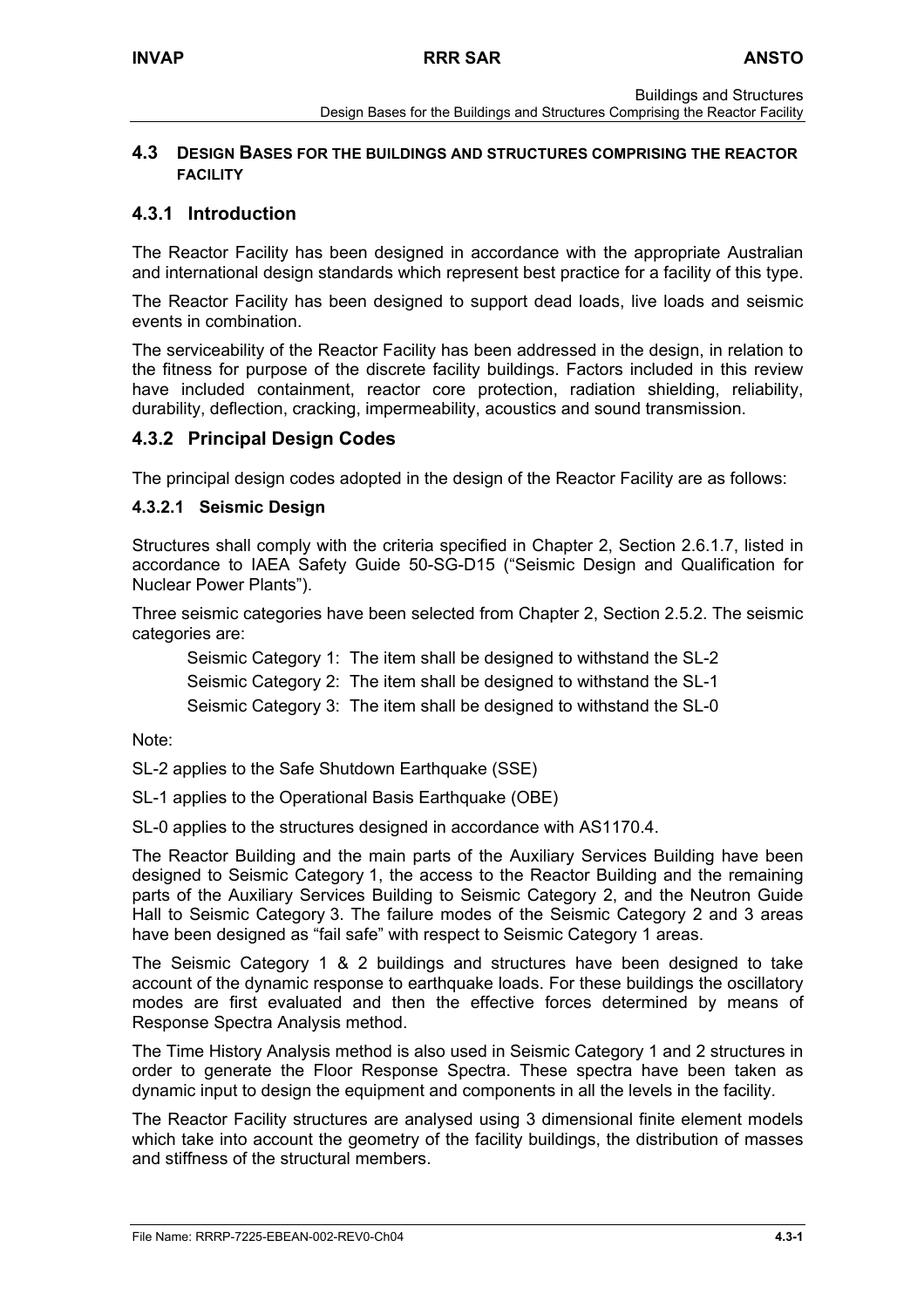Buildings and Structures

The Seismic Category 3 buildings are designed using the Equivalent Static Method.

## **4.3.2.2 Structural Design**

The following design codes have also been used:

American Concrete Institute Building Code Requirements for Structural Concrete, for seismic category 1 and 2 structures.

Code Requirements for Nuclear Safety Related Concrete Structures, for loads combinations of seismic categories 1 and 2 structures.

Both codes have been used extensively throughout the nuclear industry and they internationally recognised. The combination of loads used in the design of the Reactor Facility are in accordance with the above mentioned. Code requirements for Nuclear Related Concrete Structures, are identified in Section 4.4.3.1.2.

The IAEA Safety Guide 50-SG-D15 has a requirement for a minimum number of seismic cycles and structural ductility. Stress levels for Operational Basis Earthquake events have been kept in the elastic range to allow for an unrestricted number of cycles and meet the requirements. The structural framework and foundation systems have been designed and checked against extreme events to meet these requirements:

AS 1170 Pt 1 to 4 – Australian Standard Loading Code for seismic category 1, 2 & 3 structures.

AS 3600 - Australian Standard Concrete Structures, used for seismic category 1, 2, & 3 structures.

AS 4100 - Australian Standard Steel Structures Code, used for seismic category 1, 2 & 3 structures.

## **4.3.3 Design Loads**

## **4.3.3.1 Plant Process Loads:**

Plant Process loads include but are not limited to the following types:

Dead loads

Live loads

Pressures such as liquid, atmospheric, gas, soil or rock foundations

Concentrated forces derived from interactions between components and missiles Thermal

Displacements and volume changes such as concrete shrinkage and creep Vibration

Dynamic loads such as cask impacts

## **4.3.3.2 Environmental Loads**

Environmental loads include but are not limited to the following:

**Earthquake** 

Wind and associated missiles.

Thermal (derived from environment)

Floods and water penetration

Lighting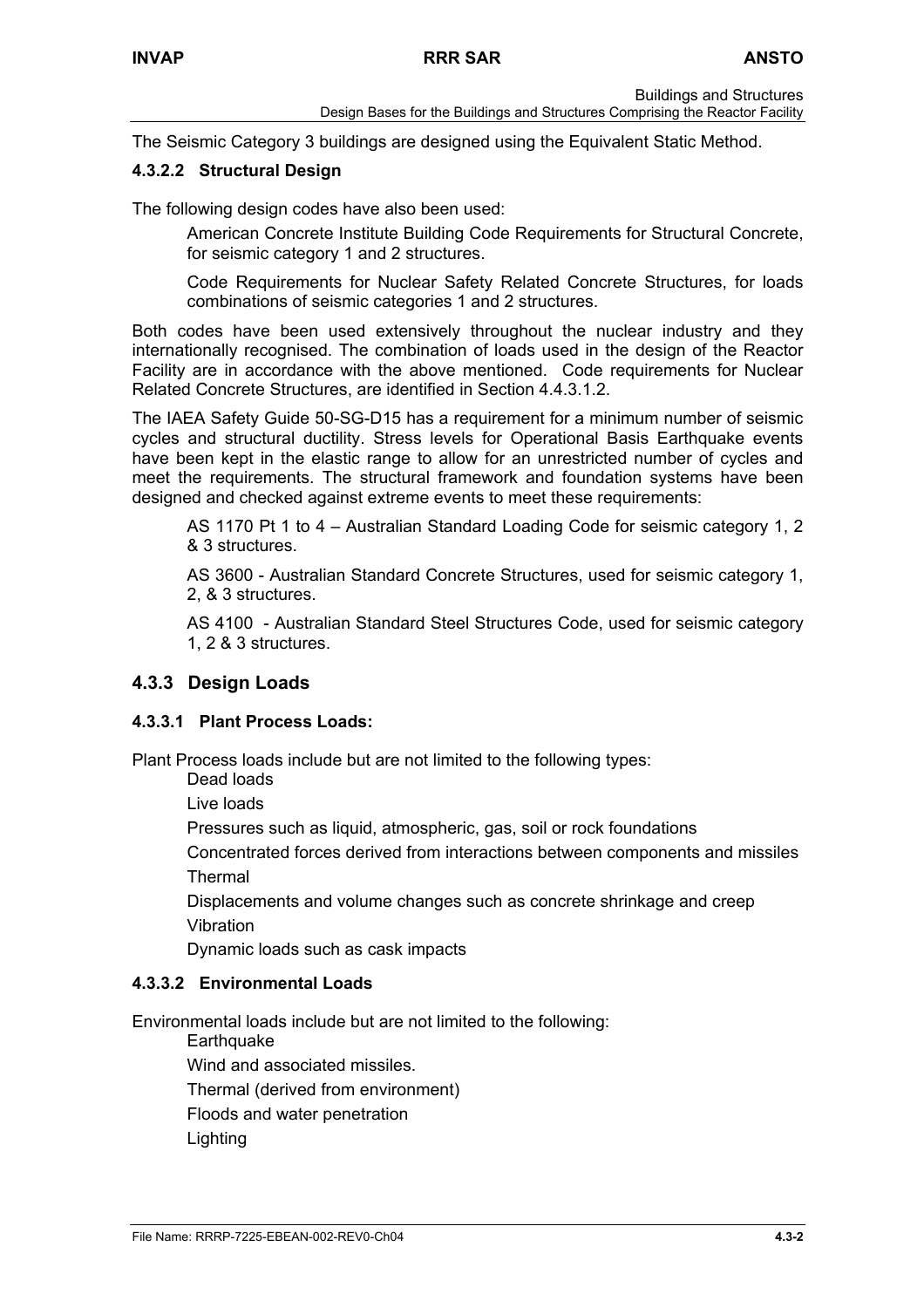Buildings and Structures

#### **4.3.3.3 Other Design Features**

Building partitions, layouts, thicknesses, personnel circulation and shielding material comply with Radiation Protection requirements - refer Section 4.4.2 and Chapter 12, Section 12.3

Fire compartmentalisation, fire detection systems and fire suppression systems have been generally used throughout the building to meet the requirements of the Building Code of Australia (BCA) and they are fully integrated into the design of the Reactor Facility - refer Chapter 10, Section 10.2: Fire Protection.

Fire resistance ratings of all materials such as Partitions and Ceilings were selected to meet the requirements of the BCA - refer Section 4.4.2 and Chapter 10, Section 10.2.

Location of corridors and exits between different radiological areas and fire zones are consistent with the emergency evacuation concepts discussed in Section 4.4.2.2 and 11 and Chapter 20.

Corridors, lifts, Safety Access Systems (SAS), room layouts and building exits have been designed to account for personnel circulation with a minimum of disruption consistent with the maintenance of safety standards, material movements and maintenance as detailed in Section 4.4.2.2.

Truck access and craneage has been designed to ensure safe fuel handling, transportation and radioisotope transfer –refer Section 4.4.2.2.4.

Heating Ventilating and Air Conditioning Systems have been fully integrated into the design of the Reactor Facility – refer Chapter 10, Section 10.4

Security and associated systems are as agreed with the Australian Safeguards and Non-Proliferation Office.

Cooling tower and pipework category 2 structural systems – refer to Chapter 6.

*End of Section*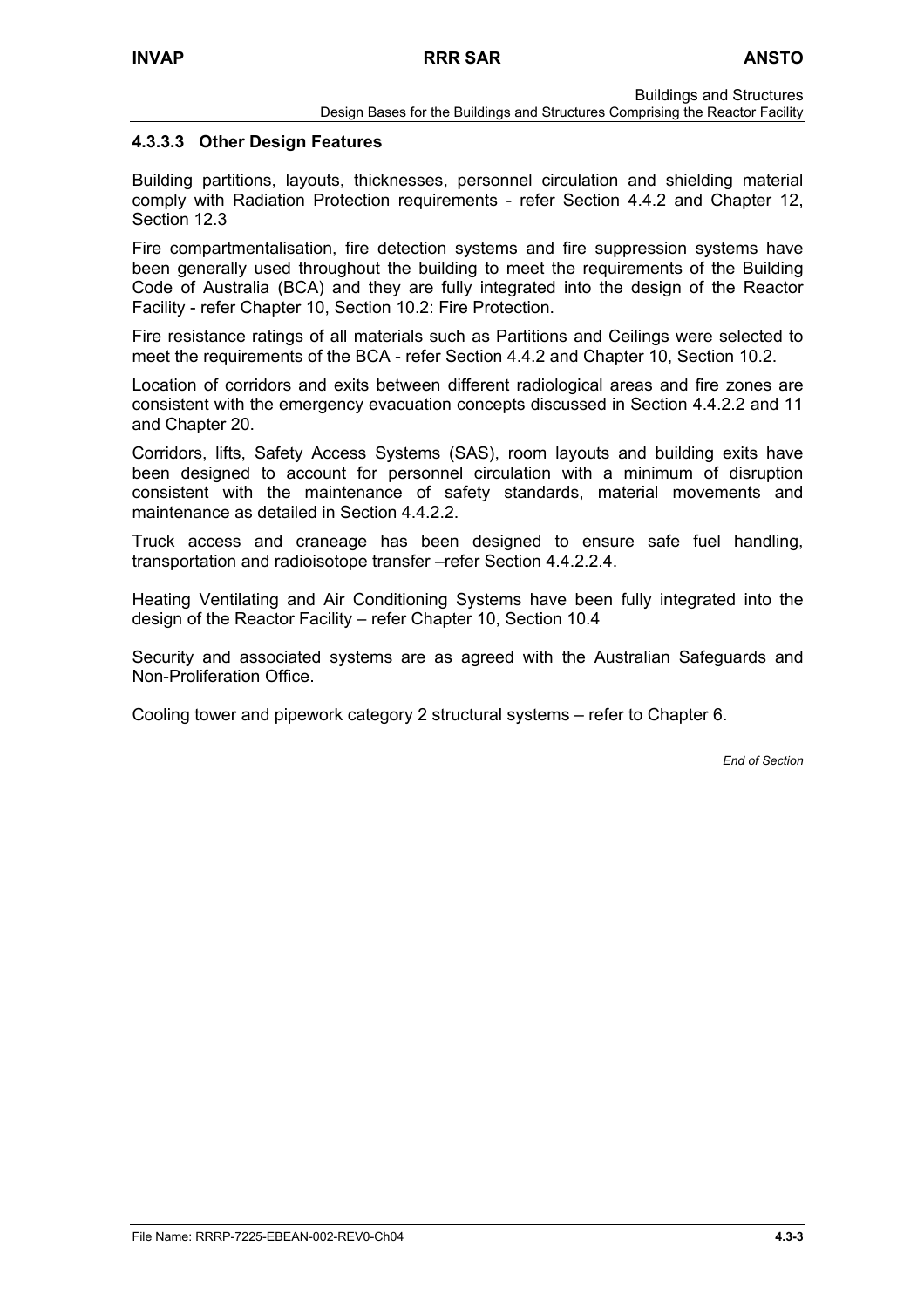## **4.4 REACTOR BUILDING**

## **4.4.1 Design Concept**

The features of the Reactor Building include:

- a) The Reactor Building is placed centrally on the site to form a direct physical Entry Building and Auxiliary Services Building thereby allowing the possible future expansion for a second Neutron Guide Hall with offices and laboratories.
- b) The Reactor Building constitutes a series of physical barriers to protect the community, the environment and the facilities in accordance with current design and safety guidelines, regulations, codes and best practice.
- c) The Reactor Building incorporates substantial concrete structures, which act as a shield for the radiation sources within the facility. Much of this shielding takes the form of the reactor block that encloses the Reactor Pool containing the reactor core, the Service Pool, the nitrogen-16 decay tanks and the Control Rod Drive Room. Adjacent to the reactor block are several shielded hot cells and rooms for resin purification. The reactor block and these adjacent structures are built using high-density concrete (i.e., containing special ore aggregates) to enhance their efficiency as radiation shields.
- d) Further measures of protection include segregation of active and non-active areas, separation and segregation of redundant components, as well as strict access control to the containment areas.
- e) A further measure of safety is provided by keeping those zones of the Reactor Building where higher airborne contamination risks are present at a pressure lower than the atmospheric value. This is achieved by the ventilation systems that are described in Chapter 10.
- f) The Reactor Building structure is designed to withstand the effects of dead and live loads, wind, temperature and earthquake.
- g) The dead loads are related to the weights of the building component, fixed plant, equipment and materials. The live loads are related to the personnel and mobile plant and equipment.
- h) Wind gives rise to horizontal pressures and suctions applied to walls, and vertical uplift and downwards pressure on roofs. High winds can also result in impact loads from airborne debris.
- i) Temperature changes give rise to thermal forces generated when elements of the structure are constrained against expansion or contraction. These effects are particularly relevant to the design of the reactor block.
- j) Earthquake or seismic forces, which although of infrequent occurrence, are an important issue in the design of the Reactor Facility. To minimise the possibility of the accidental release of radiation, seismic design criteria have been adopted for the Reactor Building that are well in excess of the requirements of the Australian Earthquake Code AS 1170.4 – 1993. These criteria essentially take the form of two levels of design earthquake event. The Reactor Building structure and its operating systems are designed to survive the lower of the events (Operating Basis Earthquake OBE) without damage. The structure and safety systems must also survive the more severe event (Safe Shutdown Earthquake SSE) without radioactive release of significance to the general public and with the reactor able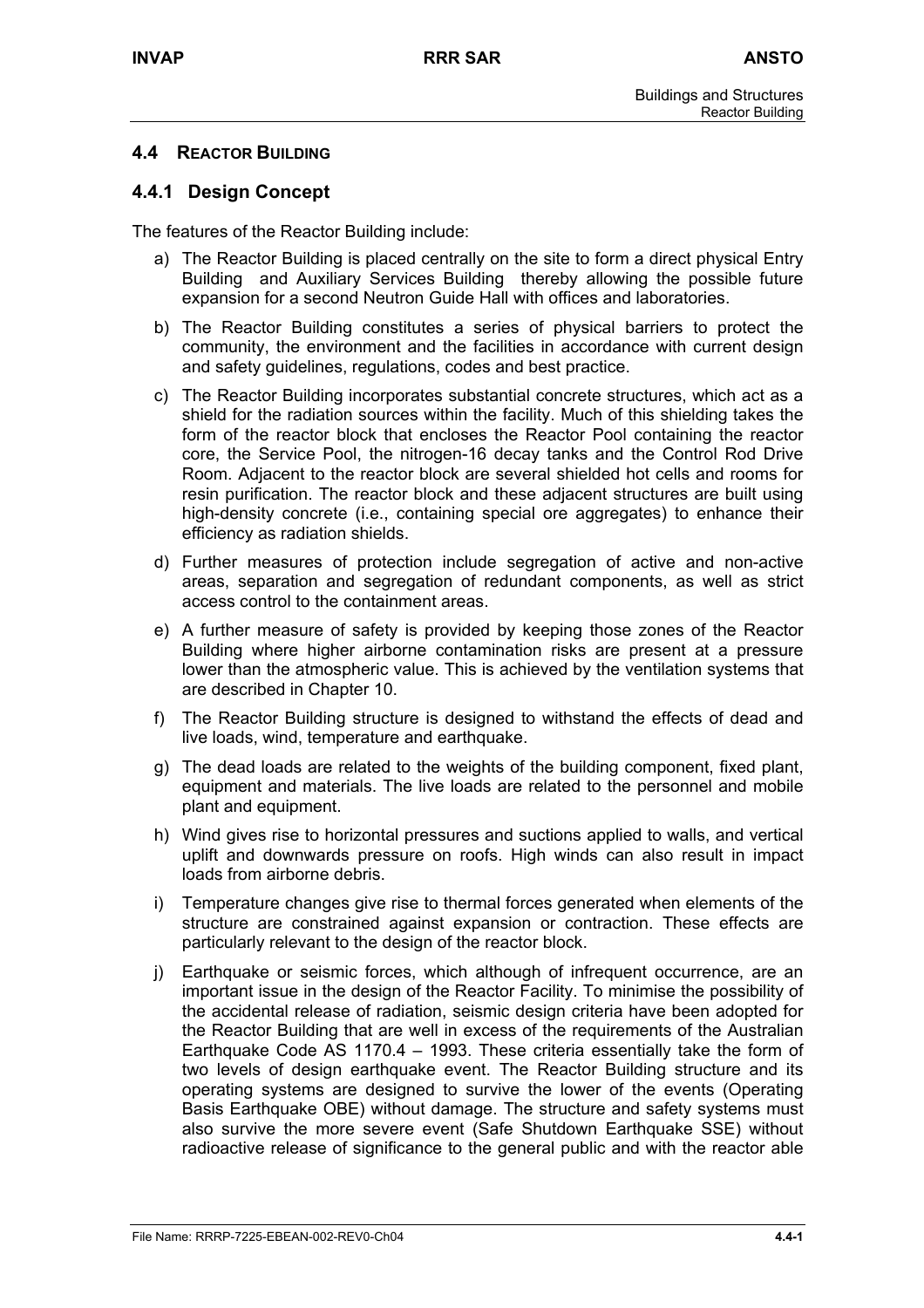to be shut down and the decay heat removed. Re-qualification and some repair works may be required before operation can recommence. Full details of these criteria, and the measures to ensure compliance are given in Sections 4.4.3 of this Report.

- k) The Reactor Building has been designed to withstand the effects of seismic movement by adjacent structures. It has been isolated from unacceptable local loads or failure modes associated with these design earthquakes.
- l) Low probability seismic loads from beyond design basis events for worst case scenarios were considered to ensure ductile behaviour of the structures.

The Reactor Building has been designed to withstand effects of an aircraft. In the event of such an impact the reactor must be able to be shutdown and maintained in a "Safe Shutdown" condition despite damage sustained by the building structure. In order to achieve compliance with this requirement, the upper part of the Reactor Building is surrounded by a grillage of steel beams.

## **4.4.2 Architectural Design**

### **4.4.2.1 General Considerations**

The building's scale is visually reduced by its setting within the topography to minimise visual bulk and optimise on-grade access. The overall design of the complex clearly defines the three major components of the Reactor Building (including Auxiliary Services Building), the Neutron Guide Hall and the Main Entry Building Visitor Centre as an integrated facility.

The Reactor Building itself is a cubic form with a solid concrete wall structure. Exterior openings and feature windows are restricted to the lobby and laboratory facades to optimise outlook and provide a human scale to the otherwise solid enclosure. The extensive concrete surfaces are housed by steelwork structures forming the rooftop aircraft protection and associated wall bracing, and the exposed egress stair. Horizontal grooves to the concrete surface related to pour joints and window sill/head heights are designed to provide further visual relief to the large wall elevations

The extensive concrete wall surfaces are addressed by the following design strategies:

- a) Lightweight steel structures around the wall perimeter to visually lighten the mass – roof grillage for aircraft protection, wall bracing and exposed egress stair.
- b) Horizontal grooves at floor levels, window sill and doorhead levels to articulate the façade.
- c) Roof lanterns to the top of both major staircases to naturally light the extensive stairwells and achieve effective illumination after sunset.
- d) Integration of the support facilities Neutron Guide Hall, Main Entry and Auxiliary Services Buildings within the foreground to reduce the visual impact of shear walls.

On the basis of the potential for radioactive contamination, parts of the building are deemed to be within the Containment, and as such, are subject to a range of special requirements, including the provision of air-locks and transference rooms with independent ventilation systems having various levels of depressurisation plus special security measures.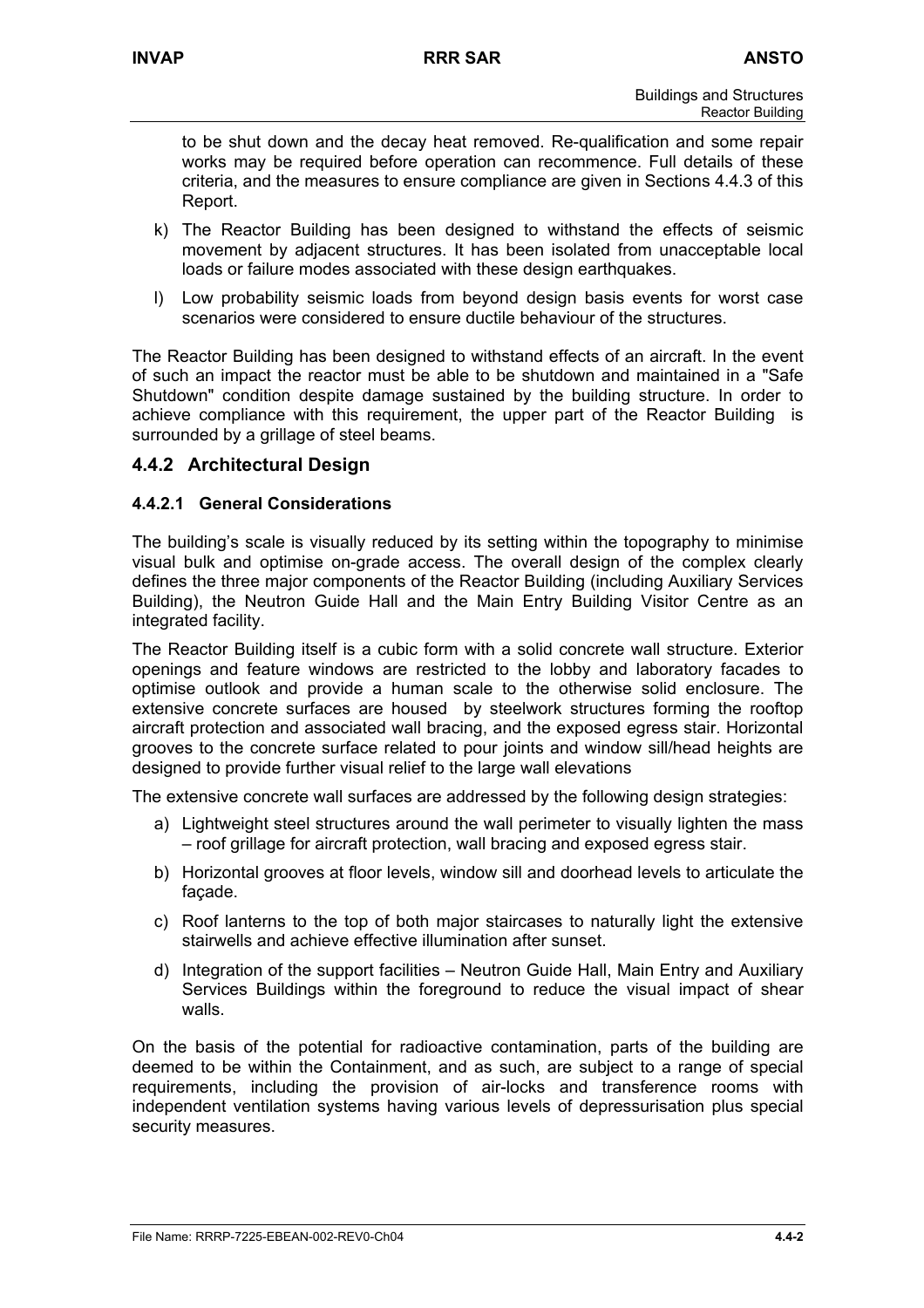High-density concrete and special shielded doors are used as appropriate to ensure shielding requirements.

## **4.4.2.2 Circulation of Personnel and Equipment**

#### **4.4.2.2.1 General Comments**

Two major stairs serve the eastern zone containing the majority of the workspaces together with lifts to transverse all floors of the Reactor Building except for Technical Floor and the roof. The northern lift and stair service the operational zones with no contamination potential with access secured at the control room for entry and exit. Movements throughout the operational spaces with some contamination potential have access to the southern stair and goods lift

Separate supplementary stairs are located above and below grade to satisfy egress requirements.

The courtyard building comprising accommodation for administration, health physics, chemistry laboratories, etc, is a one-storey structure on grade for direct access and ease of egress. Vehicular service points are located on grade.

### **4.4.2.2.2 Principal Movement Routes in Reactor Building**

#### **4.4.2.2.2.1 Radioisotope Production Staff**

The normal path for radioisotope production staff is by means of the southern Stair.

#### **4.4.2.2.2.2 Bulk Production Radioisotopes**

Following irradiation in the tubes of the Reflector Vessel, the irradiation rig is transferred to the Hot Cell where can replacement or unloading tasks may be carried out.

#### **4.4.2.2.2.3 Long Residence Time Facilities Flow Path**

Cans are irradiated in the rigs and after the irradiation period are sent to the Hot Cells by means of the Pneumatic Conveyor System. Inside these hot cells there are shielded containers where irradiated cans may be left for short half-life products to decay.

By means of the IPTS, the can is then transferred to the Radioisotope Processing Plant.

#### **4.4.2.2.2.4 Neutron Activation Analysis (NAA)**

Neutron activation targets are moved to and from the Reflector Vessel by means of a pneumatic transport system.

#### **4.4.2.2.2.5 Silicon**

Fresh silicon ingots are unloaded from a truck in the Truck Access. They are placed on a cart and transferred to an upper level by the Service Lift . They are then stored in the Silicon Pallets Room .

This material is transferred from this storage room to the Reactor Hall by means of Lift No 2 where it is be loaded into the irradiation device.

After the irradiation process, the ingots are removed, and transferred by the reverse process to the Silicon Room where they are etched, cleaned, packed and stored. They are subsequently transferred by Lift No 2 to the Truck Access .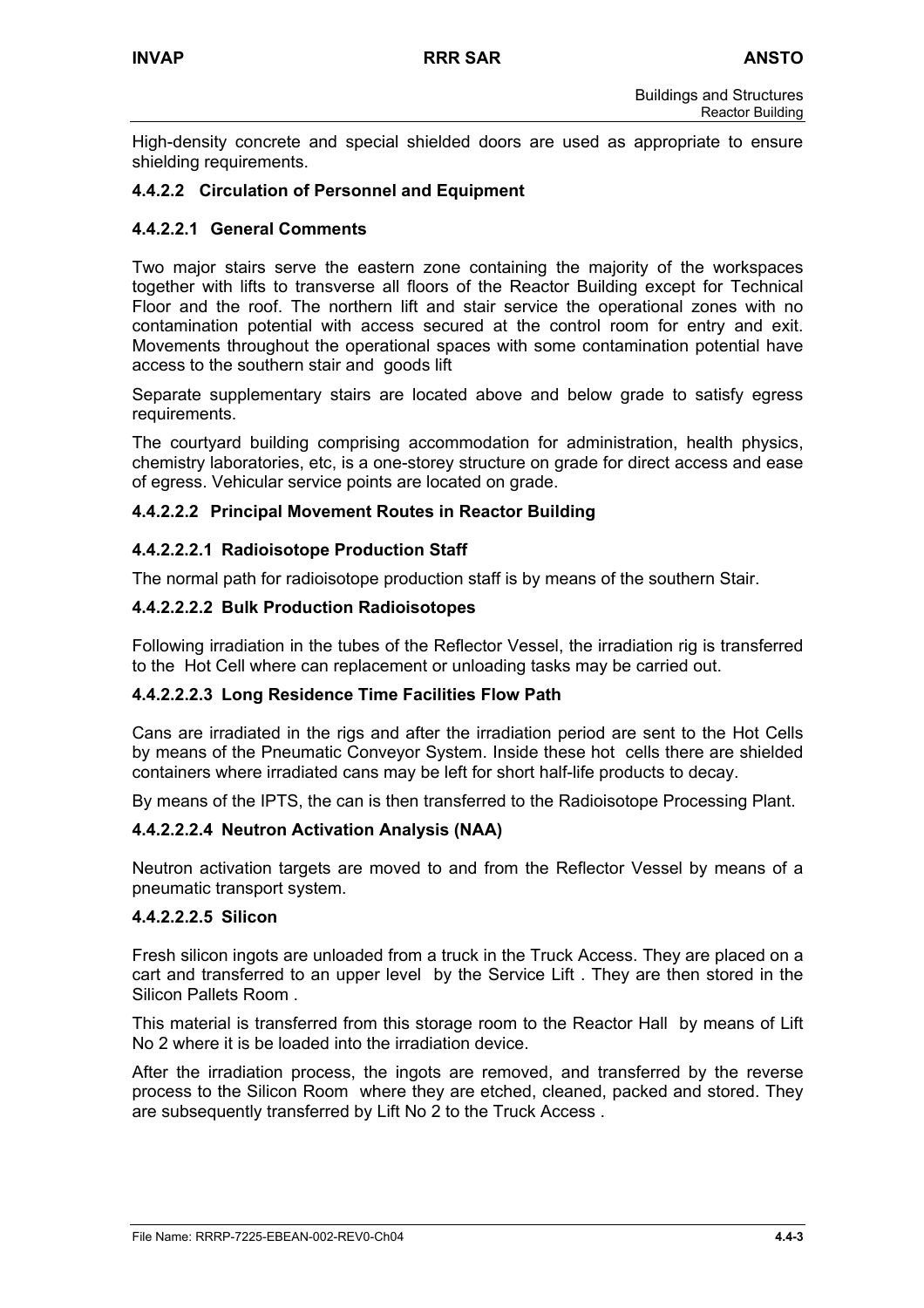## **4.4.2.2.3 Equipment Access Routes**

## **4.4.2.2.3.1 Process Maintenance**

Pumps and heat exchangers form part of the core cooling system have hoisting devices to enable maintenance to be performed on them. Such maintenance is generally performed in situ with only minor component replacements. If necessary, disassembled components are placed on a cart and taken to the Pump Maintenance Room where maintenance tasks are performed. Discarded components are removed, or new components brought in via the floor hatch in the Reactor Beam Hall floor.

Maintenance within the Sump Room involves work on small pumps, and for this purpose access via the stairs for both personnel and equipment is adequate.

Hoisting devices are provided in the Heavy Water Room to enable the removal of components during maintenance work. These components are moved by trolley to the Pump Maintenance room where they are worked on as required.

#### **4.4.2.2.3.2 Cold Neutron Source**

Cold Neutron Source equipment generally has maintenance tasks carried out in-situ. If component removal is necessary, the Reactor Hall overhead crane is be used in conjunction with the floor hatch in the corner of the Reactor Hall.

### **4.4.2.2.3.3 Ventilation Systems**

Most maintenance tasks are carried out in-situ. If necessary, components are removed or replaced using carts and the floor hatches to transfer them to or from the appropriate mechanical workshops.

#### **4.4.2.2.3.4 Rigs Maintenance**

Rigs are removed from the Service Pool by means of the operation bridge or the Reactor Hall crane and transferred to the Rig Maintenance workshop .

#### **4.4.2.2.4 Fuel Handling**

#### **4.4.2.2.4.1 Fresh Fuel**

Fresh fuel elements will initially be transported to the Reactor Building within a container on a dedicated truck.

#### **4.4.2.2.4.2 Spent Fuel**

A spent fuel element flask will be brought into the Reactor Beam Hall by means of a truck using Truck Access . The truck will be parked beneath the floor hatch and the flask lifted by the Reactor Hall crane and placed on the flask support zone adjacent to the Service Pool. When required, it will be transferred from this position into the Service Pool. The crane will then remove the flask cover and the spent fuel elements will be loaded into the flask. The cover will then be replaced and the flask removed from the Service Pool to be washed and certified clear of contamination. The flask will then be transferred by the reverse process back on to the truck.

#### **4.4.2.3 Emergency Exits**

Emergency egress from the Main Entrance Building and the Neutron Guide Hall complies with the "deemed to satisfy" provisions of the Building Code of Australia (BCA).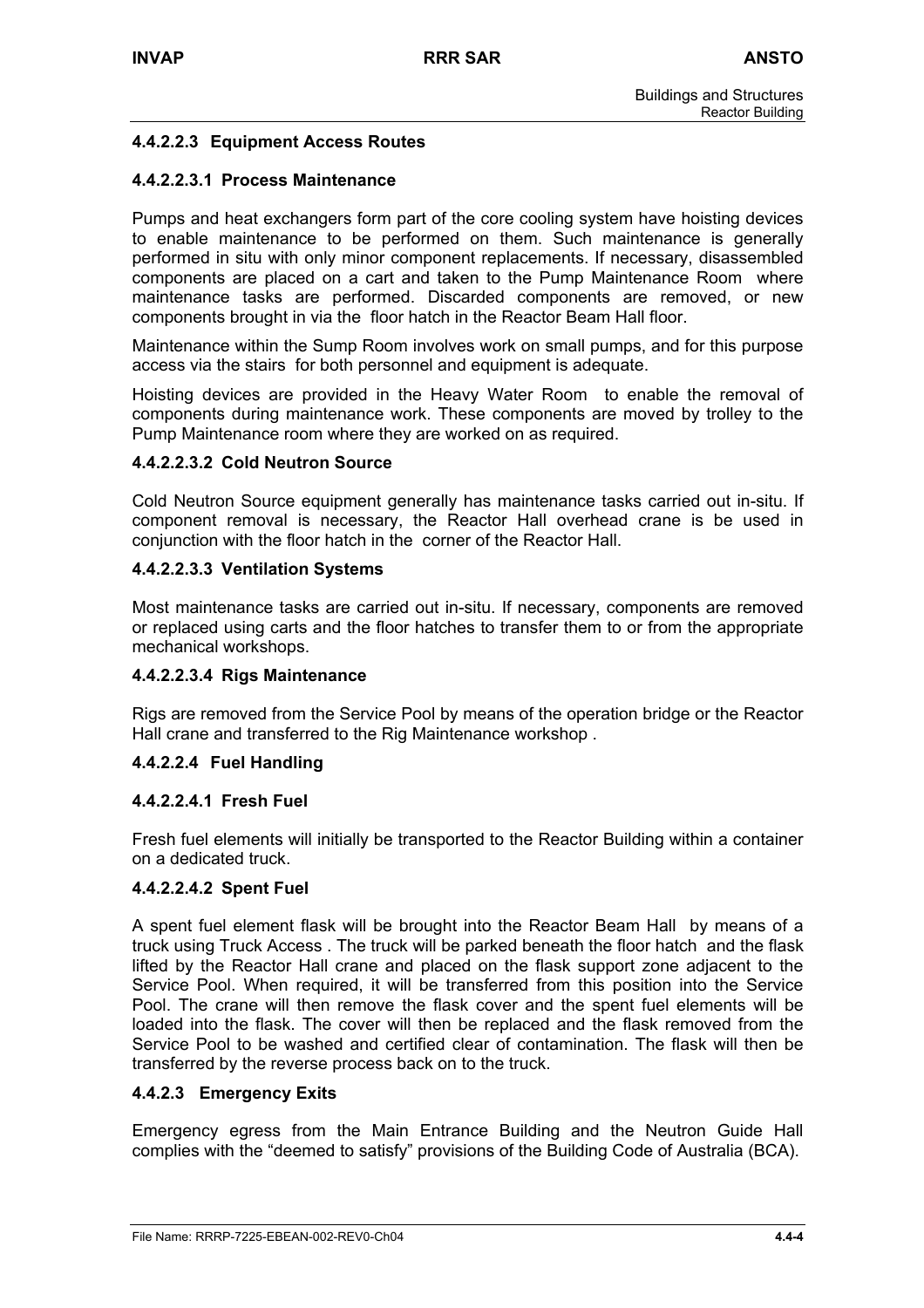A number of Emergency egress paths are provided from the Reactor Building at each level. In general, the occupants are provided with a choice of exit and travel distances that meet the "deemed to satisfy" provisions of the BCA, however, a limited number of locations with very low occupancy factors have longer travel distances. In addition, some egress routes require travel to a level above or below before access to an exit is available. The facility is designed to permit unassisted egress of personnel.

## **4.4.2.4 Radiological Protection**

Reactor Building zoning and control points in respect of radiological protection are discussed and illustrated with diagrams in Chapter 12 of this report, along with relevant circulation issues.

## **4.4.2.5 Security**

The security design complies with the requirements of the Australian Safeguards and Non-Proliferation Office (ASNO).

## **4.4.2.6 Fire**

The Reactor Building has been divided into several fire zones separated by appropriate fire barriers. Fire hazards and safety issues are discussed in Chapter 10.

## **4.4.3 Structural Design**

## **4.4.3.1 Design Criteria**

## **4.4.3.1.1 Load Types**

The Reactor Building structure is designed to resist the following types of applied loading:

- a) Gravitational loads:
	- (i) Self weight
		- Superimposed dead loads
		- Live loads
			- general uniformly distributed loads
			- plant and equipment weights
			- crane loads
			- vehicle loads
			- construction loads
	- (ii) Liquid pressure (Reactor Pools, emergency water storage, etc)
	- (iii) Earth and groundwater pressure
- b) Wind loads (generally relevant to external wall and roof areas).
- c) Earthquake loads
	- (i) Operating basis earthquake (OBE)
	- (ii) Safe Shutdown earthquake (SSE)
- d) Aircraft impact
- e) Shrinkage and thermal loading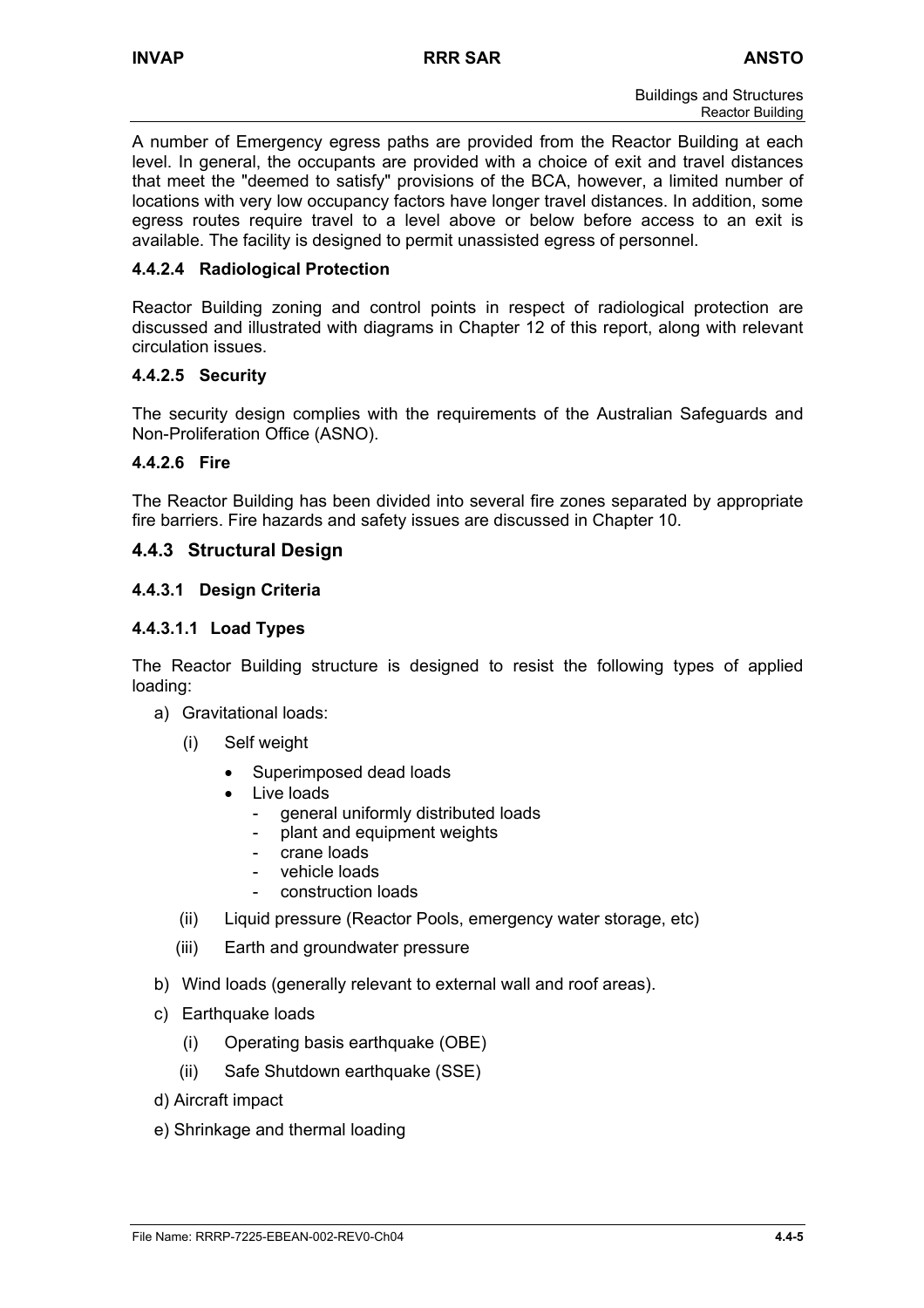## **4.4.3.1.2 Load Combinations**

In terms of the categorisation defined in Chapter 2 of this report, the main Reactor Building structure is considered to be "Safety Category 1," and hence the load combinations used in the analysis and design of the structure are those given Nuclear Safety Structures Code. This code was adopted in respect of load combinations because it is the only code that recognises and deals with OBE and SSE seismic load cases and is therefore the internationally accepted best practice code for this application.

## **4.4.3.2 Evaluation of Loads**

## **4.4.3.2.1 Gravitational including Plant & Equipment**

### **4.4.3.2.1.1 Self Weight**

The self weights of building elements are calculated on the basis of the following densities:

| Normal weight concrete | $25$ kNm <sup>-3</sup> |
|------------------------|------------------------|
| High density concrete  | 35 $kNm^{-3}$          |
| Structural Steel       | 77 $kNm^{-3}$          |
| Clay brickwork         | 22 $kNm^{-3}$          |

### **4.4.3.2.1.2 Superimposed Dead Loads**

The floors are designed for the following minimum superimposed dead loads. Higher loads may be used where required for tiled floors, heavier partitions or concentrations of services or where fire-rated ceilings occur.

| <b>Floor Finishes</b> | 0.5 kPa |
|-----------------------|---------|
| <b>Partitions</b>     | 1.0 kPa |
| Ceilings and Services | 0.6 kPa |

The following special superimposed dead loads are also being included in the design loadings where applicable:

| Cell Window (Cell Operation,) | 50 kN                        |
|-------------------------------|------------------------------|
| Cell Windows (Hot Cell Area,) | 60 kN for each of 3 windows. |
| Cell Doors (Hot Cell Area,)   | 50 kN for each of 3 doors.   |

## **4.4.3.2.1.3 Live Loads**

The following uniformly distributed live loads have been adopted in compliance with SAA AS 1170.1-1991:

| <b>Offices Areas</b>   | 3.0 kPa                                                |
|------------------------|--------------------------------------------------------|
| Laboratories           | 5.0 kPa                                                |
| <b>NGH Workshop</b>    | 5.0 kPa + $100$ kN<br>concentrated load                |
| <b>Active Workshop</b> | 10.0 kPa or 7.5 kPa + 40 kN                            |
| concentrated load      |                                                        |
| Storage Rooms          | 7.5 kPa typical, 5.0 kPa + 100<br>kN concentrated load |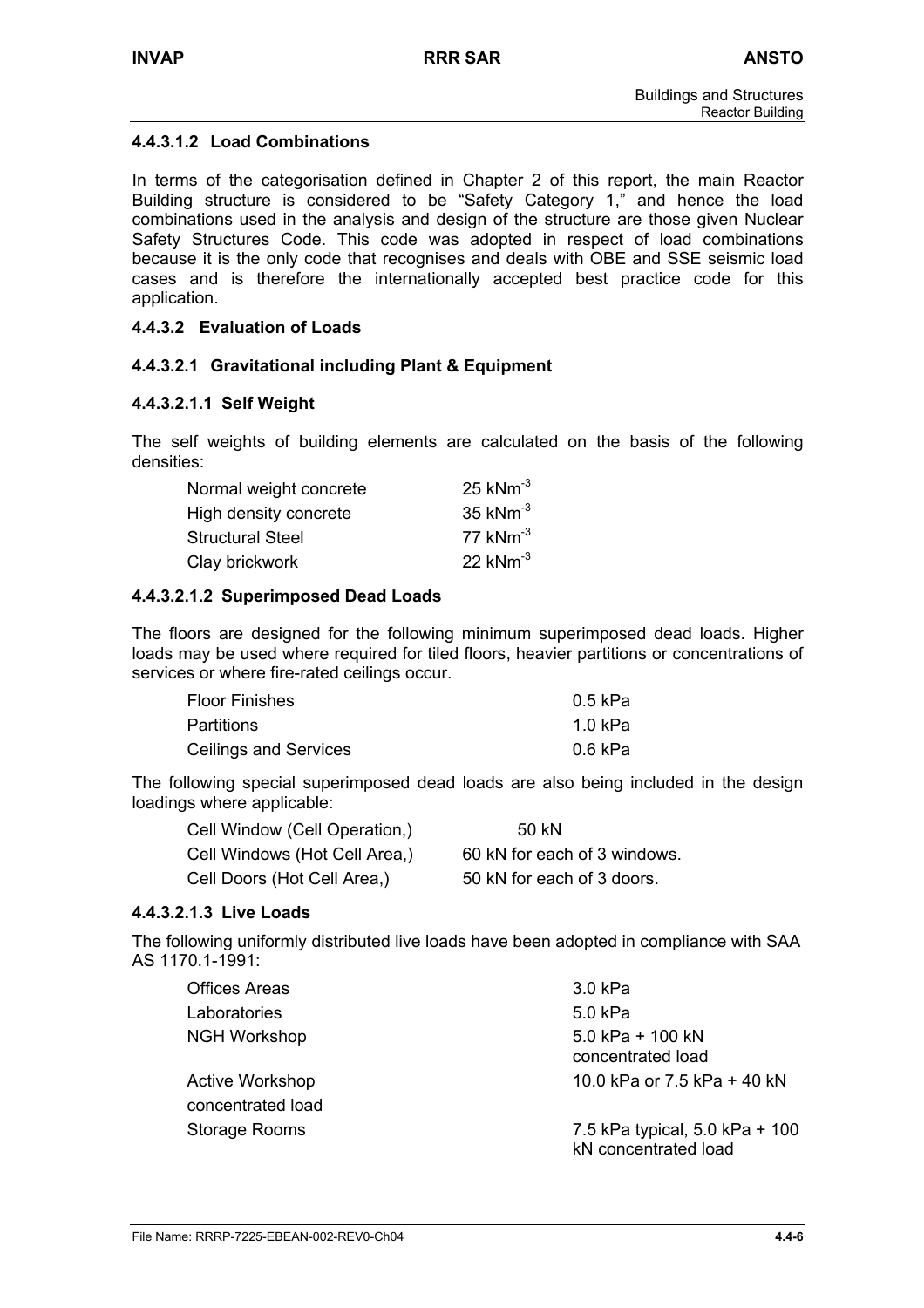Buildings and Structures Reactor Building

| <b>Plant Rooms</b>                 | 7.5 kPa (refer 4.4.3.2.1.4)                                          |  |
|------------------------------------|----------------------------------------------------------------------|--|
| Compactus Rooms                    | 10.0 kPa                                                             |  |
| Reactor Beam Hall                  | $(refer 4.4.3.2.1.4$ below)                                          |  |
| Neutron Guide Hall                 | $(refer 4.4.3.2.1.4$ below)                                          |  |
| Cell Operation, Hot Cell Support   | 110.0 kPa or 7.5 Pa + 40 kN<br>concentrated load                     |  |
| Rig Maintenance                    | 110.0 kPa + 2 x 50 kN<br>concentrated load                           |  |
| Isotope Handling Area              | 15.0 kPa or 2.5 kN / 10 kN /<br>40 kN / 100 kN concentrated<br>loads |  |
| Neutron Activation Analysis Areas  | 15.0 kPa / 50kN / 30kN / 10kN                                        |  |
| Reactor Pool Hall                  | 15.0 kPa + 250 kN spent<br>fuel casks                                |  |
| <b>Trafficable Roof Structures</b> |                                                                      |  |
| 3.0 kPa                            |                                                                      |  |
| Areas not covered above            | 4.0 kPa                                                              |  |

### **4.4.3.2.1.4 Plant & Equipment Loads**

Plant rooms are designed for the uniformly distributed load given above except where specific items of plant result in a more adverse loading condition.

Dynamic effects where relevant are also included in plant and equipment loadings.

The design of the Reactor Beam Hall floor allows for four (4) research instruments each weighing not more than 500 kN (including shielding) and positioned such that there is a clear spacing of not less than 2.0 m between the heaviest loads. Each instrument has a minimum base contact area of 2.5  $m^2$  (200 kPa maximum bearing pressure).

Within the Isotope Handling area the floor under the monorail is designed for a 100 kN concentrated load for the isotope cask. The loading includes an additional dynamic component for the cask being placed on the floor

In the Reactor Hall the area between the cask support zone and the access hatch is designed for a 250 kN concentrated load for the spent fuel cask. This loading includes an additional dynamic component for the cask being placed on the floor

#### **4.4.3.2.1.5 Crane Loadings**

The structure of the Reactor Building is designed for the loads applied by the following cranes:

SWL gantry crane above the Reactor Beam Hall.

SWL gantry crane above the Reactor Hall.

SWL monorail crane above the Isotope Handling Area (Radioisotope Cask Hoist)).

Crane loads applied to the building structure are calculated in accordance with AS-1418 Crane & Hoist Code.

#### **4.4.3.2.1.6 Vehicle Loads**

The truck loading bays are designed for wheel loads derived in accordance with the Austroads Bridge Code 1992.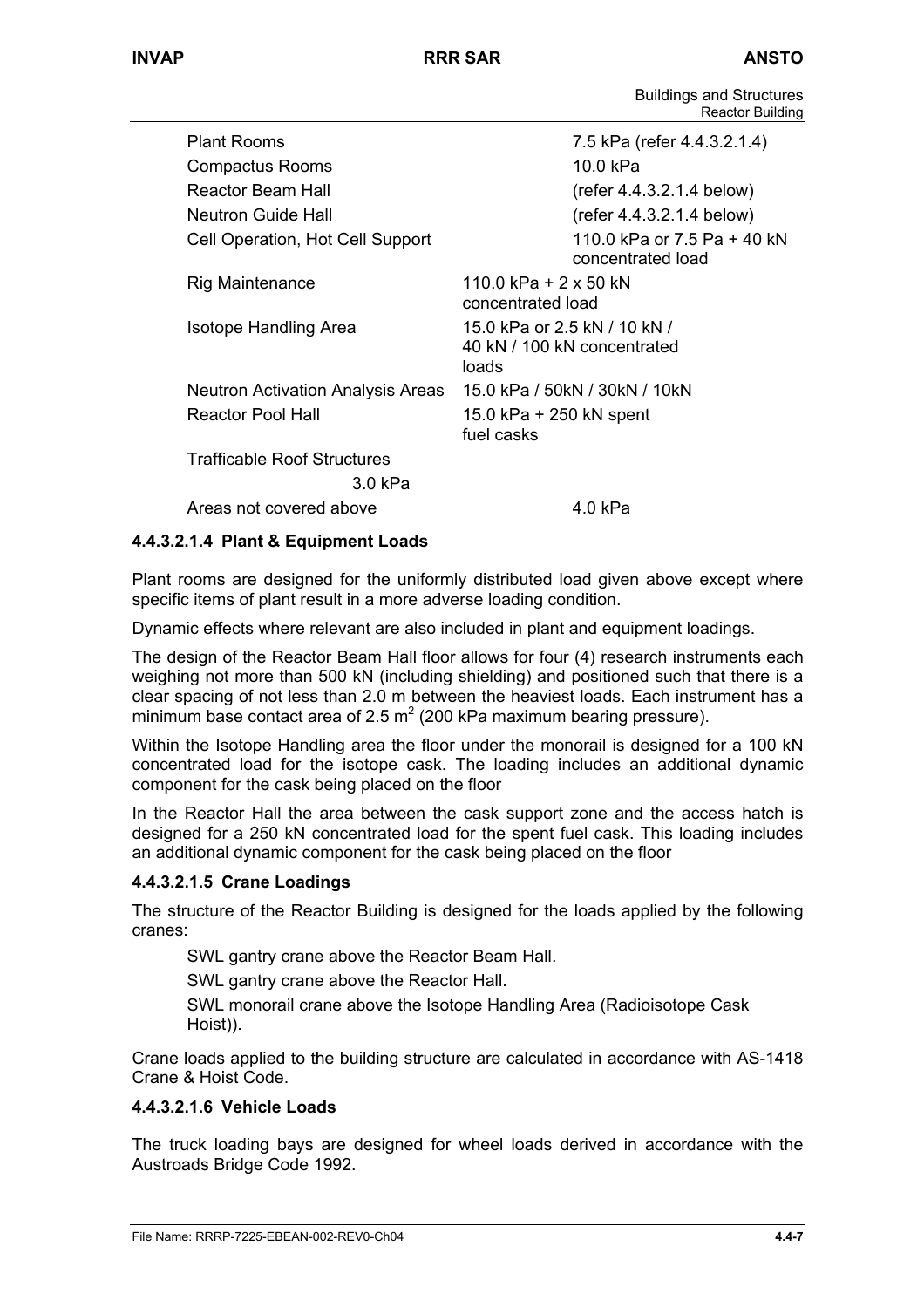## **4.4.3.2.1.7 Construction Loads**

Construction loadings generally do not govern the design of structural elements. Nevertheless, careful consideration was given to construction procedures and sequences during the Detailed Engineering stage in order to identify any situations where a construction case could govern the design of any part of the structure. Such loadings have been clearly identified and scheduled on the detailed engineering structural drawings.

### **4.4.3.2.2 Wind Loads**

The Reactor Building is designed for wind loads determined in accordance with AS-1170.2-1989 "SAA Loading Code Part 2: Wind Loads" with the following parameters:

| Structure Importance Multiplier           | 11  |
|-------------------------------------------|-----|
| <b>Structure Shielding Multiplier</b>     | 1 O |
| Terrain Category (AS-1170.2 Clause 3.2.4) | 2.5 |
| Region (AS-1170.2 Clause 3.2.2)           | A   |

Wind Speeds

| Basic wind speed for ultimate strength limit state $Vu = 61$ m/s |               |
|------------------------------------------------------------------|---------------|
| Basic wind speed for permissible stress methods $Vp = 50$ m/s    |               |
| Basic wind speed for serviceability limit state                  | $Vs = 38 m/s$ |

(In this instance Vu and Vp are calculated using Clause E3.2.2 of the Code based on a 5% probability of the wind speed being exceeded in a 2000 year period. These criteria exceed the maximum wind speed Vu of 55 m/s implied by a 1.1 importance factor.)

## **4.4.3.2.3 Earthquake Loads**

As previously stated in Section 4.4.1 of this Report, the Reactor Building structure is designed to survive an extreme (return period) seismic event known as the Operating Basis Earthquake (OBE), without structural damage. The structure must also survive an extremely rare (very long return period) seismic event, known as the Safe Shutdown Earthquake (SSE), to the extent that there is no unacceptable release of radiation, and that the reactor can be shut down and the decay heat removed. In this latter event it is likely that some repair works would be required before operation could resume.

Ground motions applicable to each of these seismic events are as follows:

a) Operating Basis Earthquake

This is nominally regarded as a seismic event with a return period that is related to the operating life of the facility. Based on results of seismic hazard studies for the ANSTO RRRP, a horizontal response spectrum has been adopted with a peak ground acceleration (PGA) of 0.09 g and a peak spectral acceleration of 0.32 g.

The adopted spectrum for the SL-1 corresponds to the one of the US NRC Regulatory Guide 1.60 scaled to 0.09g

b) Safe Shutdown Earthquake

This is nominally regarded as a seismic event with a return period of 10,000 years. This spectrum has a PGA of 0.37 g and a peak spectral acceleration of 0.82 g.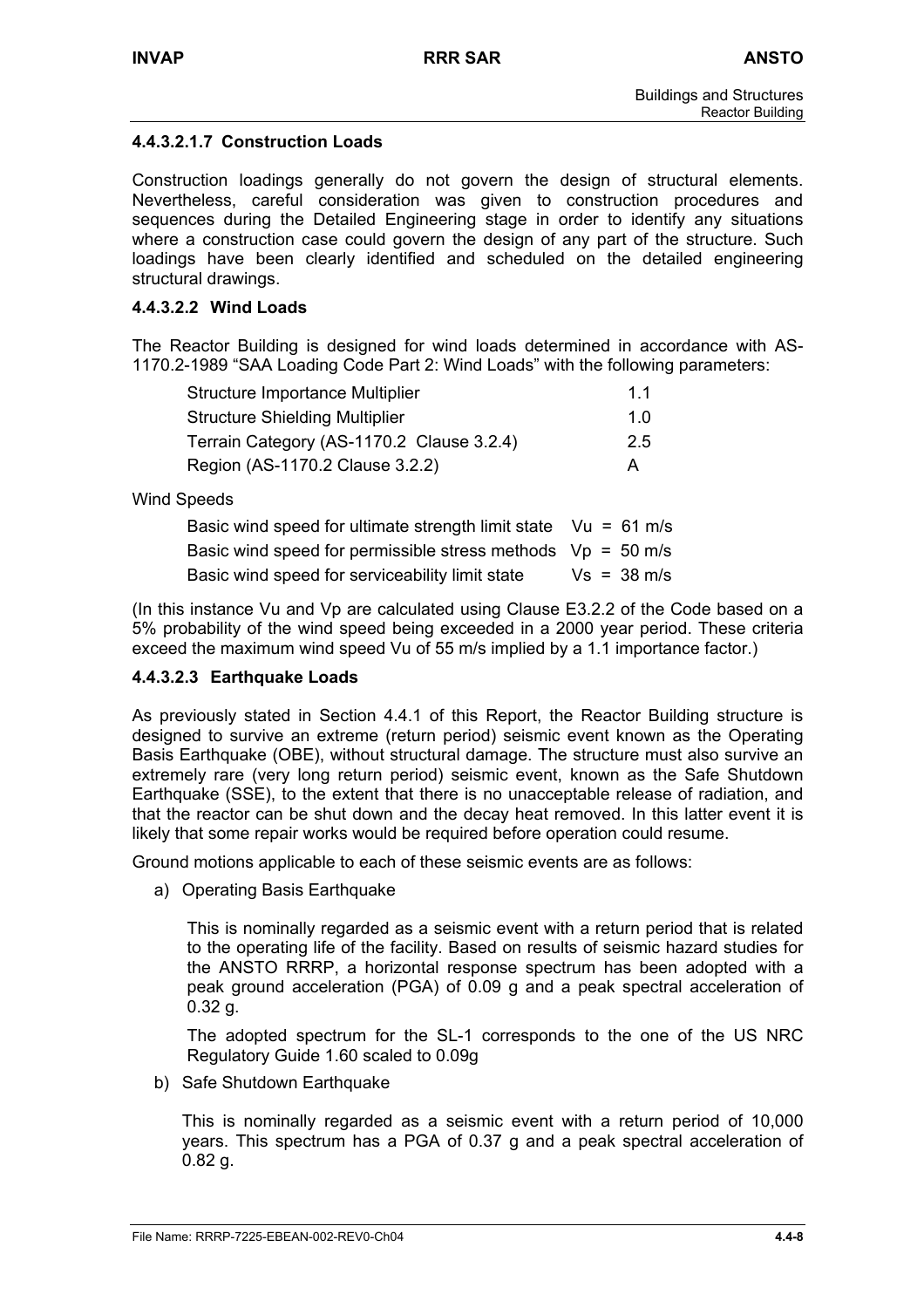As for the OBE, a uniform risk horizontal acceleration spectrum has been adopted.

The adopted SL-2 spectrum corresponds to the bounding curve for the IGNS with PGA 0.37g and the US NRC Regulatory Guide 1.60 scaled to 0.30g

Note that the vertical response spectra for the OBE and SSE are obtained by scaling the corresponding horizontal response spectra by a factor of 2/3.

Details of the modelling and analysis approach used in respect of earthquake loadings, as well as the derived floor response spectra, etc. are given in Section 4.4.3.3.2.4 of this Chapter.

### **4.4.3.2.3.1 Fire Report on Impact**

The site is remote from Bankstown and Kingsford Smith airports in the Sydney basin as detailed in Chapter 3 and the impact design does is not directly associated with landing or take off phases. The aircraft may be assumed to be late ascent, early descent or cruising modes.

The mechanical impact details are in this Chapter and the related fire threat is considered in a separate reference as a bounding case for fire. This reference shows that the fire generated from the aviation fuel is expected to last for 20 minutes and that is far less than the specified ratings for Reactor's roofs and walls. The associated temperature rise in the reinforcement and minor spalling has also been shown to be acceptable. These criteria, base data, design details and comparisons to prove compliance are included in the reference.

### **4.4.3.2.4 Temperature and Shrinkage**

For the various components of the concrete structure of the Reactor Building, other than the reactor block itself, stresses resulting from concrete shrinkage and thermal forces are catered for.

The design of the reactor block however has necessitated detailed consideration of the stresses due to the temperature gradient resulting from dissipation of the heat generated in the Reactor Pool at the core level. Because of its massive nature, shrinkage of the concrete in the reactor block needed to be controlled.

Properties of the high-density concrete which constitutes the bulk of the reactor block are dealt with in Section 4.4.3.5 of this report. The desirable properties of this concrete, apart from strength, durability and shielding capability, are high thermal conductivity (to minimise high local thermal gradient), low coefficient of thermal expansion (to minimise temperature stresses) and a low drying shrinkage (to minimise shrinkage cracking).

The shrinkage strain to be resisted in addition to thermal forces was taken as 0.00015. This strain criterion has been previously applied on similar works and found to provide acceptable performance.

## **4.4.3.2.5 Serviceability Criteria**

#### **4.4.3.2.5.1 Design Life/Durability**

Concrete elements of the main Reactor Building have been designed for a minimum life of 70 years. The administration and laboratory area and other ancillary components of the Reactor Building that are not part of the containment have been designed for a minimum life of 55 years.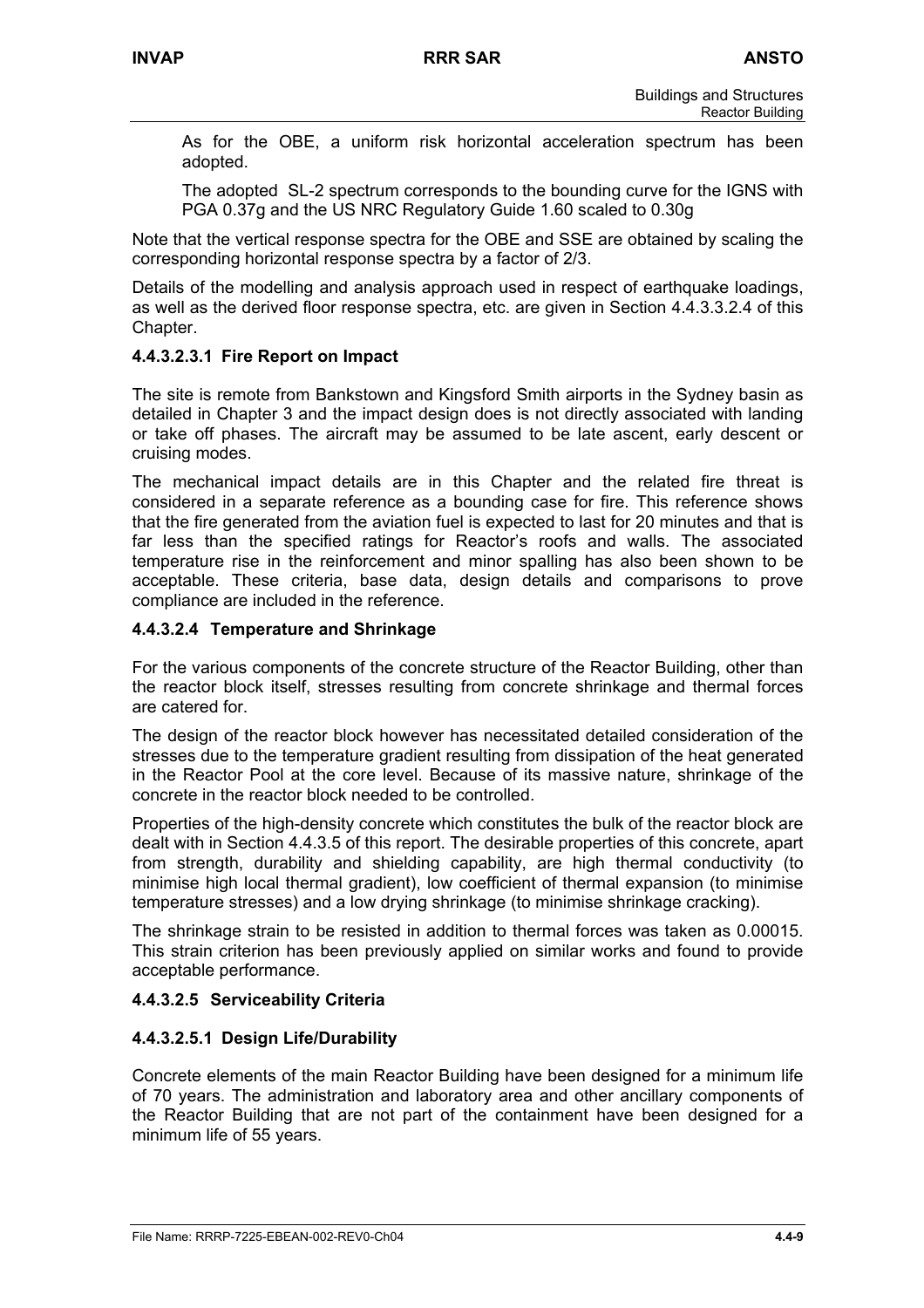Above-ground exterior concrete surfaces have concrete covers to reinforcement in accordance with AS 3600-1994 for exposure classification B1. All concrete in the Reactor Building structure has a concrete strength not less than 32 MPa.

## **4.4.3.2.5.2 Maintenance and Life Cycle Costs**

Materials and coatings have been selected to minimise (consistent with other design requirements) maintenance work and hence life cycle costs. Floors subject to decontamination or exposure to chemicals have an applied protective epoxy surface both for ease of cleaning and to ensure durability.

## **4.4.3.2.5.3 Deflection Criteria**

Maximum deflections under service load conditions based on recommendations given in AS 3600-1994 for concrete beams and slabs and for the composite steel girders are as follows:

| Generally                                       | Span/300                                                         |
|-------------------------------------------------|------------------------------------------------------------------|
| Incremental deflection under masonry partitions | Span/1000 (or Span/500<br>where movement joints are<br>provided) |
| Incremental deflection due to compactus loads   | Span/1000                                                        |

The Reactor Beam Hall floor is designed to comply with specific deflection criteria in order to ensure the proper operation of instruments located on this floor Under the combined incremental effect of the weight of the instrument, other specified live loads, vibrations from other plant, concrete creep and foundation settlement. In respect of the two latter effects, allowance has been made for 10 years of operation before adjustment of the beam lines may be required. These criteria governed the design of the Reactor Beam Hall slabs and supporting columns.

## **4.4.3.2.5.4 Impermeability**

The water storage tanks, the below-ground perimeter walls and the internal basement slabs on ground are all designed to comply with AS 3735-1991 "Concrete Structures for Retaining Liquids" in order to minimise the risk of moisture penetration. Special attention has been paid to compaction of this concrete and the provision of waterstops, etc, at construction joints. Concrete mixes for these elements were designed for a shrinkage of 500 microstrain (at 56 days).

Leakage from within the building into the surrounding soil is prevented by means of the following measures:

- a) Liquid waste is collected in tanks located at the basement. These tanks have a clearance below them that enables any leakage to be detected visually.
- b) There are liquid collection points at key locations throughout the facility that will collect any potential leakage from the various water handling systems. The collected water is routed via a pipe network to the sump tanks. (Refer to details of the waste management system presented in Chapter 12.)
- c) There is a leak detection network that covers the Reactor and Service Pools and all pipes connecting to them.
- d) The floor is provided with an epoxy-coated surface to prevent possible ingress of liquid into and through the slabs.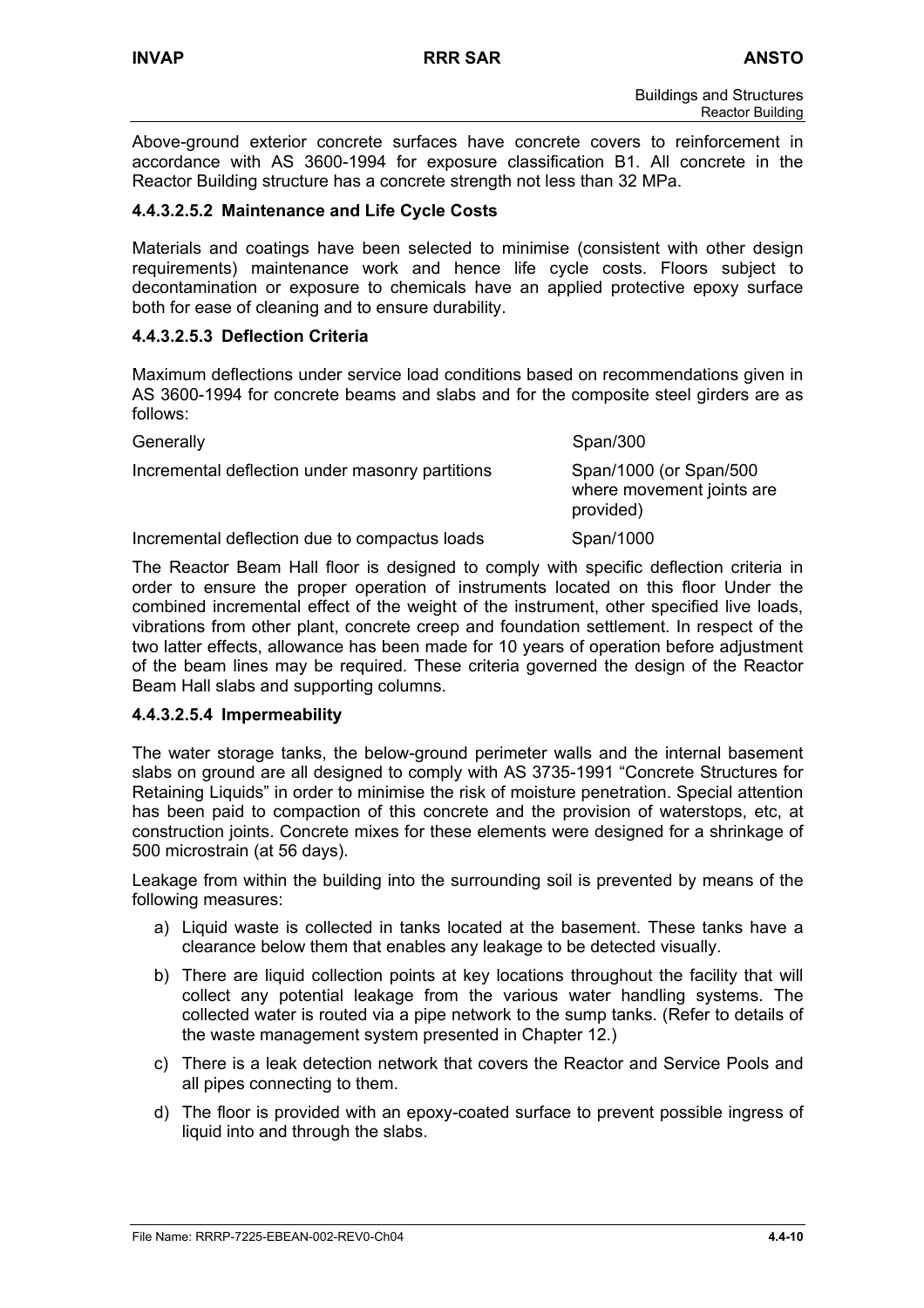e) Post pour cracking in the basement has been repaired with a xypex based solution to an approved procedure.

## **4.4.3.2.5.5 Radiation Shielding**

High-density concrete (3500 kg/m<sup>3</sup>) and/or normal concrete walls and slabs are used as required throughout the structure to provide radiation shielding. Details of general and specific criteria in respect of radiation shielding are given in Chapter 12 of this report.

#### **4.4.3.3 Analysis and Design**

### **4.4.3.3.1 General**

### **4.4.3.3.1.1 Footings**

The main body of the Reactor Building is founded the existing surface level. On the basis of the geotechnical investigations carried out (Coffey Geosciences Report No. S20251/1-BB November 1999), the footings were designed as strips and pads integral with the Floor Slabs founded on Class III / II sandstone. The sandstone at this depth is moderately to slightly weathered and generally relatively massive in character. Coffeys nominated a maximum allowable bearing pressure in this material of 6000 kPa, subject to settlement criteria and in-situ testing.

Footing design loads were assessed on the basis of gravity load run downs and the seismic analysis results (refer Section 4.4.3.2.2). Most of the low-level Reactor Building footings had their sizes governed by settlement limits arising from the stringent deflection criteria applicable to the Reactor Beam Hall floor rather than the bearing pressure referred to above. In this regard, the footings and rock foundation were modelled and analysed using the SAP 2000NL finite element program to determine deflections of the Reactor Beam Hall floor (refer to 4.4.3.3.2.3 for description of SAP 2000NL).

Rock anchors are in place to hold the Reactor Building base slab down under earthquake loading. The pull-out capacity of the rock anchors has been calculated using the rock shaft adhesion parameters nominated in Coffey's report.

#### **4.4.3.3.1.2 Water Storage Tanks**

The reinforced concrete walls and floors of the LOCA pool and the heavy water recess are integral with the footings. They are designed to resist appropriate combinations of internal and external hydrostatic pressures. To ensure adequate water-tightness, the pools have been designed to comply with AS 3735-1991 "Concrete Structures for Retaining Liquids", in addition to ACI-318.

#### **4.4.3.3.1.3 Columns**

Column loadings are assessed with the aid of EXCEL spreadsheets and independently verified in-house by a senior experienced engineer.

Columns supporting the Reactor Beam Hall floor are modelled together with the Beam Hall Level floor and the footings by the SAP 2000NL finite element program in order to accurately determine the deflections under the instruments operating on the Hall floor. The stringent floor deflection criteria governed the sizes of these columns.

#### **4.4.3.3.1.4 Walls**

The reinforced concrete shear walls of the Reactor Building are designed principally for the in-plane seismic loadings obtained from the SAP 2000NL finite element analysis (see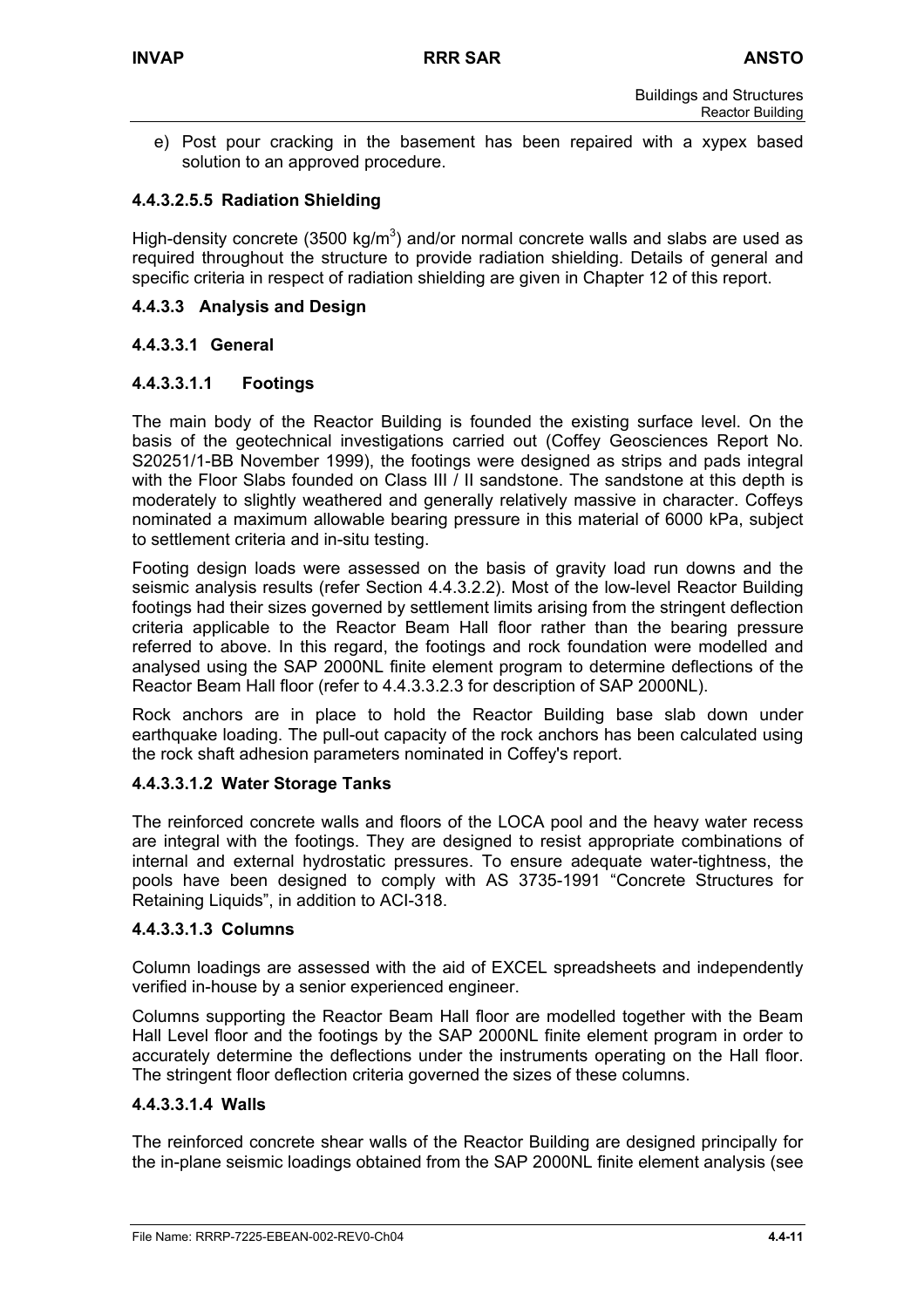Section 4.4.3.2.3). Out-of-plane seismic loading and wind pressure loading are also investigated.

Requirements in respect of minimum reinforcement ratios, and maximum bar diameters and spacings, are complied with to control cracking due to shrinkage and thermal stresses.

Perimeter walls below ground level are designed to resist "at rest" earth pressures in accordance with geotechnical recommendations (Ko = 0.46), and also for a potential build up of groundwater.. In this respect the requirements of AS 3735-1991 "Concrete Structures for Retaining Liquids" are also observed.

### **4.4.3.3.1.5 Floors**

The analysis methods adopted for the various floor areas and panels depends on the size and complexity of the floor framing, the nature of the loadings and the other design criteria for the given area.

For the simpler and more straight-forward situations, the slabs and beams are analysed and designed for compliance with the respective codes. Where the interaction with integral walls, columns and adjacent floors warrants more accurate modelling, or the loadings are large and more complex in their distribution, floors are analysed and designed with the aid of RAPT concrete design software. RAPT has the ability to design slabs and beams to the required codes including AS 3600.

As stated previously, the Reactor Beam Hall floor was modelled and analysed by the SAP 2000NL finite element program to accurately determine the deflections under the instruments operating on the Hall floor and thereby to ensure that the stringent deflection criteria were not exceeded.

Note also floors in contact with the ground are integral with the reinforced concrete walls and had to be analysed and designed for hydrostatic pressure allowing for possible groundwater build up. . As for the perimeter walls at this level, the provisions of AS 3735- 1991 were applied to ensure water-tightness.

#### **4.4.3.3.1.6 Roof**

Roof slabs and beams are designed in accordance with the principles outlined above, except that aircraft impact load conditions govern much of the design. Aircraft Impact **Grillage** 

Principles adopted for the analysis and design of this structure are described in Section 4.4.3.2.4.

## **4.4.3.3.1.7 Reactor Block**

The Reactor Block is analysed for both seismic and thermal load effects on a finite element basis using SAP 2000. Various layers of reinforcement are used throughout the massive structure to appropriately resist internal stresses. Further details are given in Sections 4.4.3.2.2 and 4.4.3.2.4.

#### **4.4.3.3.2 Seismic**

#### **4.4.3.3.2.1 Modelling**

#### **General**

3D mathematical modelling of the Reactor Building structure has been carried out incorporating all principal structural members of the building's framing system and the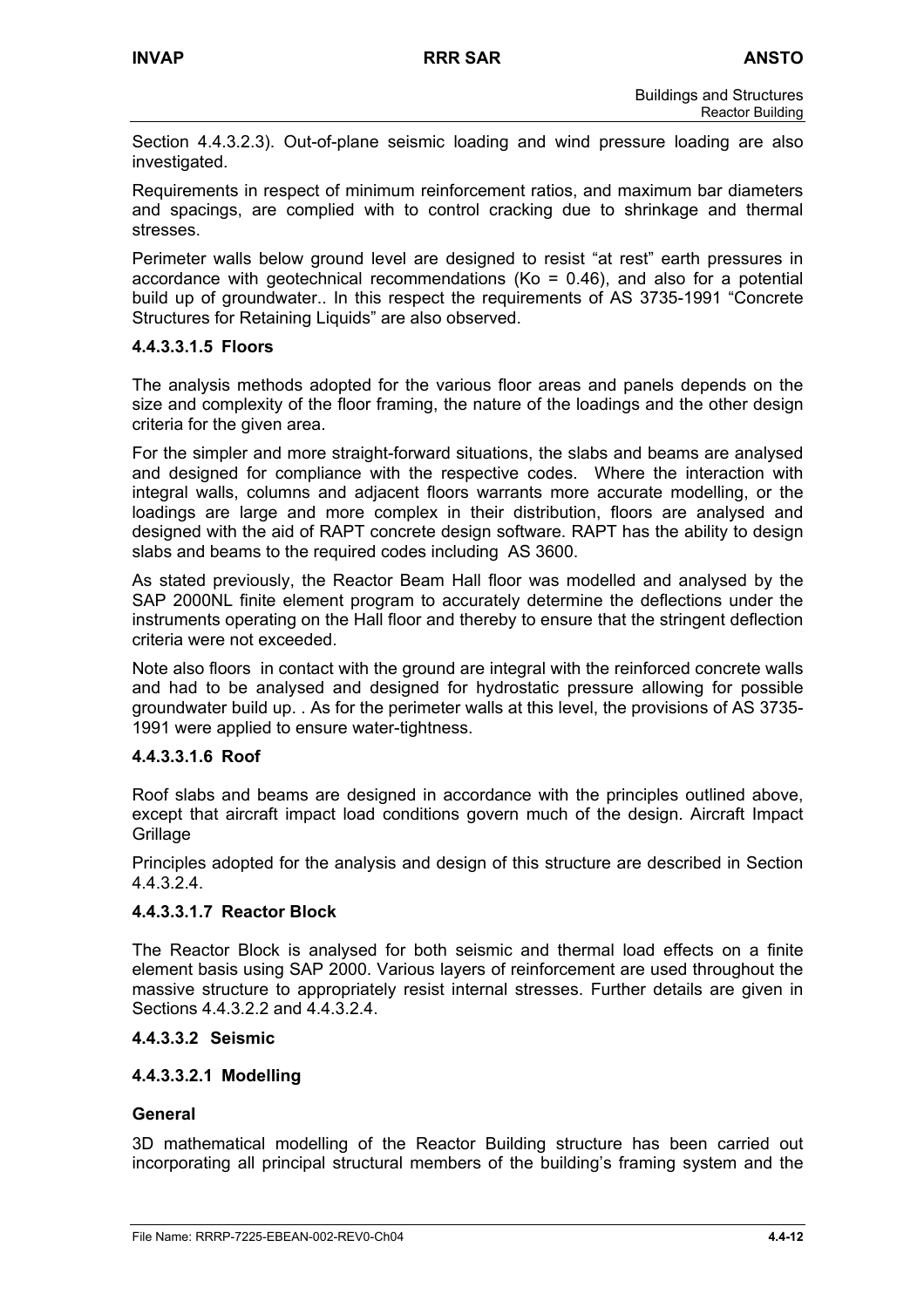secondary elements that participate in resisting horizontal and/or vertical seismic loads. They include reinforced concrete walls, main columns, beams, high-density reinforced concrete structures, and floor diaphragms

While all structural steel members are modelled using conventional beam elements, concrete structures are modelled using a range of finite elements including beam, membrane (rigid or flexible), panel (plane-stress), plate, shell and brick elements. This is described in detail in the following section.

#### **Concrete Elements**

All concrete columns and (internal, edge and coupling) beams are modelled using 3D beam elements with appropriate flexural and shear terms. Material and cross-sectional properties of these beam elements should represent the actual stiffness and mass properties of the concrete members.

The adopted cross-section area and the moment of inertia of the beam elements reflect the level of cracking of the concrete member they are modelling under the combination of gravity and seismic loads.

Reinforced concrete walls were modelled with panel and/or plate elements with appropriate mass densities. This allowed correct representation of mass and stiffness of walls as well as accurate modelling of all major penetrations and openings in the walls.

Where appropriate, volumes of concrete in the structure were modelled with "brick" finite elements. For example, the heavy concrete of the Reactor Block was modelled using brick elements. This allowed the complex geometry of the Reactor Block to be accurately modelled, and the stresses due to gravity and seismic loads to be accurately analysed.

Reinforced concrete floors at each level may be regarded as rigid diaphragms able to transmit induced lateral seismic loads to shear walls and other lateral load resisting systems. Deformations perpendicular to the plane of the diaphragm are modelled so as to enable determination of vertical floor response spectra with the SAP 2000 NL models.

#### **Seismic Mass**

Wherever appropriate, the masses of the structural elements themselves were explicitly modelled by associating a smeared density to those elements. Other masses (and mass moments of inertia) associated with super-imposed dead/live load and seismic live load were lumped at their centre of mass on each floor and incorporated into the diaphragm.

Seismic mass for the building was calculated based on the seismic weight obtained using the approach described in this section. This approach is consistent with the recommendations of IAEA TEC DOC-348.

The seismic weight at each level was taken as the sum of dead loads and seismic live loads between the mid-heights of adjacent levels. Dead loads included self-weight of the building plus superimposed dead loads including installed equipment and distribution systems at their maximum normal operating weight. Water movement effects were also considered. The weight of the water in the Reactor Pool was also considered as dead load. In some models the weights of the walls were distributed between floor levels and not lumped at floor levels in the manner described above. This enabled the determination of the out of plane loading imposed on the walls, in particular in those regions where there are large voids within the building.

Seismic live loads were taken as a proportion of the design live load as follows.

The percentages of live load given have been assessed on the basis of the actual average live loads that would normally be on the floors in service.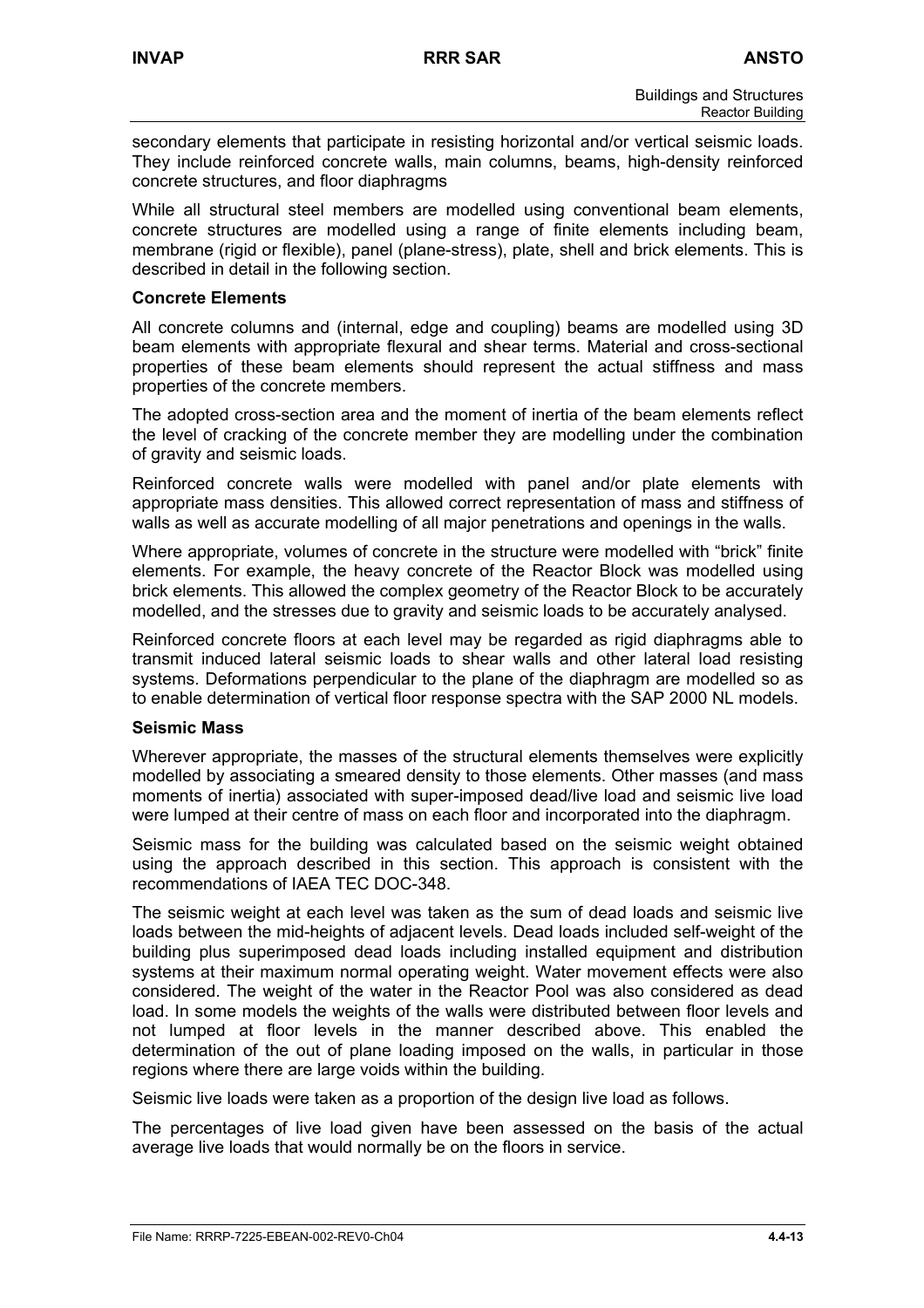## **Rock-Structure Interaction**

The effect of rock-structure interaction is included in the seismic analysis of the Reactor Building structure.

For seismic analysis, the Reactor Building is modelled as being supported on the rock at foundation level without lateral support from adjacent soil or rock between foundation and ground levels. The resulting seismic stresses and deformations calculated on this basis are conservative. Consistent with this approach, the design response spectrum is applied at the foundation level.

The interaction between the structure and the foundation is modelled by the insertion of springs between the structure and the reference surface. These springs are derived on the basis of a modulus of subgrade reaction approach and considerations of an infinitely stiff structure on an elastic half-space. The individual springs are not able to provide an exact match for the rocking and vertical stiffness. Accordingly it is necessary to have separate models for vertical and horizontal response spectra determination.

The Geotechnical Consultant for the project, Coffey Geotechncial Services, advised in correspondence of 29 November 2000 that rock vertical stiffness would be between 360 kPa mm<sup>-1</sup> and 720 kPa mm<sup>-1</sup> with a recommended design value of 480 kPa mm<sup>-1</sup>.

#### **4.4.3.3.2.2 Analytical Methods**

#### **Response Spectrum analysis**

A three dimensional response spectrum method of seismic analysis has been used for all Category 1 and 2 buildings including the Reactor Building under the OBE and the SSE.

In this method, an eigen-value analysis of the structure was initially carried out from which natural frequencies of vibration and the corresponding mode shapes of the structure were extracted. A transformation of coordinates was then carried out which allowed the seismic response of the global structure to be described by the superposition of its (single degree of freedom) modal responses. This is often referred to as the modal superposition technique.

For an adequately accurate modal superposition, the first 20 natural modes of vibration of the structure were considered. The number of modes was selected in order to ensure that not less than 90% of the building mass participated in the direction under consideration.

The models that had significantly dispersed masses, rather than lumped at the individual floors, had a large number of mass degrees of freedom. For the response spectrum analysis of these models, Ritz vectors were used instead of the natural vibratory mode shapes in order to efficiently accumulate an adequate representation of the total mass of the structure.

The modal response spectrum method of analysis makes direct use of appropriately damped OBE and SSE response spectra. Using these spectra, the peak seismic response of the modes of vibration of the structure was obtained knowing the natural period of each mode.

To account for the fact that the peaks of all modal responses do not occur simultaneously, a Complete Quadratic Combination (CQC) technique was used to combine the modal peak responses and obtain the overall peak response of the structure.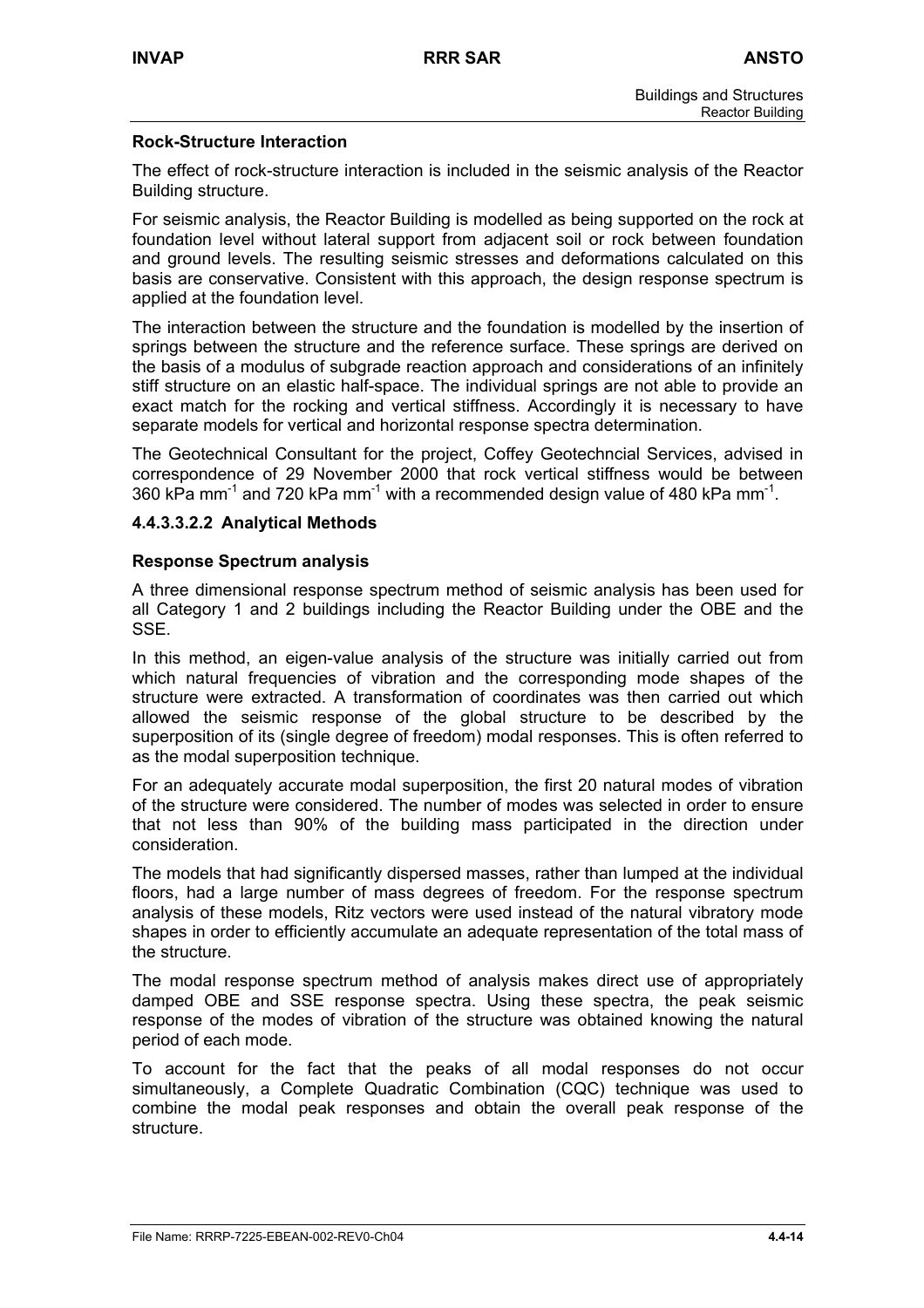## **Elastic Time History Analysis**

Although a response spectrum analysis procedure as described above is adequate for global seismic analysis of the Reactor Building, such a procedure is incapable of providing floor spectra at the various levels of the Reactor Building as required by the equipment designers. Therefore, elastic time history analyses were performed instead under the OBE and the site-specific SSE to produce floor response spectra at various levels of the Reactor Building.

Time-histories of ground motions for the OBE and SSE were required in order to undertake a time-history analysis of the Reactor Building structure. In order to cover a wide range of frequency content, three statistically independent sets of ground motion time-histories were developed synthetically using the OBE and SSE design spectra (Figure 4.4/15) and appropriate duration envelope functions for the OBE and SSE events.

### **4.4.3.3.2.3 Analytical Tools**

Depending on the design phase one of the following computer analysis programs was used:

### **ETABS7**

At the preliminary design phase, ETABS7 was used for equivalent static and response spectrum seismic analyses of the concrete framing (i.e., incorporating walls, beam/column framing, concrete floor diaphragms) to evaluate earthquake induced member design actions and input forces for foundation analyses.

#### **SAP2000NL**

SAP 2000NL was used in the detailed design phase for analysing and confirming the design of the Reactor Building. Three dimensional modal response spectrum analyses were undertaken to evaluate earthquake induced internal forces for member design, lateral storey displacements, storey shears, storey overturning moments etc, as well as input actions for foundation analyses. Boundary conditions were appropriately modelled to simulate expected soil structure interaction.

Elastic time history analyses were performed to develop floor spectra.

The in-built concrete design modules of SAP2000NL were also used for design of concrete structures according to ACI 318-1995.

(Note that both SAP and ETABS are commercially available and internationally recognised structural analysis programs that have been developed and upgraded over many years - the original version of SAP was released in 1970. They are used by over 6000 firms and government agencies in about 90 countries. Verification manuals are provided with both the ETABS7 and SAP2000 software.)

#### **Other Programs**

Independent verification of the seismic design has been carried out by using a common model and other general purpose high end finite element programs such as;

NISAII as distributed by Engineering Mechanics Research corporation (EMRC) and ABAQUS as distributed by Hibbit, Karlsson and Sorensen, Inc (HKS).

ABAQUS has particular strength in the area of non-linear transient analysis utilising concrete cracking models.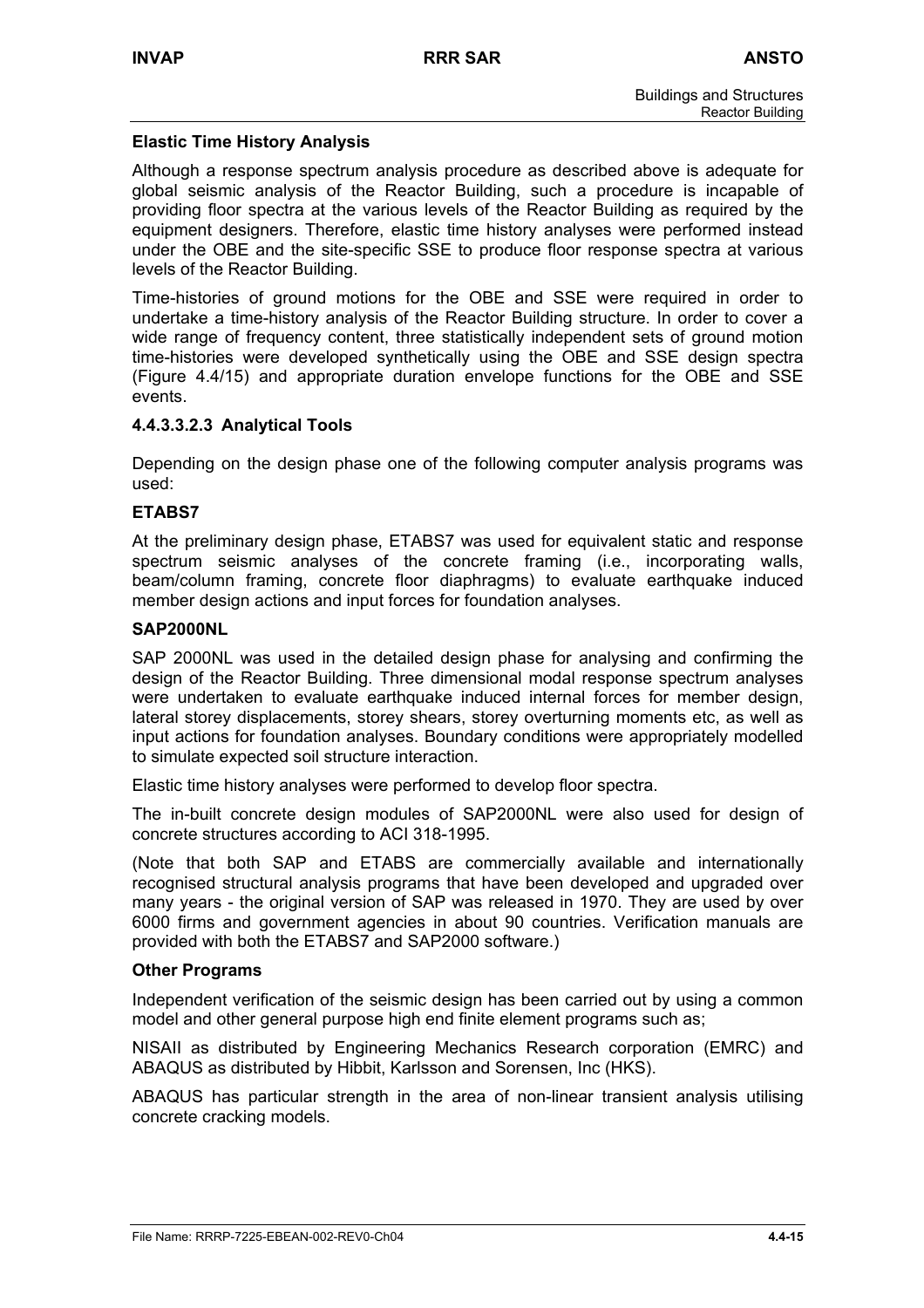## **4.4.3.3.2.4 Summary of Analysis Outputs**

### **ETABS Outputs**

Two load cases were analysed using the ETABS model. The first case in the east west direction and the second in the north south direction.

A summary of the shear force at each floor level, the distribution of shear force to the major shear walls and the deflections are given below for the two load cases.

#### **Load Case 1 – Earthquake in East/West Direction (SSE)**

The results of Load Case 1 covering an earthquake in the east/west direction are presented in Table 4.4/2.

The distribution of shear force to wall RW1 is reduced by the large window and door penetrations to the Neutron Guide Hall. The corresponding increase in the loading on the reactor block between these floors is due to the redistribution of load from wall RW1.

Between the Reactor Hall floor and the roof the walls along grids P and R contribute to the shear restraint of the building.

#### **Load Case 2 – Earthquake in North/South Direction (SSE)**

The results of Load Case 2 covering an earthquake in the north/south direction are presented in Table 4.4/3.

Between the Basement floor and the floor of the Beam Hall there are additional walls in the north-south direction that contribute to the shear restraint of the building.

#### **Mode Shapes and Effective Modal Masses**

Global dynamic response of the reactor building structure, which is a result of the modal response spectrum analysis, is shown in Table 4.4/4. The results include:

a) Natural frequencies (eigenvalues) and effective modal masses.

The first twenty natural modes of vibration have been considered. The total number of modes considered in the analysis corresponds to the mass participation of 90%. In the following table the modal masses are expressed as a percentage of the total building mass.

- b) Natural Frequencies and effective modal masses:
- c) Mode shapes (eigenvectors):

The significant mode shapes, i.e. mode shapes with significant modal mass input, are presented.

The effective modal mass is presented as a percentage of the total mass. Refer to Figure 4.4/14.

#### **Floor Response Spectra**

In order to evaluate floor response spectra for the design of secondary systems, including floor-mounted equipment, a three-dimensional finite element model of the Reactor Building has been generated using the SAP 2000NL program.

This model has been subjected to suitable time histories of ground motion. Linear time history dynamic analysed have then been carried out to obtain response spectra at various levels of the reactor building. These floor spectra include two horizontal components [along east–west  $(X)$  and north–south  $(Y)$  axes] and one vertical  $(Z)$ component.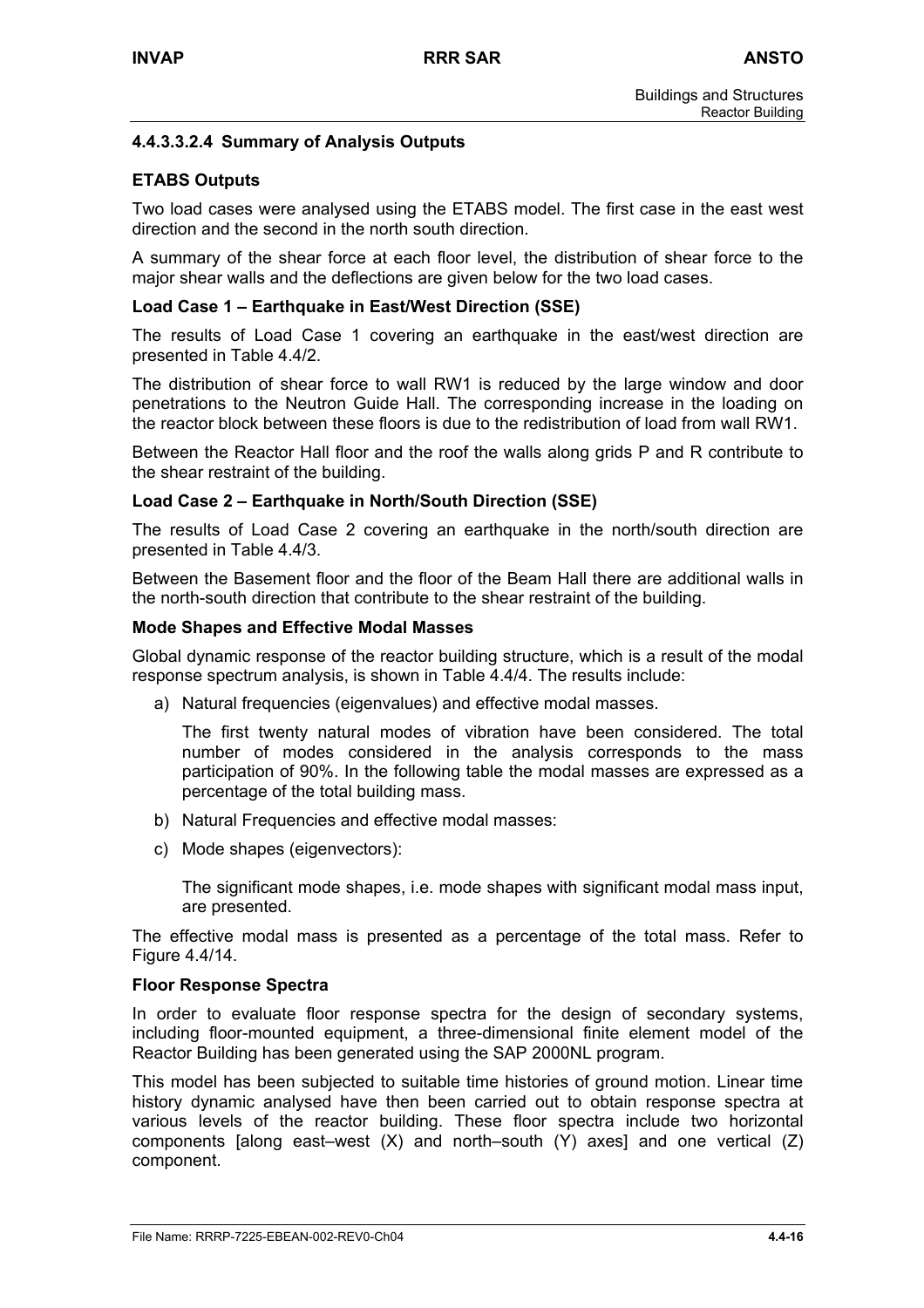The synthetic ground motion time histories were derived using the computer program SIMQKE, which assumes that any periodic function can be expanded into a series of sinusoidal functions with different amplitudes and phase angles. These time histories of ground motion can be termed "synthetic" as their frequency contents have been altered.

As all three components of so produced synthetic time histories are statistically dependent (they are based on the same frequency content), they have been applied individually. The floor response spectra were obtained by combining the co-directional spectral amplitudes from three individual analyses using the SRSS rule (Square Root of the Sum of the Squares).

The results presented herein are based on dynamic analysis under synthetic time histories.

The Floor Response Spectrum has been developed for each of the two orthogonal horizontal directions and the vertical direction.

A typical output of the time history analysis for the Synthetic Design EQ at the Technical floor Level is presented below.

Figure 4.4/15A shows the Floor Response Spectrum for the horizontal direction Y (N–S).

Figure 4.4/15B shows the Floor Response Spectrum for the vertical direction Z.

The Floor Response Spectrum obtained from the time history analysis has been smoothed and broadened. This process takes into account the variations in the structural frequencies due to the potential for difference in the behaviour of the actual structure compared to the finite element model.

The spectrum peak broadening was done using one of the methods outlined in ASCE. The adopted method allows for normal uncertainties in the derivation of floor spectra, including assumptions made in modelling the structure and rock-structure interaction.

As the sensitivity study of the individual parameters that affect the frequencies of the reactor building structure was not performed, a minimum broadening value at each frequency was adopted in accordance with the code method. Because considerable conservatism is introduced within this broadened peak region, a reduction in the peak amplitude is used in conjunction with the spectral broadening. This reduction is permissible provided that the equipment damping is less than 10%.

The final Floor Response Spectrum, which is used for the design of equipment, is constructed as an envelope to the above explained spectrum peaks.

This is performed for each spatial component of the response spectra.

Figure 4.4/15C shows the typical Design Floor Response Spectrum for the horizontal direction X at Technical Floor Level at the location shown on the floor layout (refer Fig 4.10).

Similarly, using the method explained above, the Design Floor Spectra Curves could be supplied for any location at any level of the Reactor Building as requested by the designer of equipment.

For the purpose of equipment design, a series of the Design Floor Spectrum curves are presented below:

Figure 4.4/15D shows horizontal and vertical components of the Design Floor Response Spectrum for the Basement Level.

Figure 4.4/15E shows horizontal and vertical components of the Design Floor Response Spectrum for Beam Hall Level.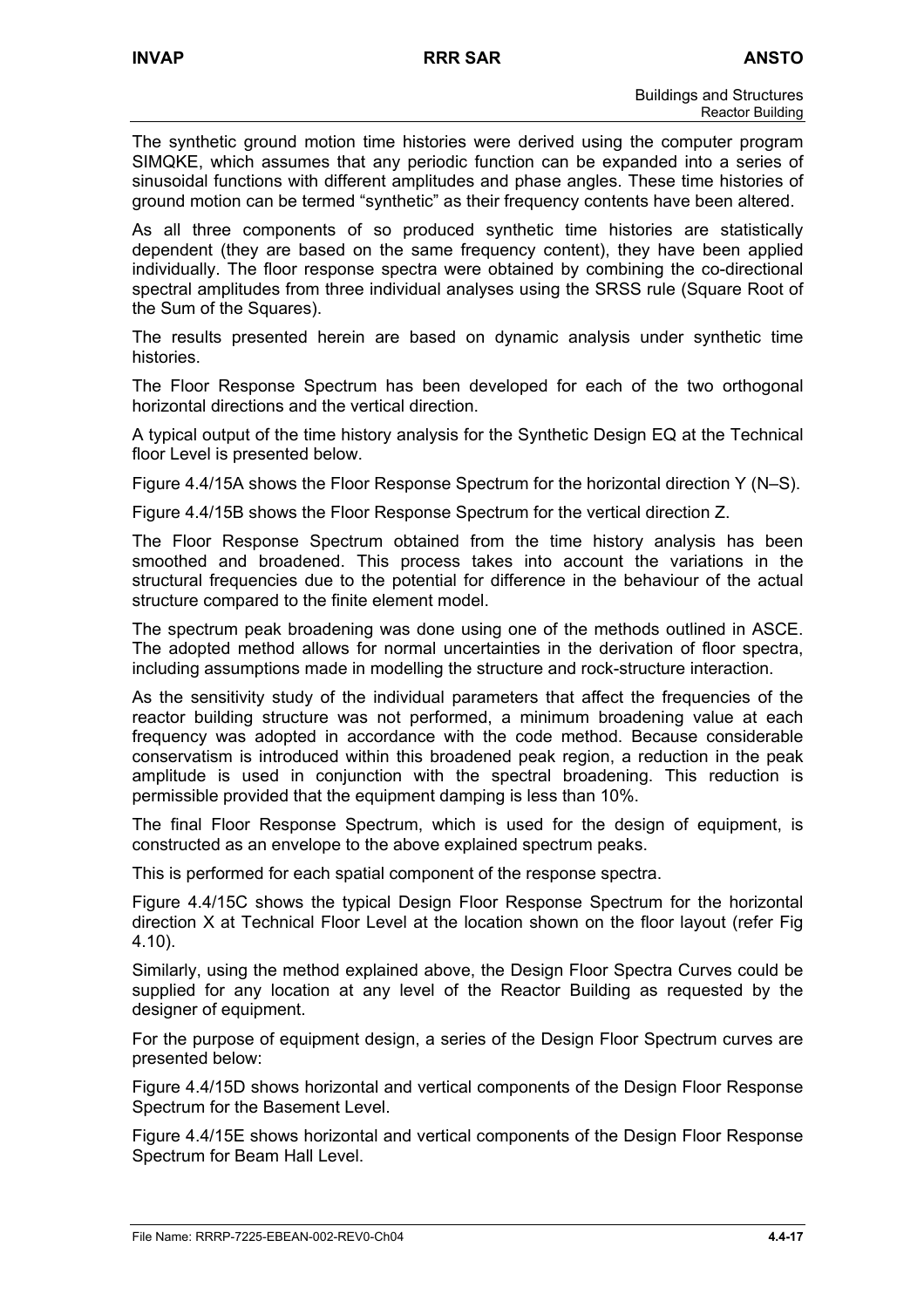Figure 4.4/15F shows horizontal and vertical components of the Design Floor Response Spectrum for Main Entrance Level.

Figure 4.4/15G shows horizontal and vertical components of the Design Floor Response Spectrum for Technical Offices Level.

Figure 4.4/15H shows horizontal and vertical components of the Design Floor Response Spectrum for Reactor Hall Level.

Figure 4.4/15I shows horizontal and vertical components of the Design Floor Response Spectrum for Emergency Make-up Water Tank Level.

The locations for which these Design Floor Spectra have been determined are shown on the floor layouts.

From inspection of horizontal floor spectra curves, the spectral acceleration values are generally higher at upper floor levels indicating greater amplifications at these levels. This is consistent with the response of multi-storey buildings.

The vertical floor spectra curves, however, do not necessarily follow this pattern as they are more influenced by the flexural behaviour of the floor and the location of sampling point along the span than by the level of the floor within the building.

This effect is illustrated by comparing vertical spectral values at Technical Offices Level andReactor Hall Level.

The sampling location at Technical Offices Level occurs in the middle of a relatively long floor span. This leads to higher vertical spectral values compared with Reactor Hall Level, even though the Reactor Hall is a higher level in the building.

#### **4.4.3.3.2.5 Design of Primary Elements Subject to Seismic Loads**

#### **Reactor Block**

The primary function of the reactor block is to provide structural support and radiation shielding to the Reactor and Service Pools. The reactor block is constructed out of highdensity concrete to achieve this.

The reactor block forms a very stiff element in the reactor building structure as a result of the very thick walls required for the radiation shielding and carries up to 40% of the seismic loadings on the Reactor Building.

The reactor block needs to be accurately modelled in the seismic analyses in order to determine the extent of the seismic load it will attract and the resultant stresses that will be induced in the concrete from these loadings. The reactor block was modelled using block elements in the SAP2000 NL finite element program to establish these load distributions.

The reinforcement for the reactor block has been designed on the basis of the results of these final analyses and the requirements for crack control due to shrinkage of the concrete from heat of hydration.

#### **Concrete Walls**

The concrete walls provide the majority of the seismic bracing for the Reactor Building. As noted above, the remaining bracing is provided by the reactor block.

The Reactor Building was modelled using the ETABS program to establish a preliminary distribution of the seismic loadings to the concrete walls. A more detailed analysis was then undertaken using the SAP2000 NL program to model the building. Each of the concrete walls and floors was modelled using a mesh of plate elements. This allowed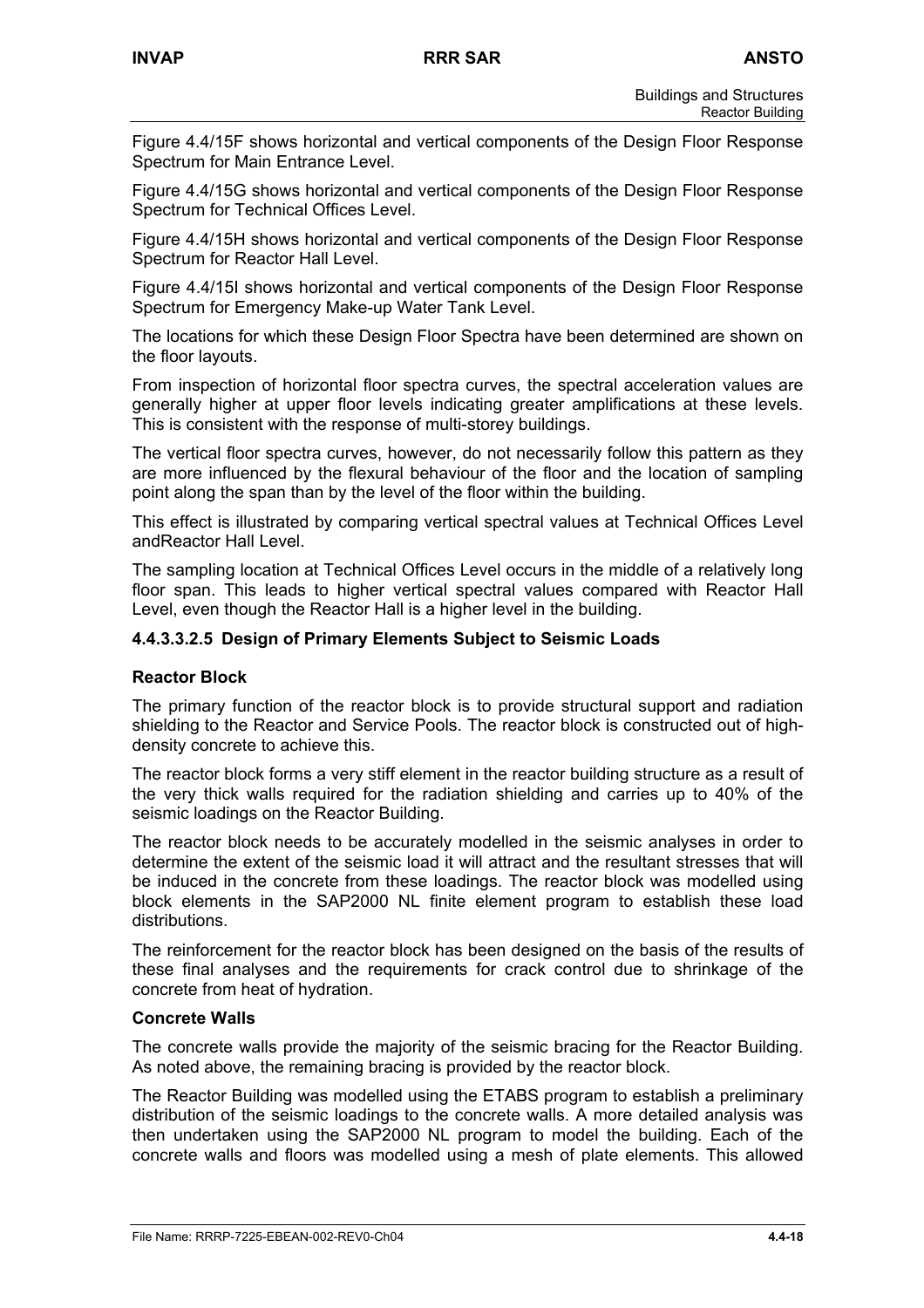detailing of the reinforcement in the walls to ensure sufficient reinforcement was provided in these areas of high stress concentration for the strength and ductility of the walls.

The following seismic loadings were considered for the wall design.

- Ultimate dead and live loads with a vertical OBE event.
- Ultimate dead and live load with a horizontal OBE parallel to the wall.
- Ultimate dead and live load with a horizontal OBE perpendicular to the wall.
- Working dead and live load with a horizontal SSE parallel to the wall.
- Working dead and live load with a horizontal SSE perpendicular to the wall.

Generally the horizontal SSE parallel to the wall governed the design of the walls due to the relatively small dead and live loads on the walls and the high shear and axial forces that would be generated from the earthquake.

#### **Floor Diaphragms**

The floor diaphragms were designed using the same analyses as the concrete walls. The forces in the floors obtained from the final SAP 2000 NL analyses were reviewed and any additional reinforcement required for the floor slabs and beams added to account for the vertical seismic component in the relevant design load combinations.

#### **Aircraft Impact Steel Grillage**

The aircraft impact grillage was modelled using the finite element analysis program STRAND7. This software enabled the analysis of steel structures where non-linear stress-strain relationships for the material properties or plate elements were required.

The peak response of the building at the support points for the grillage was obtained from the SAP2000 analysis and used in the STRAND7 analysis to determine the forces induced in the grillage from the OBE and SSE events. These forces were then included in the appropriate load combinations in AS1170.1 Loading Code for the design of the grillage to AS4100 Steel Structures Code.

Earthquake loadings do not govern the design of the grillage as the plane impact loads are very large compared to the weight of the steel grillage.

#### **Footings**

The footings for the reactor building are incorporated into the Basement and Subbasement floor slabs as the slabs are founded on rock with safe bearing capacities in the order of 3000 MPa.

The footings have been designed from the loadings obtained for the SAP2000 model.

The major issue with the seismic loadings on the design of the footings is the restraint of uplift under the concrete walls. Lift-off of the base slab from the rock foundation is prevented in order to avoid damage to the base slabs during an earthquake event from the redistribution of these uplift forces to other more heavily loaded areas of the building.

Lift-off is prevented by the use of standard reinforcing bars grouted into holes bored into the rock foundation.

The reactor block base slab acts as a monolithic element and, as a result, is capable of redistributing uplift forces to more heavily loaded walls during the design earthquake event without exceeding its design capacity. For this reason rock anchors were not required to restrain the reactor block walls in the way that they were required for the concrete shear walls in the building.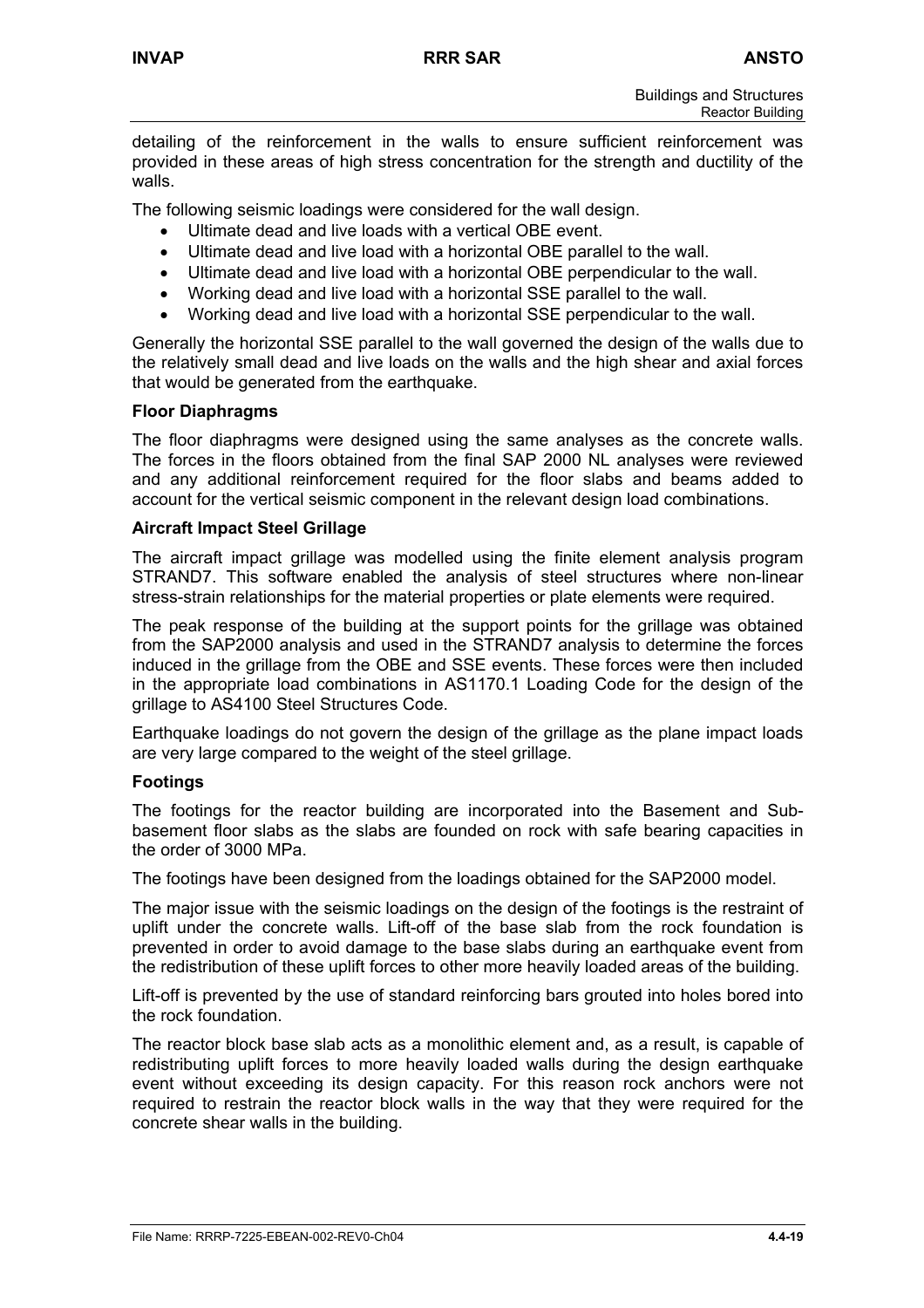#### **Seismic Overload on the Structure**

The reactor building has been designed to remain elastic for loadings up to and including the SSE event. Because the structure is detailed to behave in a ductile manner and because all elements are not loaded to their maximum capacity under the SSE event, the reactor building has reserve strength to survive earthquakes larger than the SSE event.

In achieving its maximum resistance under larger earthquakes, the structure would be stressed beyond its elastic limit. This would result in increased deflections compared to the current elastic design for the SSE event. It would also result in cracking of concrete and yielding of steel reinforcement in highly loaded members.

Work was carried out to assess the approximate reserve strength capacity of the reactor building using the results of the analyses for the SSE event. A summary of the findings from this assessment is given below.

The assessment of an earthquake in the east-west direction indicated that the north and south perimeter walls of the building and the reactor block would fail in shear at a loading approximately twice the SSE loading with no lateral support assumed to be available from the 9 metres of rock in the surrounding excavation.

The assessment of an earthquake in the north-south direction indicated that some of the internal cross walls would fail in shear at loadings at loading approximately 20% above the SSE loading but the main perimeter walls and the reactor block would not fail until a loading approximately twice the SSE loading.

In summary, the assessment based on elastic analysis results, indicated that the reactor building would be expected to survive seismic loadings much higher than the SSE loadings, but with loss of some minor shear walls, substantial deflections, concrete cracking and yielding of reinforcement. The safety factor is expected to be two. A factor of two implies that earthquakes with similar ground motion characteristics to the adopted design SSE with a PGA of up to 0.6 g can be accommodated while safely shutting down the reactor.

Additional investigations are being carried out on the building anchorage behaviour, rock interaction, pool liner performance, realistic material strength and feasible extent of useful optimisation. This work will give greater precision to the expected performance of the facility for low probability extreme event scenarios.

## **4.4.3.3.3 Aircraft Impact**

## **4.4.3.3.3.1 Design Principles**

An additional layer of protection is provided in the form of an Aircraft Impact Steel Framed Grillage (AISFG) over and around the relevant part of the building structure..

The AISFG structure is clear of the upper roof structure, to permit substantial energy absorption by elastic and plastic deformation.

The bulk of the aircraft kinetic energy will be absorbed by deformation of the grillage and crushing of the aircraft structure. It is possible, however, that parts of the aircraft (principally the engine) will break off and pass through the grillage with very little reduction in velocity and proceed to impact the roof structure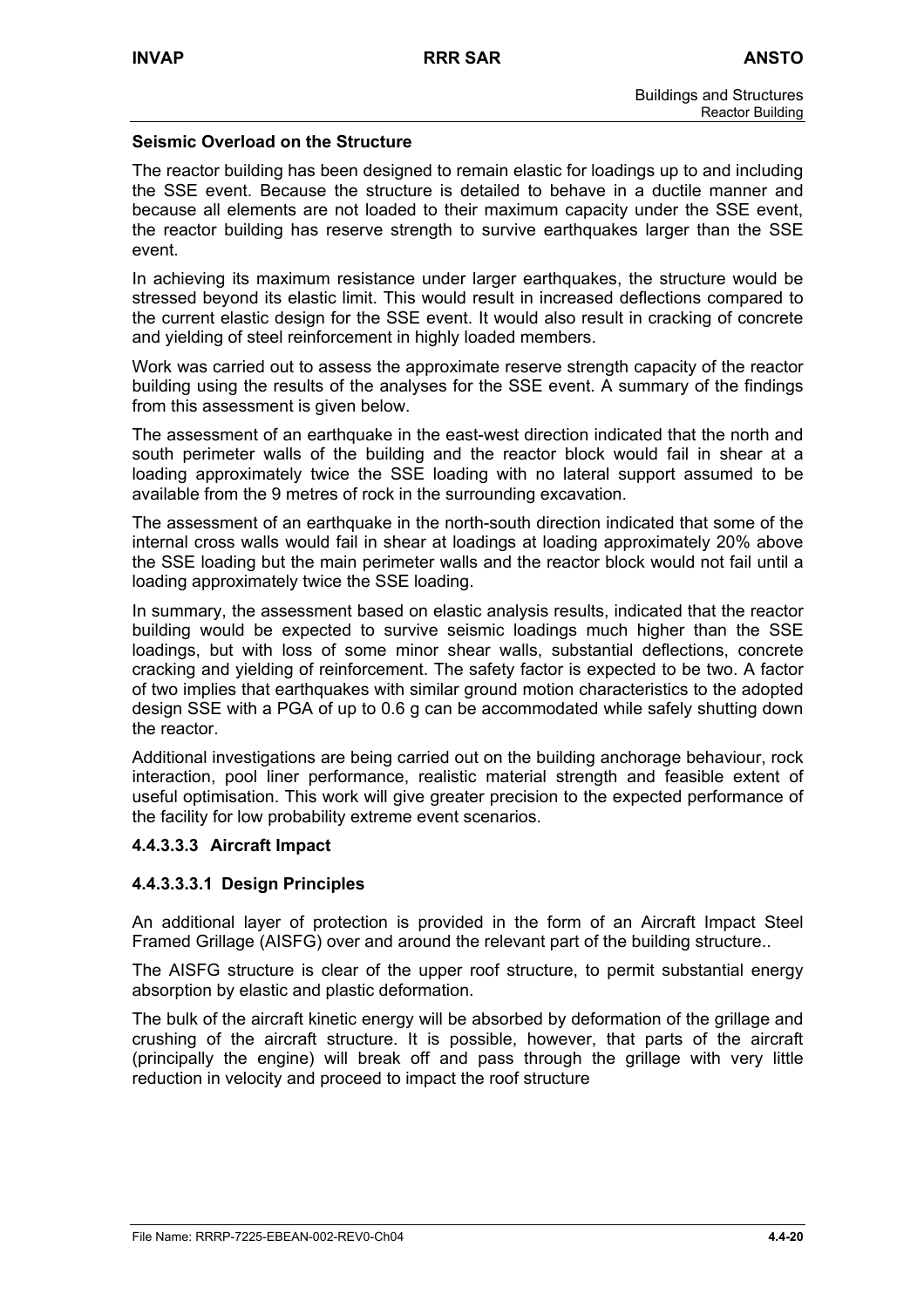## **4.4.3.3.3.2 Design Methodology**

#### **General**

The design methodology adopted for aircraft impact follows the principles outlined in the US Department of Energy Standard.

Three types of analysis have been utilised and these are summarised as follows:

- Equivalent Static Analysis (Energy Balance Method)
- Transient Dynamic Analysis (Missile Target Interaction Analysis Method)
- Time-History Analysis (Force Time-History Analysis Method)

The above descriptions shown in parentheses are the terms used in the DOE standard.

The three types of analyses are described in more detail in the following sections.

### **Aircraft Impact Steel Framed Grillage (AISFG)**

The following design methodology is used to undertake the design for aircraft impact on the AISFG:

- a) The AISFG is designed to withstand the direct impact from the design aircraft.
- b) A design criterion is that the AISFG structure can experience local damage due to impact but its global integrity and stability shall be maintained.

#### **Equivalent Static Analysis**

For concept analysis of the AISFG, an equivalent static analysis was carried out, based on the principles of conservation of momentum and energy considerations.

#### **Transient Dynamic Analysis**

Following the preliminary static analysis of the AISFG using the principles of momentum and energy, more accurate transient dynamic analysis has been carried out.

This method of analysis, also referred to as a "flying mass analysis" uses finite element analysis software to simulate the impact of an aircraft on the AISFG.

The aircraft is modelled as a mass or structure impacting at specified points on the AISFG at a predetermined velocity.

The computer software calculates the resulting effects on the AISFG structure as a function of time during the impact. Such effects include deflections, forces, stresses, strains and strain energy absorbed.

Because the flying mass analysis simulates an aircraft impact, the principles of conservation of momentum and energy are satisfied automatically, and do not need explicit calculation.

The flying mass analysis has been used to check vertical and horizontal aircraft impact at several locations on the AISFG.

#### **Time History Analysis**

To check the results of the transient dynamic analysis, time history analysis has also been carried out utilising the Force v Time relationship.

In this method, the Force v Time relationship is used as an input "forcing function" to the time history analysis. The computer output provides results of the type referred to under "Transient Dynamic Analysis", i.e. deflections, forces, etc as a function of time.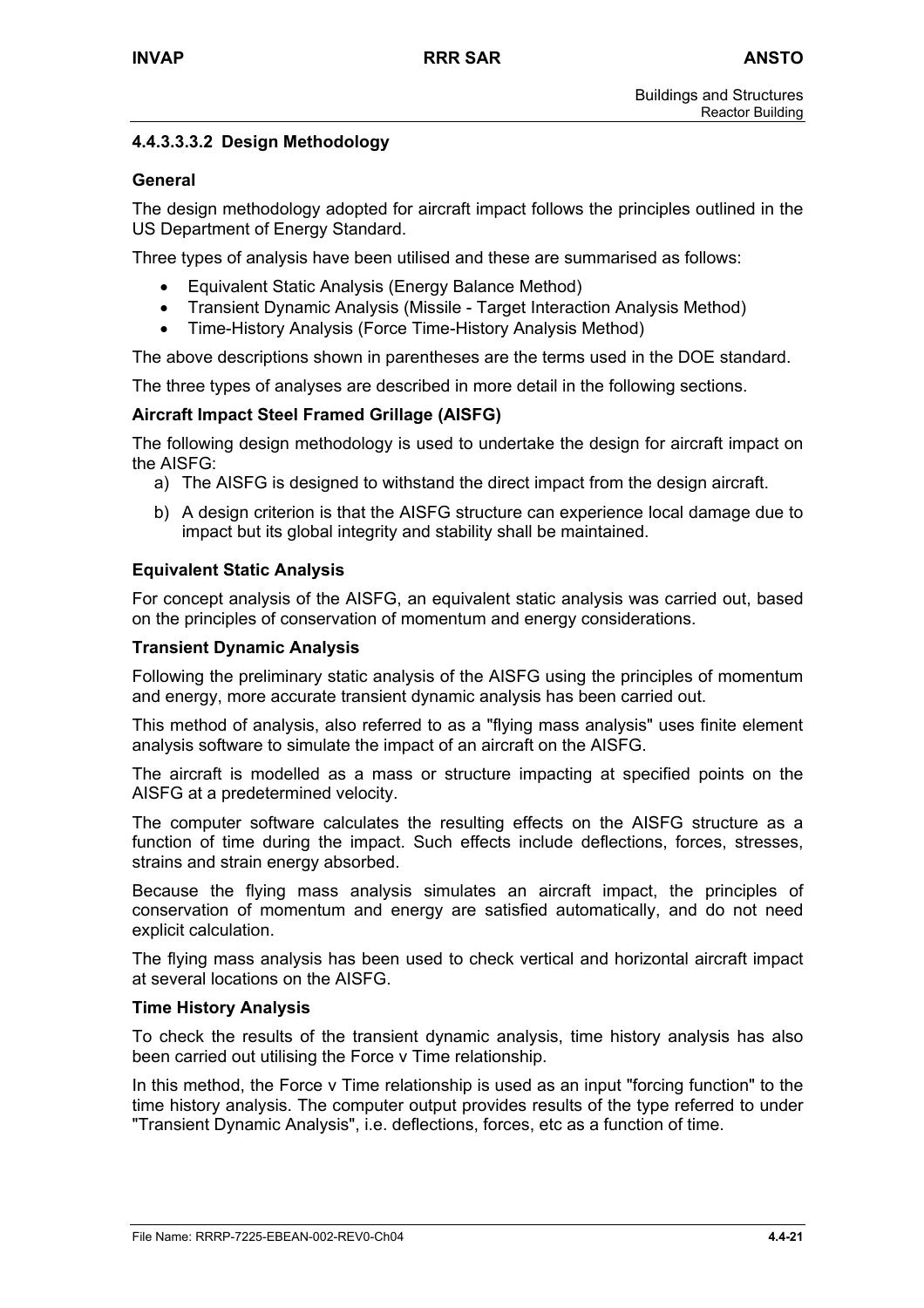At this stage, time history analysis has been utilised for vertical aircraft impact at the centre of the AISFG.

#### **Reactor Hall Roof (Upper Roof)**

The following design methodology was used to undertake the design for aircraft impact on the upper roof structure over the Reactor Hall.

The horizontal elements (slabs) of the Reactor Hall roof act compositely with closely spaced structural steel roof beams.

A permanent steel formwork is used to form the roof slabs and to provide additional resistance to scabbing of the inner concrete surface under the design rigid missile impact load.

The vertical elements (walls around the raised section of roof) of the Reactor Hall roof are reinforced concrete walls. These walls are sized to withstand the design rigid missile impact load without perforation.

#### **4.4.3.3.3.3 Modelling and Analysis**

#### **Modelling**

The Aircraft Impact Steel Framed Grillage (AISFG) is modelled in three dimensions using STRAND7, a finite element analysis program. This program can model the grillage in the elastic and plastic state.

The location of the aircraft impact is varied over the grillage surface to determine the worst load case for the individual grillage elements and for the grillage reactions to the supporting structure.

Modelling done to this stage has been based on "beam" or "line" elements. Where symmetry permits, quarter or half models have been used for the transient dynamic analysis ("flying mass") and time history analysis.

#### **Impact Locations**

The equivalent static analysis was carried out for the case of vertical aircraft impact at the centre of the AISFG.

In the case of the transient dynamic ("flying mass") analysis, several impact locations have been considered.

The time history analysis has been carried out for vertical central impact only, as a check on the corresponding flying mass analysis.

#### **Analytical Method and Tools**

STRAND 7 is the finite element analysis software package that has been used for the analysis and design of the AISFG, its supporting structure, and the upper roof and walls to the Reactor Hall.

STRAND7 has been used for the equivalent static, transient dynamic ("flying mass") and time history analyses of aircraft impact. Such analyses have generally been carried out as non-linear analyses, allowing for plasticity.

Stress-strain relationships for the various structural steel members have been input into STRAND7, based on typical material stress-strain curves for Australian steel.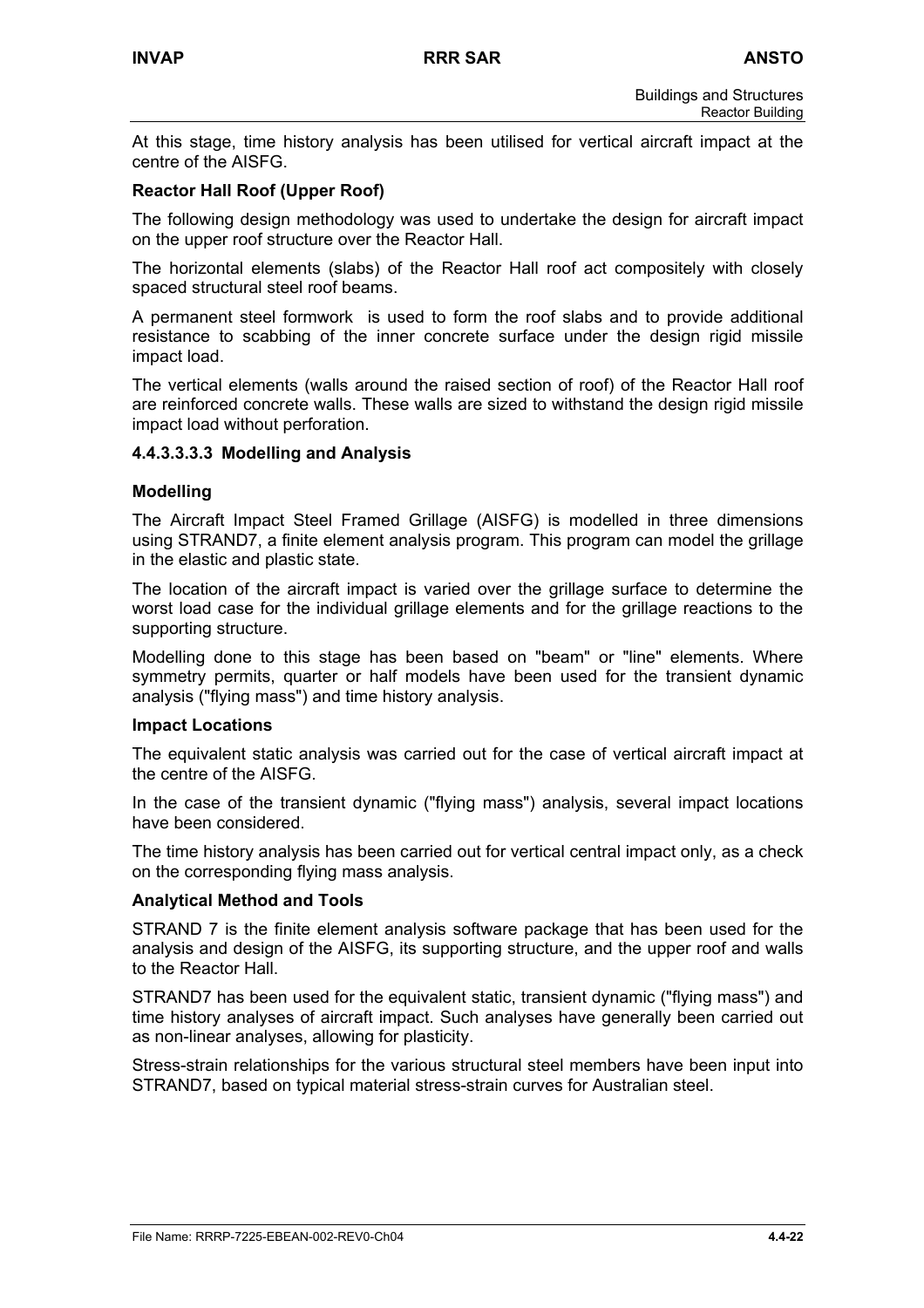## **4.4.3.3.3.4 Analysis Outputs**

The analysis results demonstrate that the AISFG can satisfactorily absorb the kinetic energy of the postulated aircraft impact.

The detailed design has included the investigation of smaller members, more closely spaced, and of various section types - eg tubular, plate and "H" sections.

The detailed design work has also included the "linking" of the AISFG model to the model of the Reactor Building Upper Roof to allow for sharing of aircraft impact between the AISFG and the Upper Roof Slab. Such "linking" has been simulated in the computer analysis so the load would be taken on the roof slab after the AISFG deflects sufficiently to impinge on the Upper Roof.

### **4.4.3.3.3.5 Design of Principal Elements**

### **AISFG**

The steel members and connections for the AISFG have been designed to provide the structural strength and ductility required by the computer analysis results.

#### **AISFG Supports and effects on Reactor Block.**

The aircraft impact steel framed grillage (AISFG) is anchored on concrete columns at each corner of the frame by baseplate and holding down bolt assemblies. The concrete columns are founded on rock . Steel columns transfer the loads. The vertical loads are transferred down these columns whilst the horizontal loads are transferred into the building structure.

The reactor block and the building structure in general have sufficient capacity to resist the aircraft impact as the aircraft impact loading is significantly less than the design seismic load which dictated the design of the buildings bracing system.

#### **Composite Roof Structure**

Under an aircraft impact event, the roof slab is designed to resist the full energy of the design rigid missile or a portion of the energy from the design non-rigid missile with the remainder being dispersed in the AISFG.

The concrete roof slab thickness is the thickness required to resist perforation of the slab by the design rigid missile.

Scabbing of the concrete from the underside of the roof slab due to aircraft impact must be contained as the slab spans directly over the top of the Reactor Pool.

#### **Walls around Upper Roof Area**

The concrete walls between the main reactor hall roof and the upper reactor hall roof are cast-in situ reinforced concrete walls.

The concrete wall thickness is greater than the thickness required to resist perforation of the wall by the design rigid missile.

The control of scabbing from the inside face of the walls is less critical than the roof as the walls are not located over the Reactor Pool.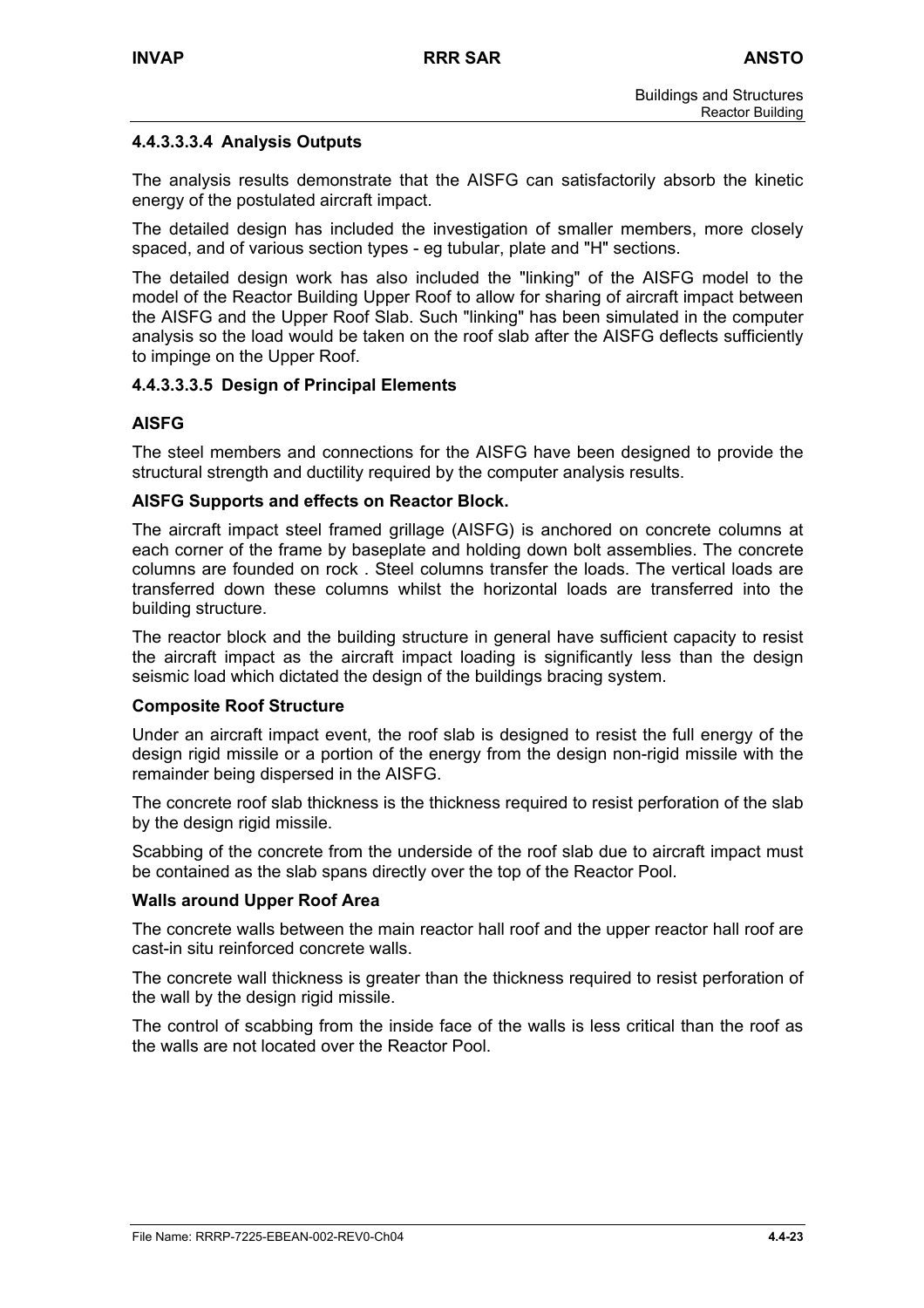#### **4.4.3.3.4 Thermal Forces**

#### **4.4.3.3.4.1 Generally**

The principal criteria governing the design of the reactor block are seismic and temperature effects.

Stresses are induced in the high-density concrete by the temperature gradient due to the dissipation of the heat generated in the Reactor Pool at the core level. Tensile stresses produced in this way, combined with tensile stresses due to concrete shrinkage, may initiate cracking in the block. Such cracking, and the width of the cracks, needs to be controlled and minimised in order to maintain the shielding function of the high-density concrete of the reactor block.

The reactor block is restrained by the concrete floor structure at each level, and this restraint will increase the risk of thermal and shrinkage cracking. The block itself was poured some time after the floors are completed and this means that at least 25% of the shrinkage of the concrete in the floors had already taken place before the restraint is applied.

The arrangement of the reinforcement within the massive concrete sections was utilised to limit crack widths and achieve a cracking pattern that does not compromise the shielding function of the concrete.

#### **4.4.3.3.4.2 Analysis of Reactor Block Under Thermal Effects**

The reactor block has been modelled and analysed using SAP 2000 NL to determine stresses arising from the temperature gradient. The restraining effect of floor structures has been included in the model. Vertically acting loads due to dead weight of the reactor block concrete and the dead plus live loads from the supported floor areas have also been taken into account.

#### **4.4.3.3.4.3 Design of Reinforcement**

A number of vertical layers of reinforcement consisting of vertical and circumferential horizontal bars are provided within the high-density concrete walls of the reactor block. The cross-sectional areas of steel in each layer are proportioned to resist the total axial or tangential forces within the equivalent proportion of the reactor block wall. The stresses in the reinforcement and the bar diameters and spacings are selected so as to limit cracking.

Radial reinforcement is also provided to support the vertical layers and at the same time to resist radial thermal stresses on the same basis as above.

Note that the tensile thermal stresses used in calculating reinforcement quantities were factored up by about 25% to make allowance for concrete shrinkage effects.

#### **4.4.3.4 Structure Description**

#### **4.4.3.4.1 Footings**

The Reactor Building footings are integral with the floor and are founded in the Class III/II sandstone. Concrete grade is 32 MPa, and reinforcement is provided as necessary to resist stresses due to loading conditions, shrinkage etc.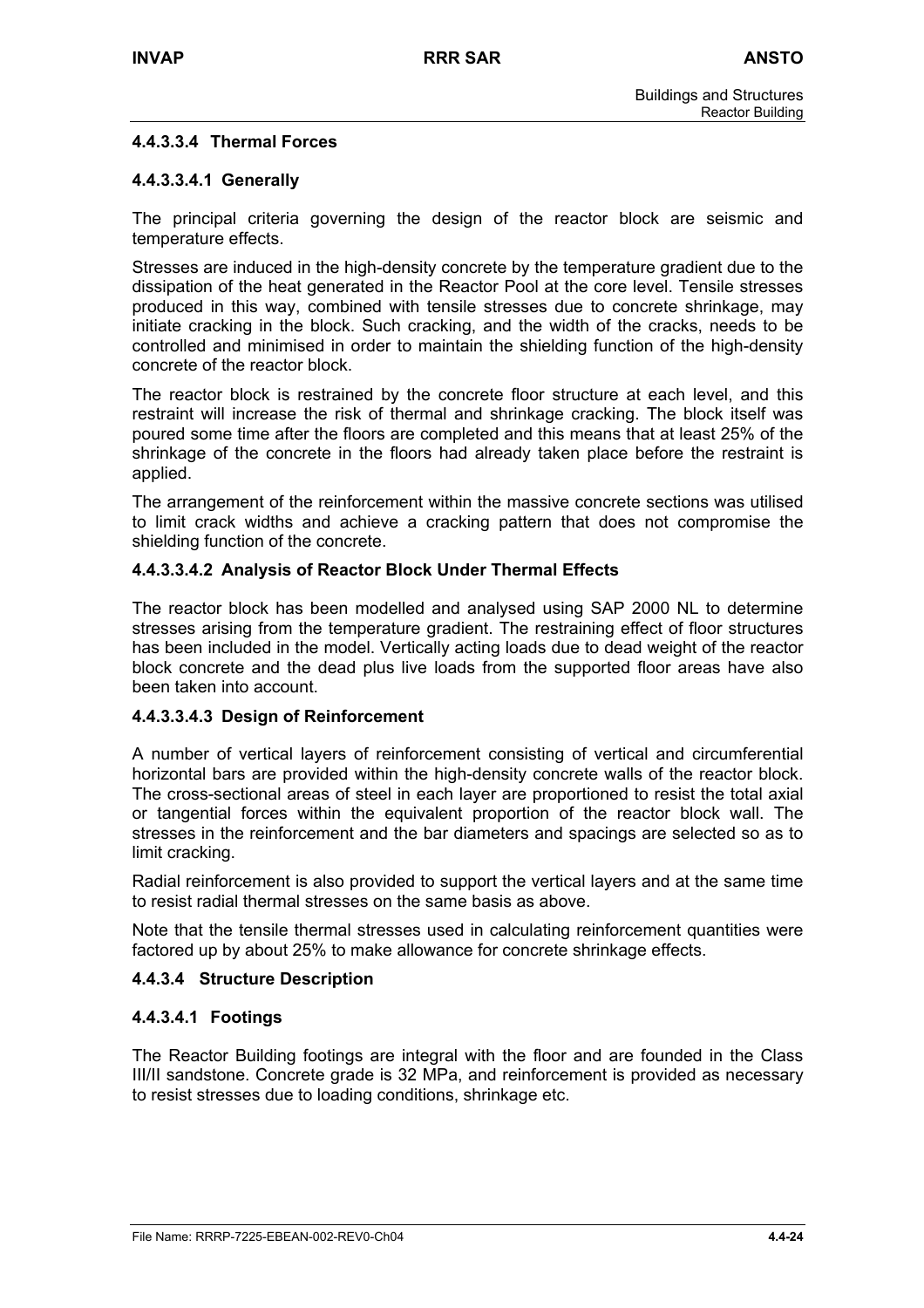## **4.4.3.4.2 Walls and Columns**

The majority of the reinforced concrete walls are designed, in terms of concrete thickness and reinforcement, on the basis of seismic or radiation shielding criteria or both.

### **4.4.3.4.3 Reactor Block and Related Structure**

The general structural layout of the Reactor Block is shown on Figures 4.4/12B. It is constructed wholly of high-density concrete with the exception of a normal-weight concrete wall which is integral with the side of the Block. Reinforcement layers within the block have been located and proportioned to resist the necessary combinations of shrinkage, thermal, and seismic stresses as well as those arising from dead and live loadings.

#### **4.4.3.5 Materials and Construction**

### **4.4.3.5.1 Normal-Weight Concrete**

The production, supply, placement and testing of concrete for the Reactor Facility has been in accordance with relevant codes, in particular AS 1379-1997 "The Specification and manufacture of concrete".

Note that design of reinforced concrete for the Reactor Building has been carried out in accordance with the code most widely recognised and applied in the nuclear industry.

Fire rating for all reinforced concrete structural elements of the Reactor Building is 4 hours.

#### **4.4.3.5.2 High-density Concrete**

High-density concrete was used in the reactor block and hot cells, the neutron beam structures and in some of the walls between resin tanks. The exact extent of the highdensity concrete is shown on the drawings.

The final mix design was developed by a series of trials using various combinations of high-density coarse and fine aggregates.

#### **4.4.3.5.3 Reinforcement**

Criteria (in compliance with the above Codes) are as follows:

#### **4.4.3.5.3.1 Bars**

| <b>Yield Strength</b>     | 500 MPa minimum |
|---------------------------|-----------------|
| Minimum Elongation at UTS | 16%             |
|                           |                 |

## **4.4.3.5.3.2 Welded Wire Mesh**

| <b>Yield Strength</b>    | 500 MPa minimum          |
|--------------------------|--------------------------|
| 4.4.3.5.3.3 Generally    |                          |
| Density                  | 7850 kgm <sup>-3</sup> . |
| Modulus of Elasticity Es | $2 \times 10^5$ MPa.     |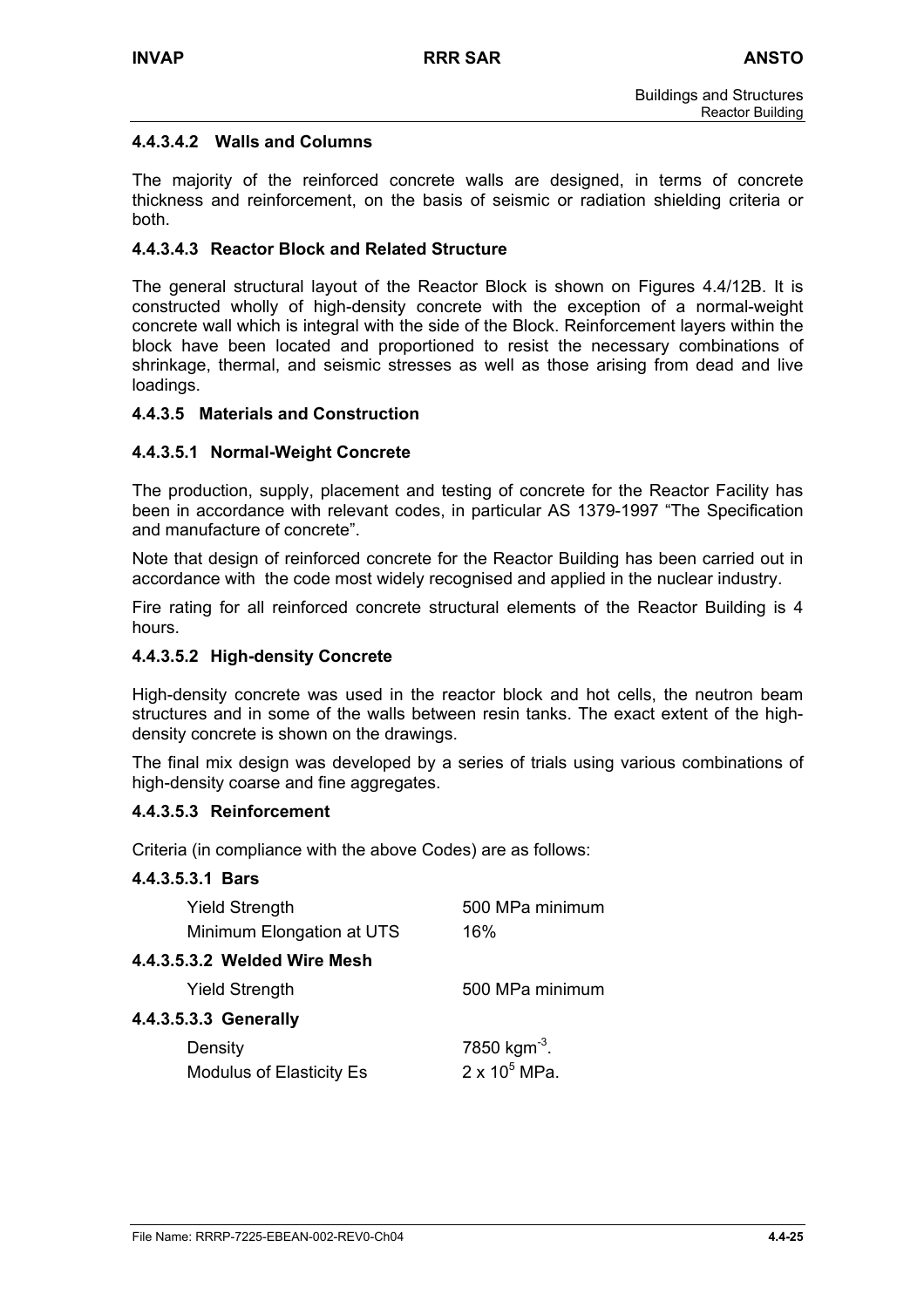#### **4.4.3.5.4 Structural Steel**

Structural steel members used in the Reactor Building structure shall be hot-rolled sections (or welded I – sections) Grade 300 in compliance with AS/NZS 3679.1 (or AS/NZS 3679.2) and AS 4100-1998.

Where used for connecting structural steel members, steel bolts, nuts and washers are high strength hot dip galvanised in compliance with AS/NZS 1252.

Where connections are made by welding, all welding consumables and deposited weld metal complies with AS/NZS 1554.21.

Welded studs were used to achieve composite action between structural steel and concrete, these complied with, and were installed in accordance with, AS 1554.2.

#### **4.4.3.5.5 Masonry**

Masonry walls within the Reactor Building have been constructed of concrete blockwork. They do not form part of the structure that supports gravity loads or resists seismic forces. However they are required to resist out-of-plane seismic forces due to their selfweight and accordingly therefore, they generally have all cores concrete filled and have either vertical reinforcement or vertical posts grouted into certain cores. Blocks comply with AS 2733 and workmanship with AS 3700.

### **4.4.4 Air-locks, Hatches and Penetrations**

The containment has air locks, hatches and service penetrations for operational purposes and they are detailed in Chapter 7.

These operational features include:

- a) SAS (Safe Access Systems) for people and materials comprised of an airlock linked through one door to the containment area and through another to the area outside the containment. The doors have seals and the airlock has provision for testing of leak tightness.
- b) Hatches for transfer of large items of equipment. These are also provided with seals and provisions for testing of leaktightness.
- c) Penetrations for power cables and instrument and control cables: Seals are provided around the cables with intermediate chambers for testing for leaktightness.
- d) Penetrations for pipes: Large diameter pipes have system and situation specific designs for where they penetrate the containment walls to ensure leaktightness. Small pipes have similar arrangements to those used for instrument and control cables.

*End of Section*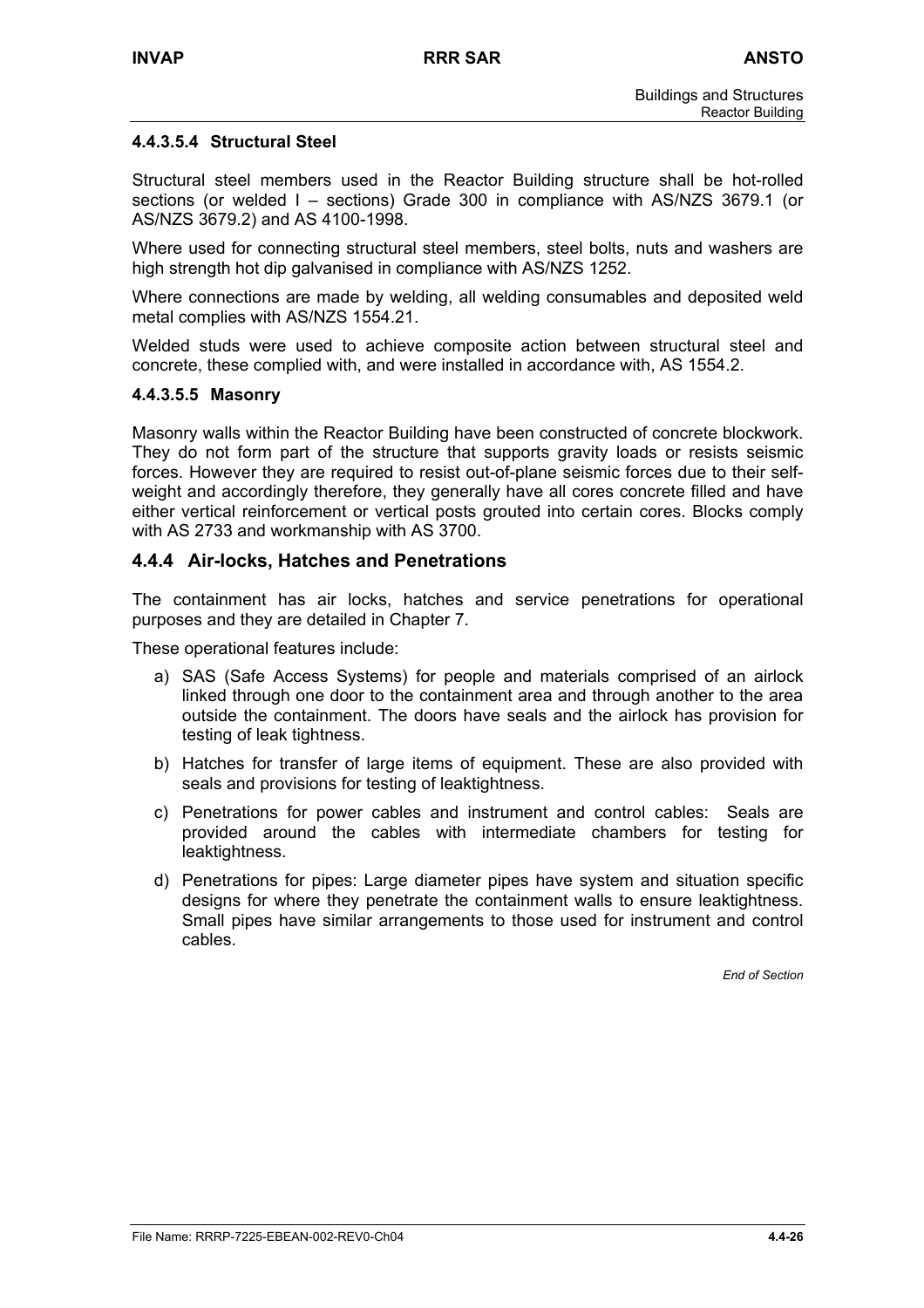| <b>Table 4.4/2</b> | Load Case 1: Earthquake in East/West Direction (SSE) |
|--------------------|------------------------------------------------------|
|--------------------|------------------------------------------------------|

| Level                              | Total<br>Shear<br>Force (kN) | Shear Force Distribution to Major<br><b>Shear Walls</b> |               |                         |           | <b>Deflections</b><br>(mm) |
|------------------------------------|------------------------------|---------------------------------------------------------|---------------|-------------------------|-----------|----------------------------|
|                                    |                              | RW <sub>1</sub><br>Grid O                               | RW4<br>Grid S | Reactor<br><b>Block</b> | East/West | North/South                |
| Roof                               | 3083                         |                                                         |               |                         | 6.4       | 1.5                        |
| <b>EMWT</b>                        | 6806                         |                                                         |               |                         | 5.4       | 1.3                        |
| Reactor<br>Hall                    | 22605                        | 48.8%                                                   | 32.3%         |                         | 4.8       | 1.0                        |
| <b>Technical</b><br>Floor          | 58401                        | 49.2%                                                   | 42.0%         | 7.3%                    | 4.0       | 1.0                        |
| <b>Technical</b><br><b>Offices</b> | 68695                        | 37.6%                                                   | 41.2%         | 20.9%                   | 3.7       | 0.6                        |
| Main<br>Entrance                   | 83782                        | 31.4%                                                   | 30.2%         | 38.0%                   | 2.5       | 0.5                        |
| Beam<br>Hall                       | 98657                        | 28.6%                                                   | 30.9%         | 40.2%                   | 1.4       | 0.1                        |
| <b>Basement</b>                    | 110352                       | 30.0%                                                   | 34.6%         | 25.8%                   | 0         | 0                          |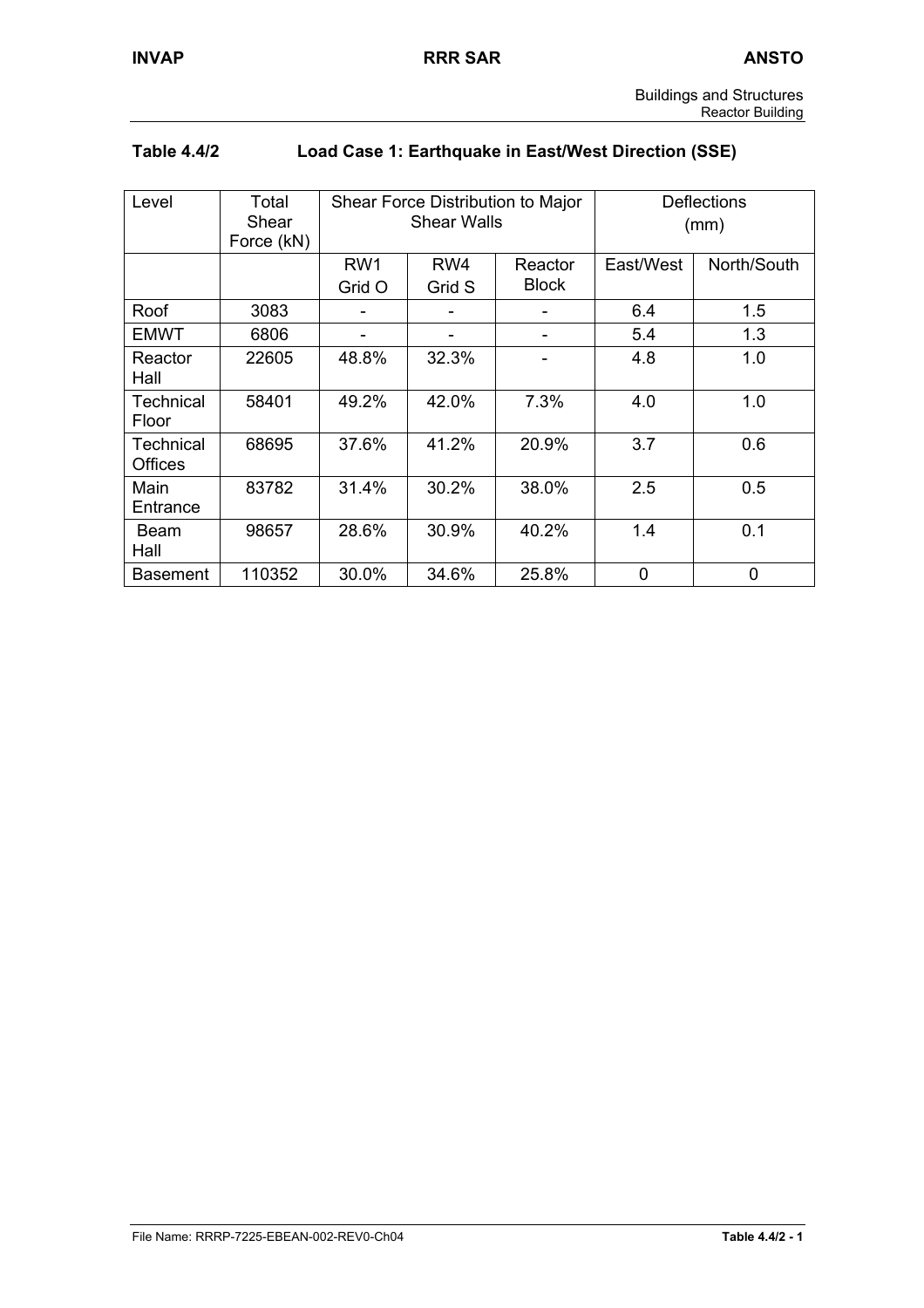| <b>Buildings and Structures</b> |  |
|---------------------------------|--|
| <b>Reactor Building</b>         |  |

# **Table 4.4/3 Load Case 2: Earthquake in North/South Direction (SSE)**

| Level                              | Total<br>Shear<br>Force<br>(KN) |                 | Shear Force Distribution to Major Shear Walls |                          |             |             |              |             | <b>Deflections</b><br>(mm) |
|------------------------------------|---------------------------------|-----------------|-----------------------------------------------|--------------------------|-------------|-------------|--------------|-------------|----------------------------|
|                                    |                                 | RW <sub>5</sub> | <b>RW27</b>                                   | <b>RW31</b>              | <b>RW32</b> | <b>RW33</b> | Reactor      | East/       | North/                     |
|                                    |                                 | Grd<br>5/6      | Grd<br>4/5                                    | Grd<br>7/8               | Grd<br>8/9  | Grid 9      | <b>Block</b> | West        | South                      |
| Roof                               | 3451                            | 60.0%           |                                               |                          | 39.9%       |             |              | 1.1         | 8.2                        |
| <b>EMWT</b>                        | 7605                            | 60.0%           |                                               | $\overline{\phantom{0}}$ | 39.9%       |             |              | 1.0         | 6.0                        |
| Reactor<br>Hall                    | 22985                           | 51.0%           |                                               |                          | 41.0%       | 5.5%        |              | 0.9         | 5.0                        |
| <b>Technical</b><br>Floor          | 57027                           | 27.7%           |                                               | 10.3%                    | 28.1%       | 22.5%       | 10.4%        | 0.8         | 4.2                        |
| <b>Technical</b><br><b>Offices</b> | 68805                           | 21.1%           |                                               | 29.8%                    | 23.2%       | 18.5%       | 6.7%         | 0.8         | 3.6                        |
| Main<br>Entrance                   | 83888                           | 17.3%           | 0.5%                                          | 24.9%                    | 11.0%       | 14.8%       | 30.4%        | 0.5         | 2.5                        |
| Beam<br>Hall                       | 99320                           | 5.2%            | 11.7%                                         | 15.7%                    | 9.9%        | 18.7%       | 38.0%        | 0.4         | 1.1                        |
| <b>Basement</b>                    | 110962                          | 12.1%           | 11.5%                                         | 10.6%                    | 5.4%        | 15.6%       | 38.6%        | $\mathbf 0$ | $\pmb{0}$                  |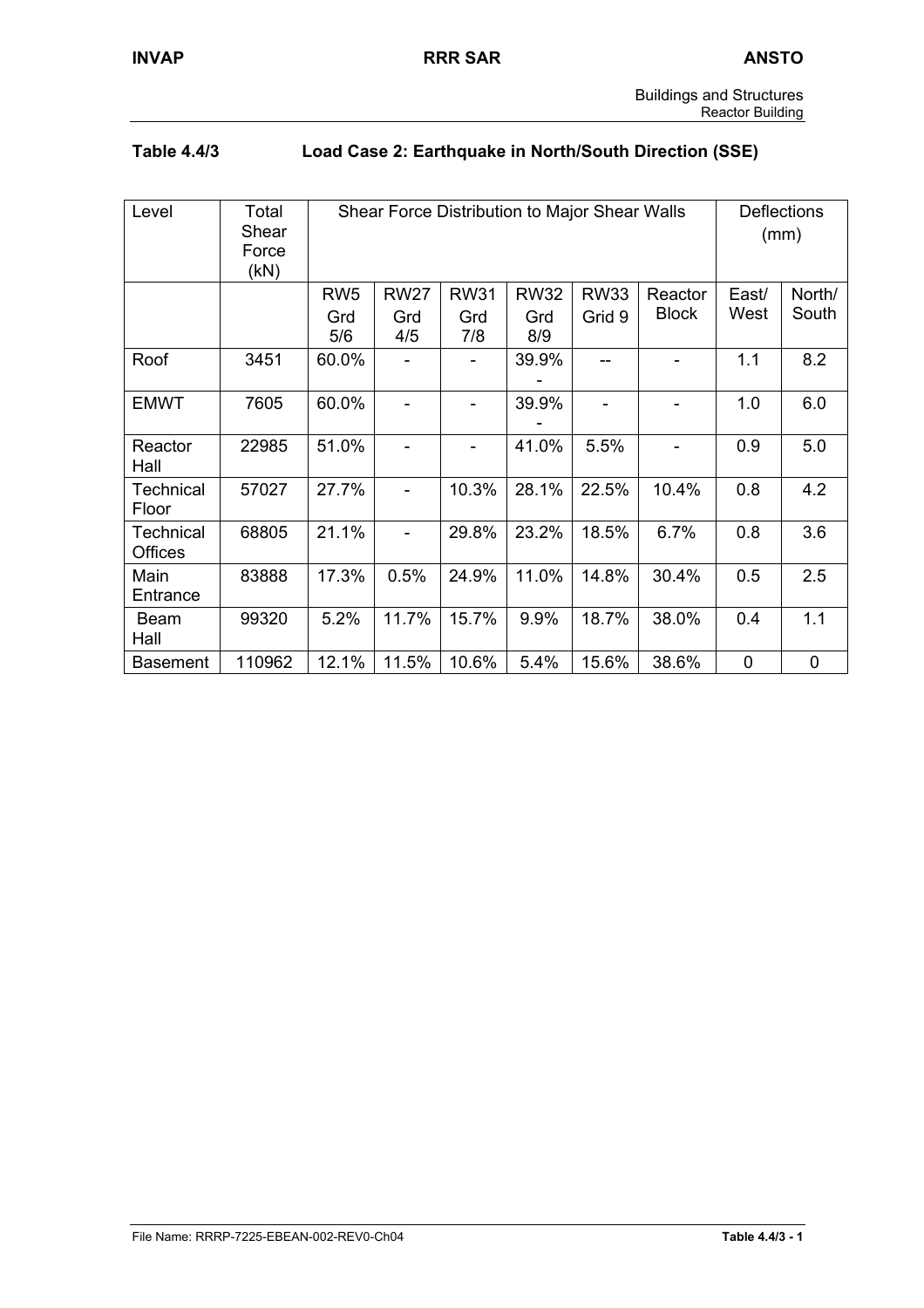| <b>Buildings and Structures</b> |                         |
|---------------------------------|-------------------------|
|                                 | <b>Reactor Building</b> |

| <b>Table 4.4/4</b> |
|--------------------|
|--------------------|

# **Global Dynamic Response of the Reactor Building Structure**

| Mode No.       | Period<br>(sec) | Eff. Mass,<br>$%$ ) Transl. X | Eff. Mass,<br>(%) Transl. Y | Eff. Mass,<br>(%) Rotat. Z |
|----------------|-----------------|-------------------------------|-----------------------------|----------------------------|
| $\mathbf 1$    | 0.184           | 0                             | 71                          | $\overline{2}$             |
| $\overline{2}$ | 0.157           | 73                            | 0                           | $\mathbf 0$                |
| 3              | 0.108           | 0                             | 1                           | 63                         |
| 4              | 0.063           | 0                             | 6                           | $\overline{2}$             |
| 5              | 0.044           | $\overline{7}$                | 0                           | $\mathbf 0$                |
| 6              | 0.040           | 0                             | $\overline{c}$              | $\overline{c}$             |
| 7              | 0.038           | 0                             | 3                           | $\overline{2}$             |
| 8              | 0.032           | 1                             | 0                           | $\mathbf{1}$               |
| 9              | 0.031           | 4                             | 0                           | 0                          |
| 10             | 0.030           | $\mathbf 0$                   | 3                           | 0                          |
| 11             | 0.029           | 1                             | $\mathbf 0$                 | $\mathbf 0$                |
| 12             | 0.027           | $\mathbf 0$                   | $\mathbf 0$                 | $\overline{2}$             |
| 13             | 0.023           | 0                             | 0                           | 8                          |
| 14             | 0.022           | 1                             | 0                           | 0                          |
| 15             | 0.021           | $\mathbf 0$                   | 0                           | 0                          |
| 16             | 0.020           | $\mathbf 0$                   | 0                           | 1                          |
| 17             | 0.018           | 0                             | 0                           | 1                          |
| 18             | 0.018           | 1                             | 0                           | 0                          |
| 19             | 0.017           | 0                             | 0                           | 0                          |
| 20             | 0.016           | $\mathbf 0$                   | 0                           | 3                          |

*End of Tables*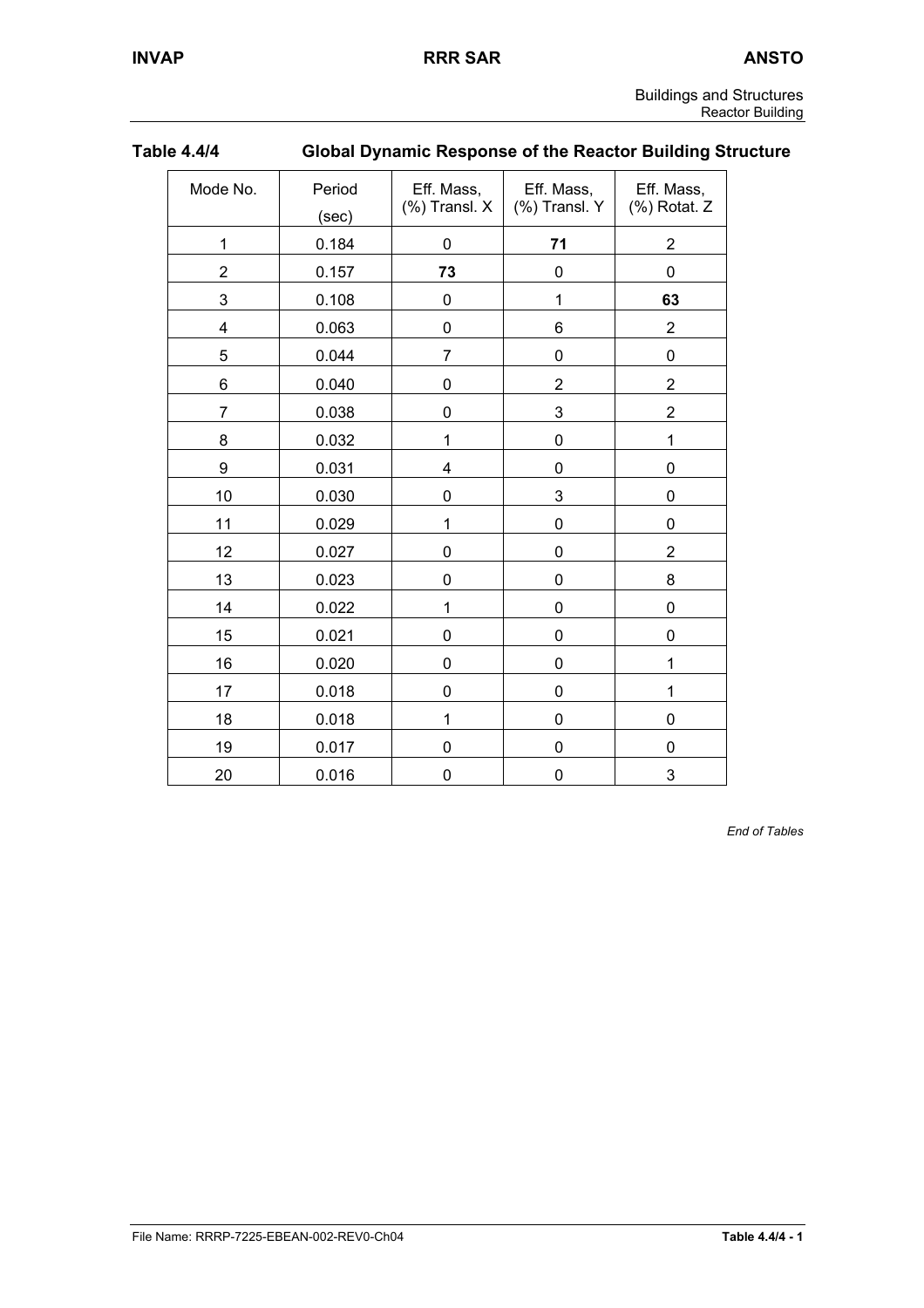



**Figure 4.4/15C: Technical Floor**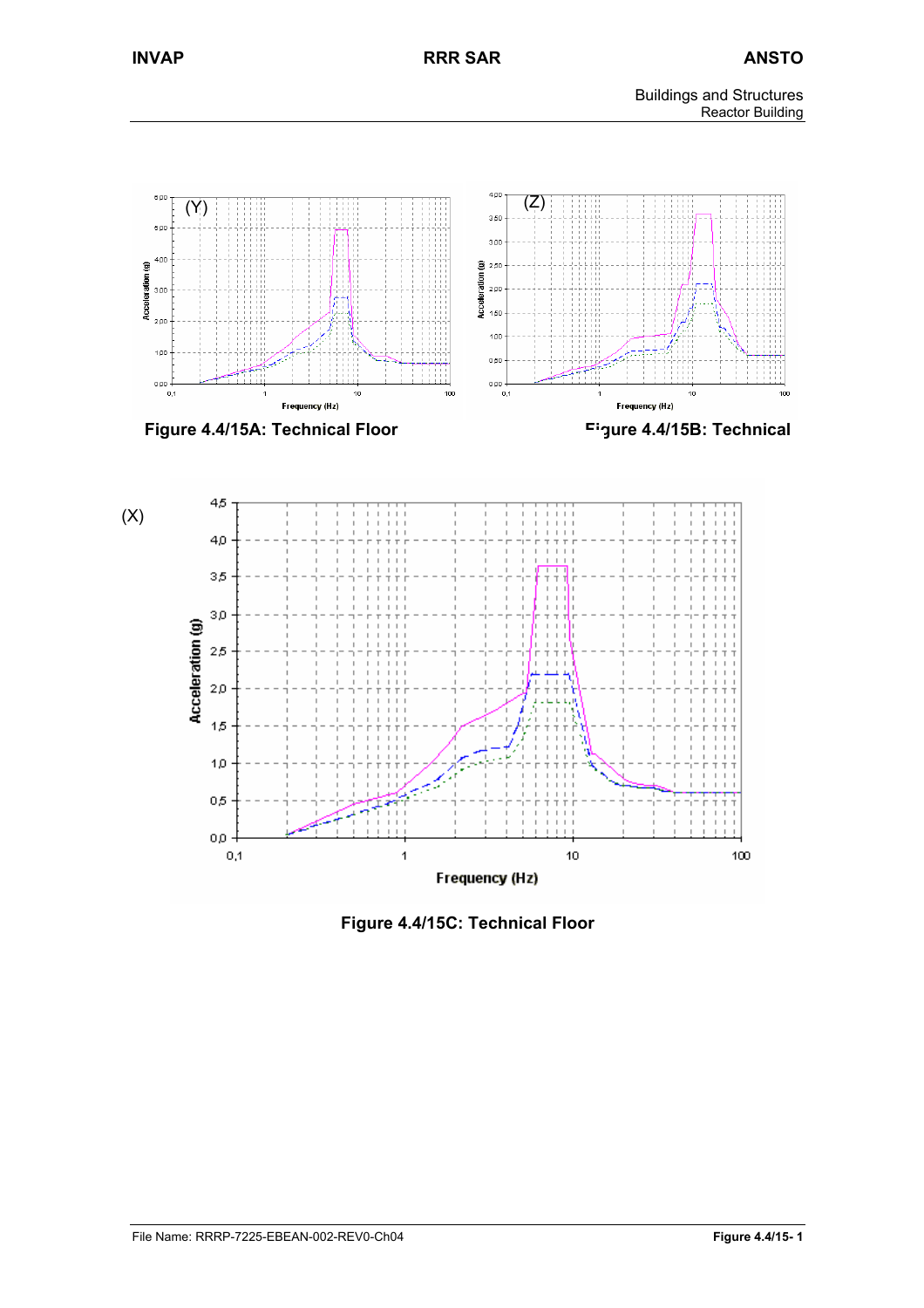

**Figure 4.4/15D: Basement**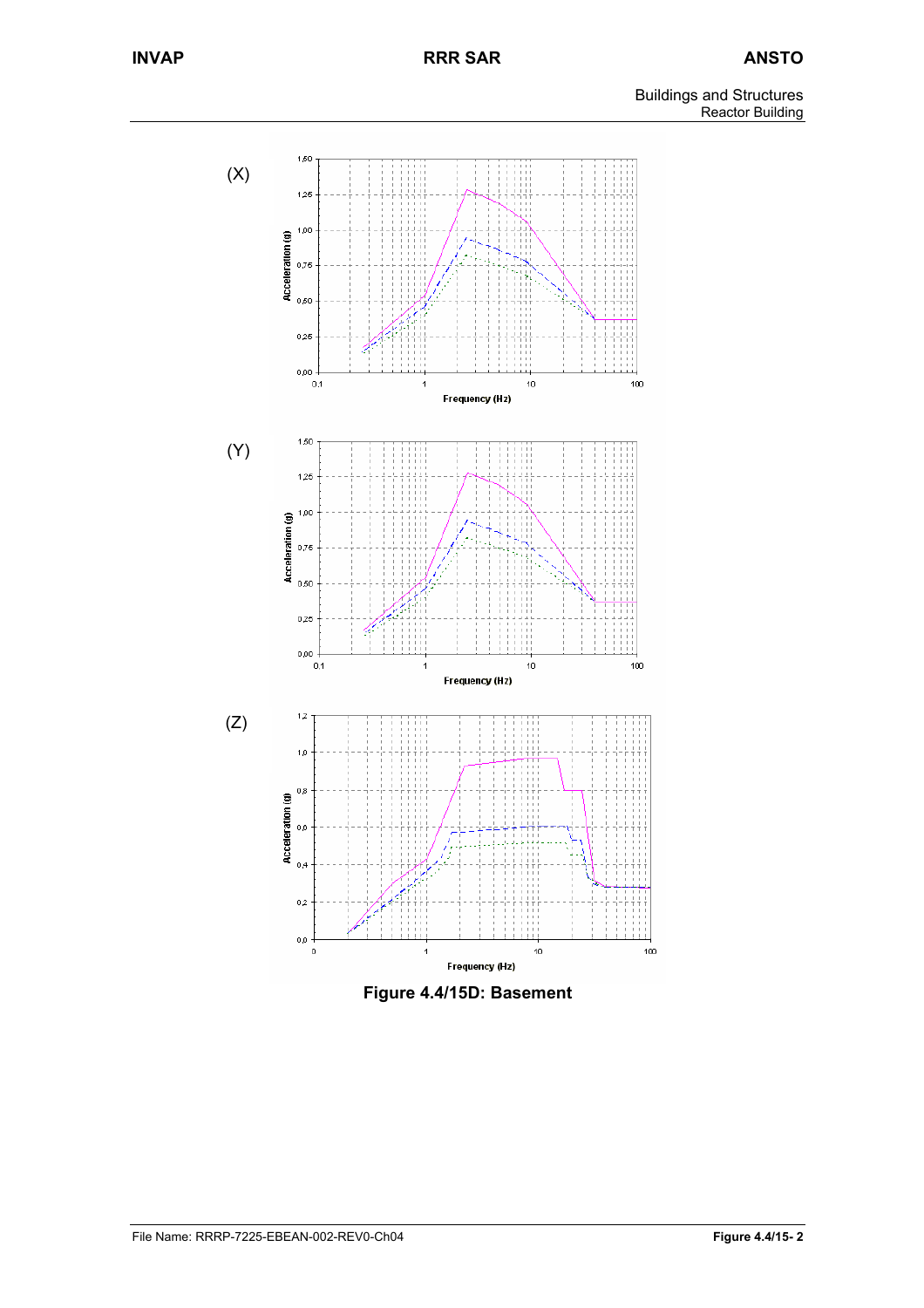

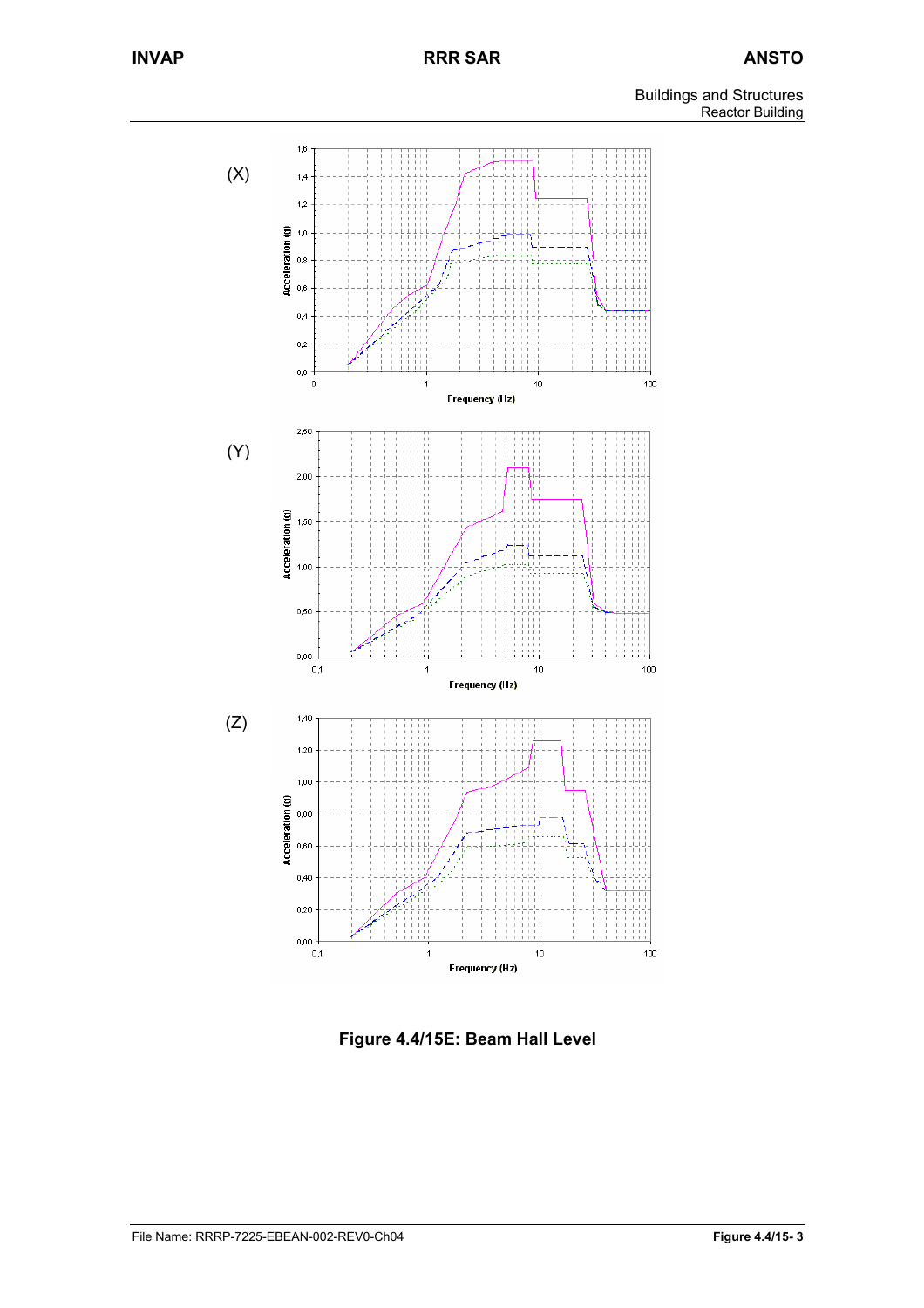

**Figure 4.4/15F: Main Entrance Level**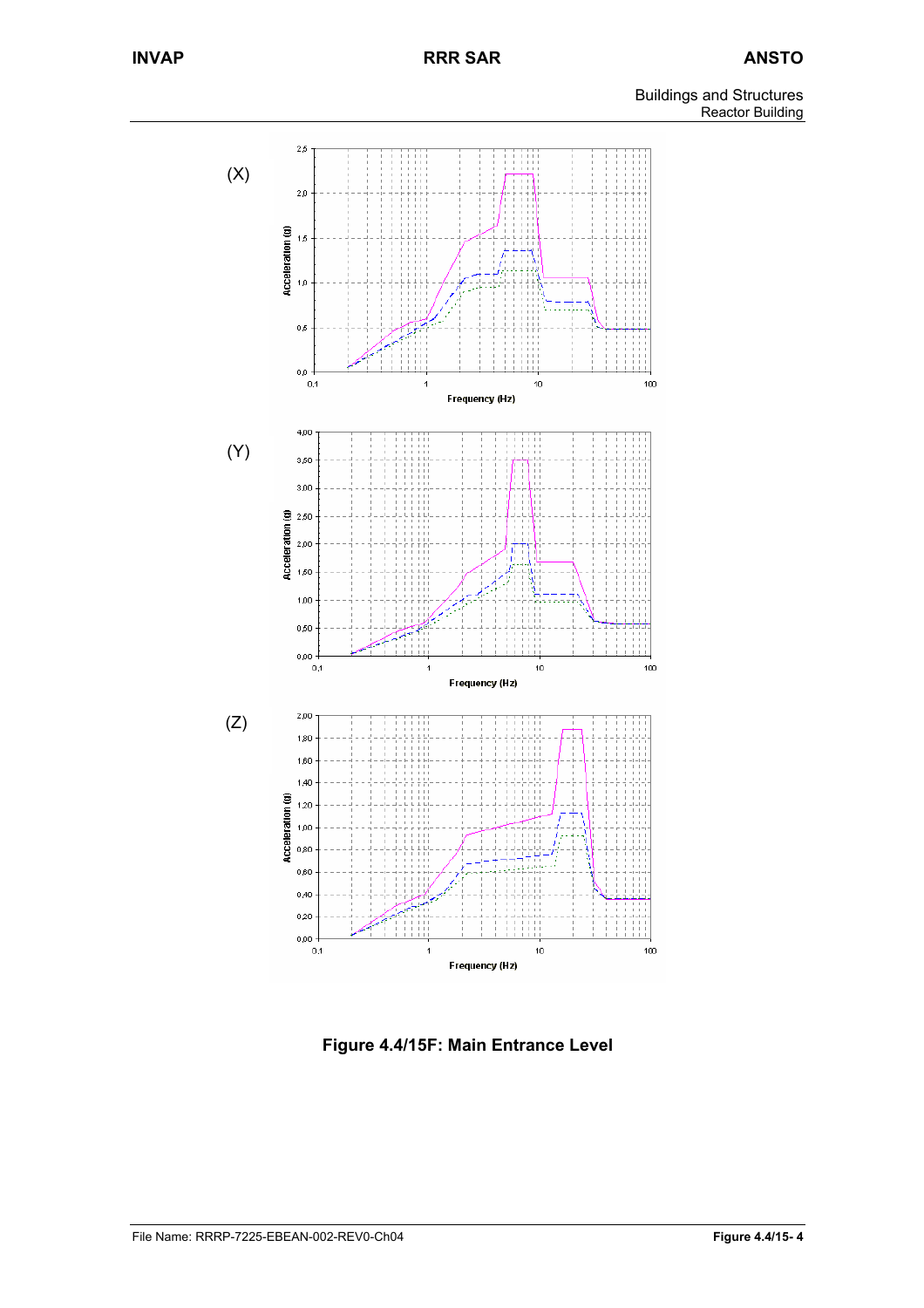

**Figure 4.4/15G: Technical Offices Level**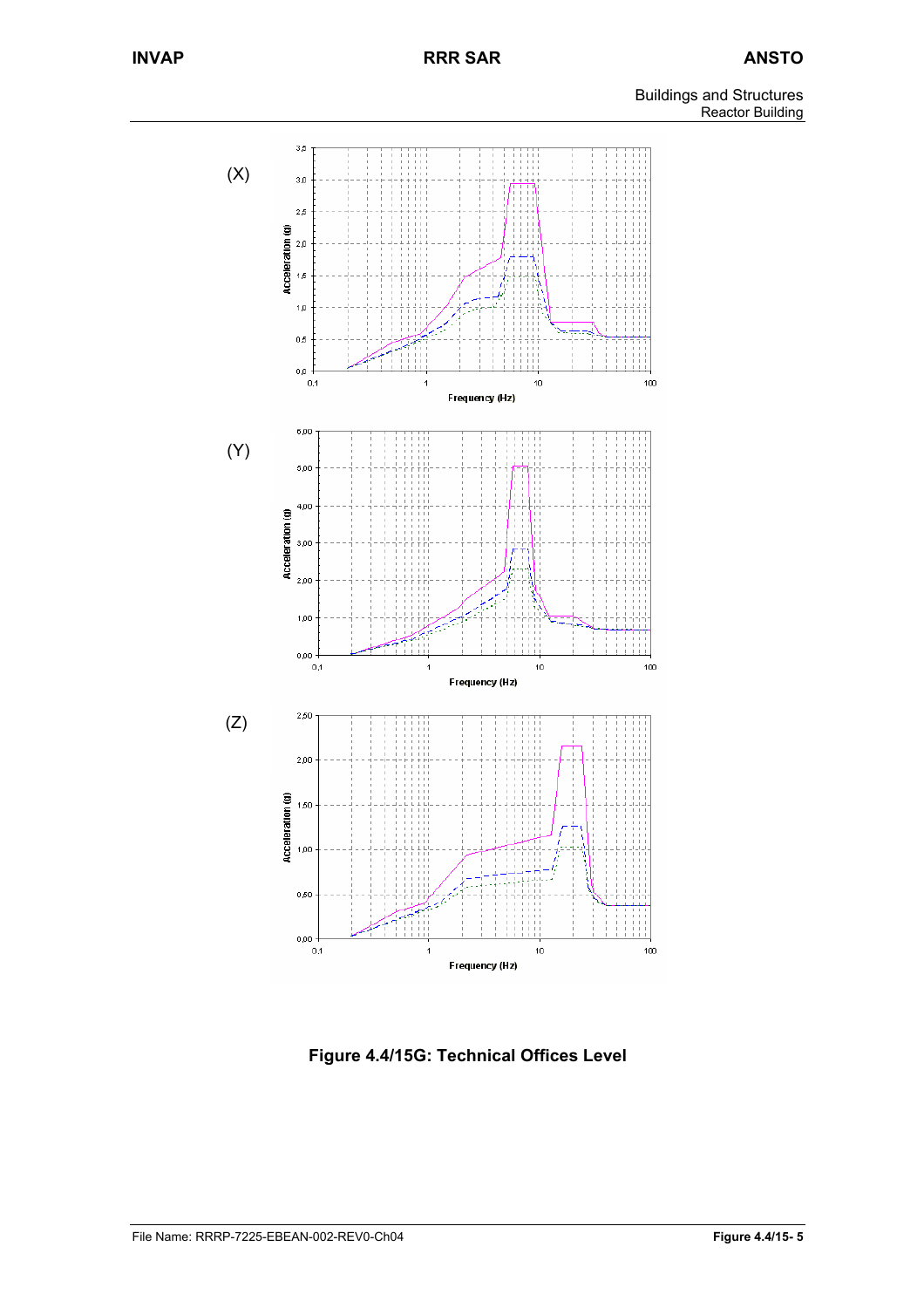

**Figure 4.4/15H: Reactor Hall Level**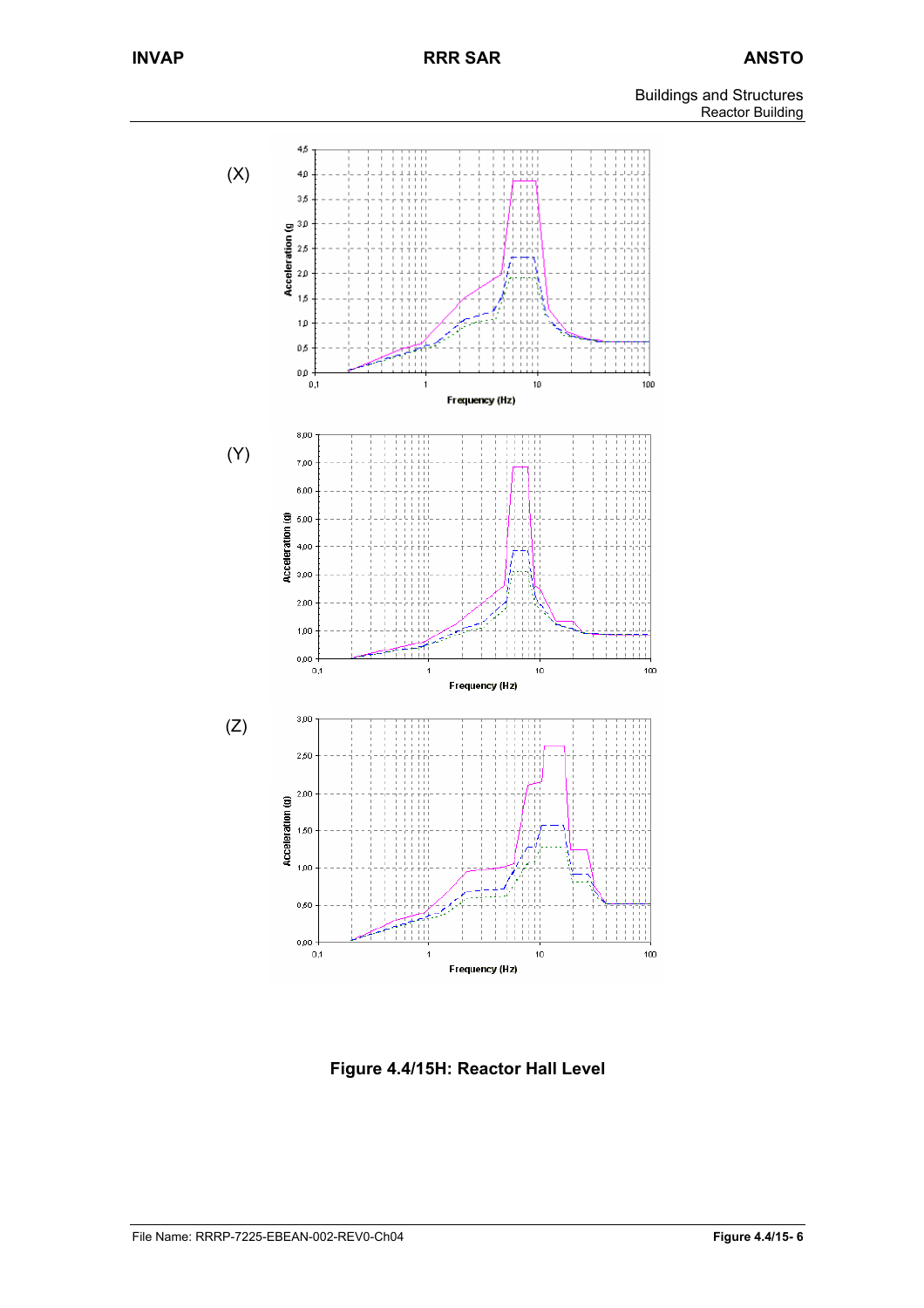

**Figure 4.4/15I: EMWT Level**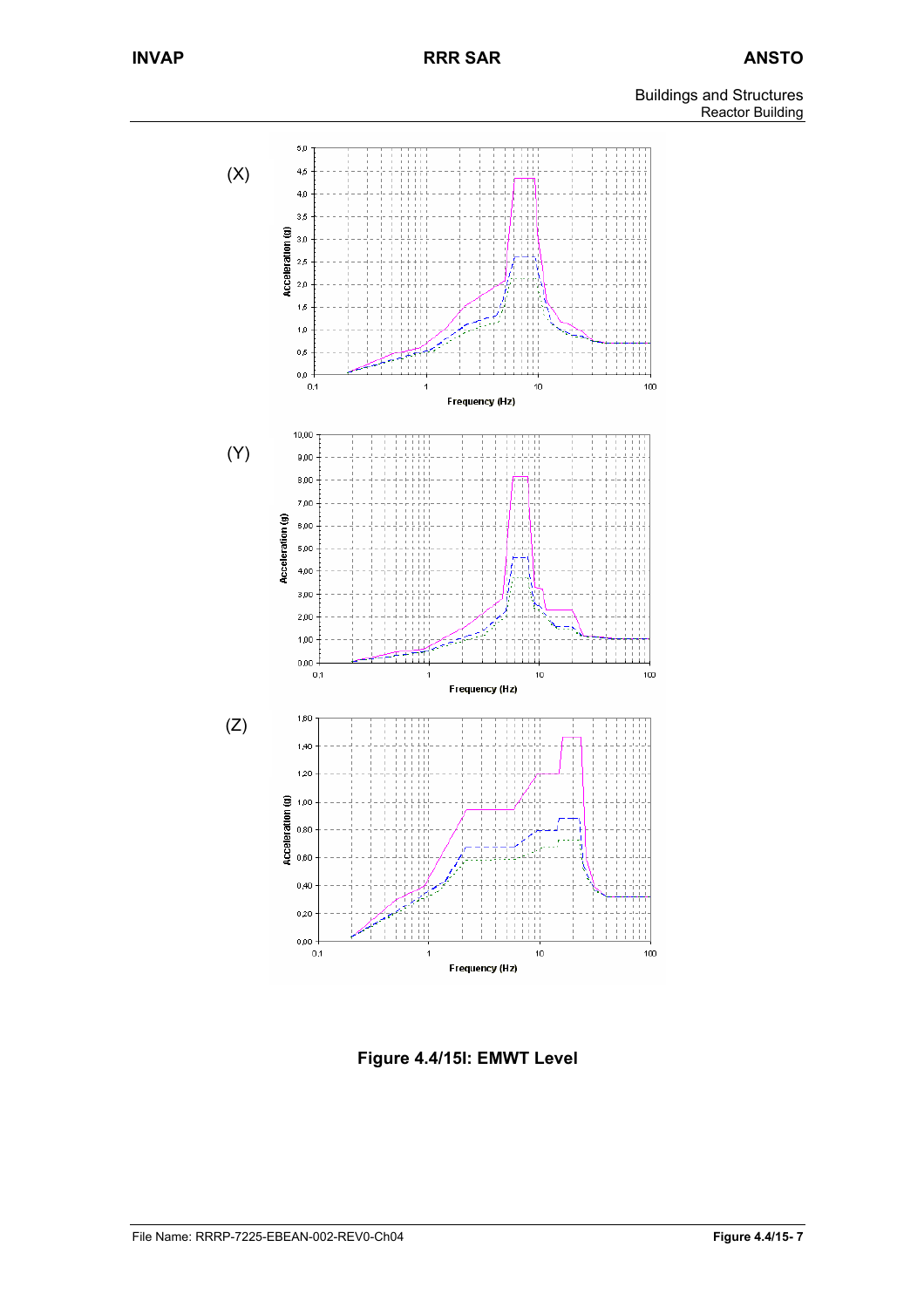

**Figure 4.4/19** 

*End of Figures*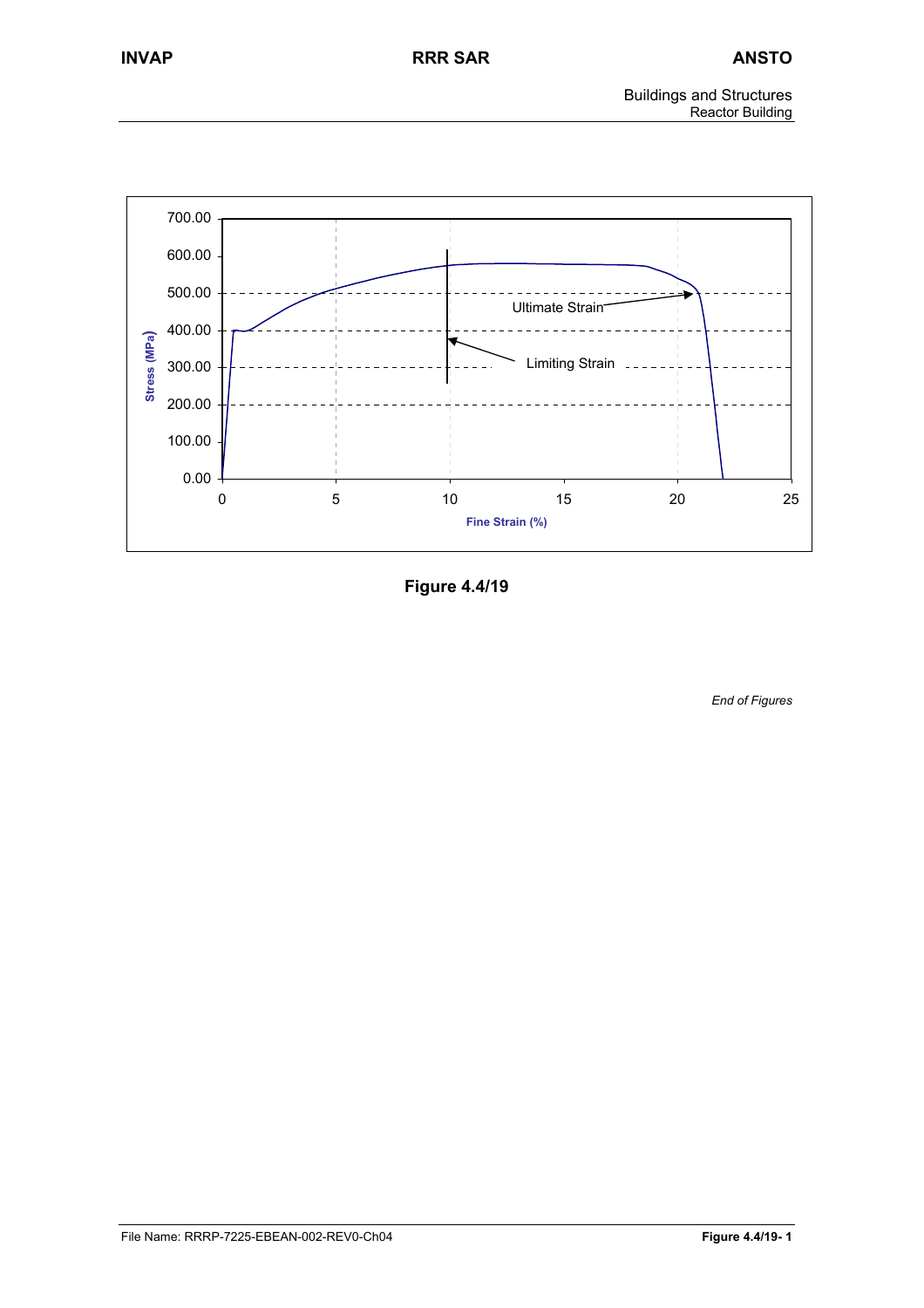# **4.5 REACTOR BUILDING INTERNAL STRUCTURES & SYSTEMS**

# **4.5.1 Reactor Pool and Service Pool**

### **4.5.1.1 Introduction**

The Reactor Pool and Service Pool are the main reactor building internal structures located inside the containment system. The pools are open tanks, connected with each other in thermohydraulic equilibrium by means of the transfer canal.

The Reactor Pool contains the following:

- a) The core and associated core structures (Chapter 5, Section 5.2).
- b) The reflector vessel (Chapter 5, Section 5.2) with irradiation positions, cold neutron source and neutron beam structures (Chapter 11).
- e) The water inventory required for the core and pool cooling systems to perform their functions (Chapter 6, Sections 6.2 and 6.3).

The Service Pool provides space for temporary storage of irradiated fuel elements (Chapter 10, Section 10.1), temporary storage of irradiated material, and space to perform operations with irradiated materials.

The Reactor Pool is connected through its base with the Control Rod Drive (CRD) Room (refer Chapter 5, Section 5.2)

The Reactor Pool, Service Pool and CRD Room are embedded in the concrete block surrounding the reactor

The pool internals can be accessed from the Reactor Hall. An Operations Bridge is provided to facilitate work within the pools.

| System                   | <b>Safety Category</b> | Seismic Category | <b>Quality Category</b> |
|--------------------------|------------------------|------------------|-------------------------|
| Reactor Pool             |                        |                  |                         |
| Service Pool             |                        |                  |                         |
| <b>Transfer Canal</b>    |                        |                  |                         |
| <b>Operations Bridge</b> |                        |                  |                         |

#### **4.5.1.2 System Categorisation**

All penetrations to the Reactor Pool that constitute part of the Reactor Pool coolant boundary are classified Safety Category 1, Seismic Category 1 and Quality Category A components.

The components of the Neutron Beam Tube assemblies and Control Rod Drive Room Safety Door that are part of the Reactor Pool Boundary are classified Safety Category 1, Seismic Category 1 and Quality Category A components. The Mechanism Penetration is classified Safety Category 2, Seismic Category 1 and Quality Category B.

#### **4.5.1.3 Safety Functions**

- 1. The Reactor Pool performs the following safety functions:
	- a) ensures that the Primary Cooling System (PCS) has available sufficient reactor coolant to remove heat from the core by forced circulation during power operation and by natural circulation when shut down. Cooling is required during normal operation, and during and after any accident situation.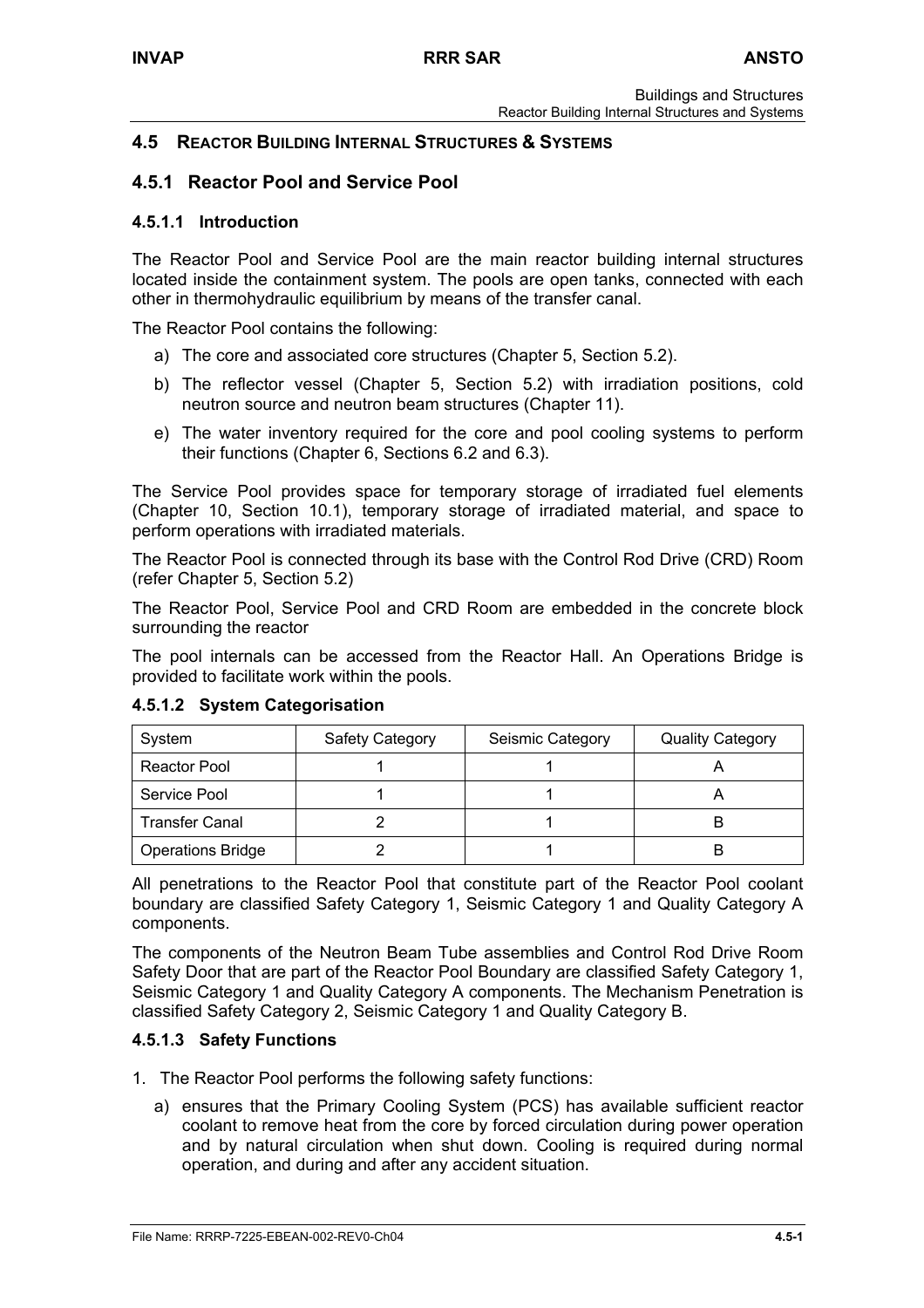- Reactor Building Internal Structures and Systems b) provides protection from radiation exposure to operating staff.
- 2. The Service Pool performs the following safety functions
	- a) ensures safe storage of the stored spent fuel elements and irradiated material during normal operation and during and after any accident situation. This function relies on the pool liner containing the necessary inventory of water to ensure cooling is provided at all times.
	- b) provides radiation protection to the operation staff and research personnel.
- 3. The Transfer Canal and the Operations Bridge perform the following safety function:
	- a) Provides a means of isolating the two pools and facilitate maintenance activities requiring the water level in either of them to be lowered.

## **4.5.1.4 Codes and Standards**

The following codes and standards have been used in the design of the Reactor Pool Service Pool and Transfer Canal, and the Operations Bridge.

a) Reactor Pool, Service Pool and Transfer Canal:

ASME Boiler and Pressure Vessel Code, as a guide in material selection, design, construction and test for Atmospheric Storage Tanks, with supplementary inspection requirements.

b) Operations Bridge:

AS 1418-1994 Cranes (including hoist and winches)

AS 1657-1992 Fixed Platforms, walk-ways, stairways and ladders – Design, construction and installation.

#### **4.5.1.5 Reactor Pool**

#### **4.5.1.5.1 Design Basis**

The Reactor Pool has been designed to satisfy the following requirements:

- a) To maintain Reactor Pool water for the PCS and RSPCS to perform the function of core cooling.
- b) To provide biological shielding.
- c) To ensure that the Reactor Pool water inventory performs the function of ultimate heat sink for post-shutdown reactor power by receiving the core decay heat extracted by natural circulation of pool water.
- d) To provide a water envelope around the reactor core that extends above the safe water level in the Reactor Pool and an appropriate boundary to prevent the water in the Reactor Pool decreasing below that level during all reactor states and all design basis accidents.
- e) To provide mechanical support for the reactor core and associated structures.
- f) To provide mechanical support for all the reactor internals, e.g. reflector vessel, irradiation facilities, cold neutron source and neutron beam assemblies.
- g) To provide exits from the tank for the pneumatic conveyor tubes.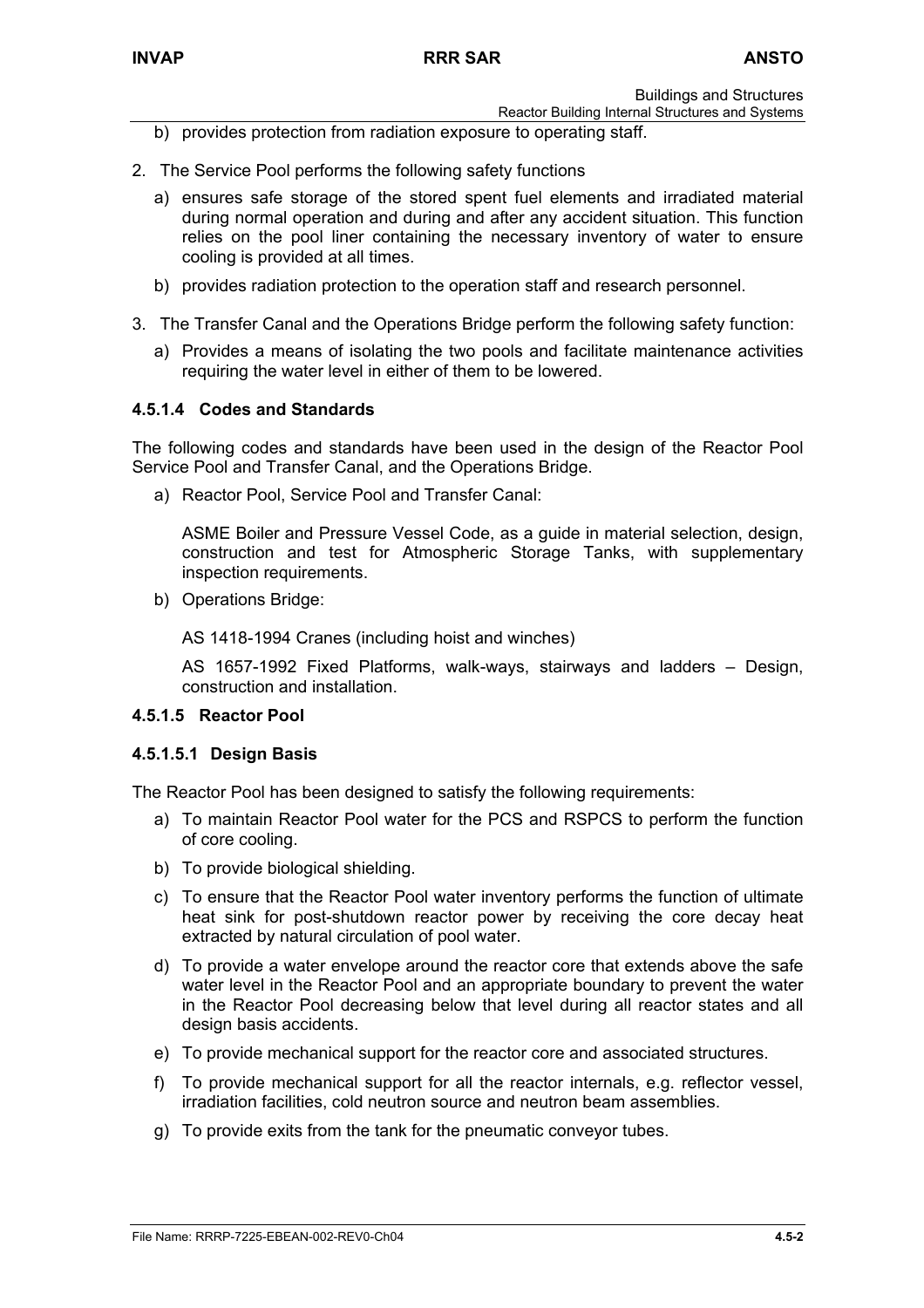- Reactor Building Internal Structures and Systems
- h) To provide a water-tight connection with the Control Rod Drive Room for the penetration of the Control Rod Drives.
- i) To provide a means for detection of leaks from the pool.

The following Design Bases are adopted to fulfil the requirements:

|               | Normal condition                 |  | <b>Abnormal Condition</b>                        |             |  |
|---------------|----------------------------------|--|--------------------------------------------------|-------------|--|
|               | Maximum<br><b>Minimum</b>        |  | Maximum                                          | Minimum     |  |
| Process Fluid | Demineralised water              |  | Demineralised water                              |             |  |
| Temperature   | $15^{\circ}$ C<br>$50^{\circ}$ C |  | $100^{\circ}$ C                                  | Atmospheric |  |
| Humidity      | 100%                             |  | Atmospheric                                      | Atmospheric |  |
| Seismic       | None                             |  | According to seismic category<br>1classification |             |  |

## **4.5.1.5.2 Description**

## **4.5.1.5.2.1 General Description**

The Reactor Pool is an open cylindrical pool. Table 4.5/1 includes a list of the Reactor Pool internal components.

The Reactor Pool is embedded in a concrete block that receives the loads acting on the pool. The load is transferred to the concrete through the lateral wall of the pool and through the bottom plate, which rests on the concrete block. Five carbon steel stiffening rings are welded at different heights on the external face of the lateral wall to provide structural stiffness. The rings are keyed into the concrete block, Direct welding of the carbon steel stiffening rings to the stainless steel pool wall is avoided by the use of an austenitic stainless steel interface plate between the ring and the pool wall. In this way the Reactor Pool is protected from the potential problems involved with carbon steelstainless steel welding.

The exterior of the Reactor Pool lateral wall is covered by a membrane used for leak detection, described in Section 4.5.1.5.2.5

## **4.5.1.5.2.2 Penetrations to the Reactor Pool**

The design of the penetrations through the Reactor Pool tank has the main safety objective of preventing their being a potential breach in the capacity of the Reactor Pool boundary to ensure availability of the water inventory that protects core integrity. Initiating events associated with the potential breach of the Reactor Pool boundary are analysed in Chapter 16, Section 16.11.

The Reactor Pool safety design is based in the following characteristics:

- a) Protection is provided in the form of siphon breakers that prevent loss of coolant from the process systems that could decrease Reactor Pool water level below the safe level.
- b) Penetrations corresponding to process system pipelines and instrumentation ducts are located, where possible, above siphon breaker level
- c) Penetrations that cannot be located above siphon breaker level are provided with protective boundaries to prevent leakage that could lead to a loss of coolant accident (LOCA).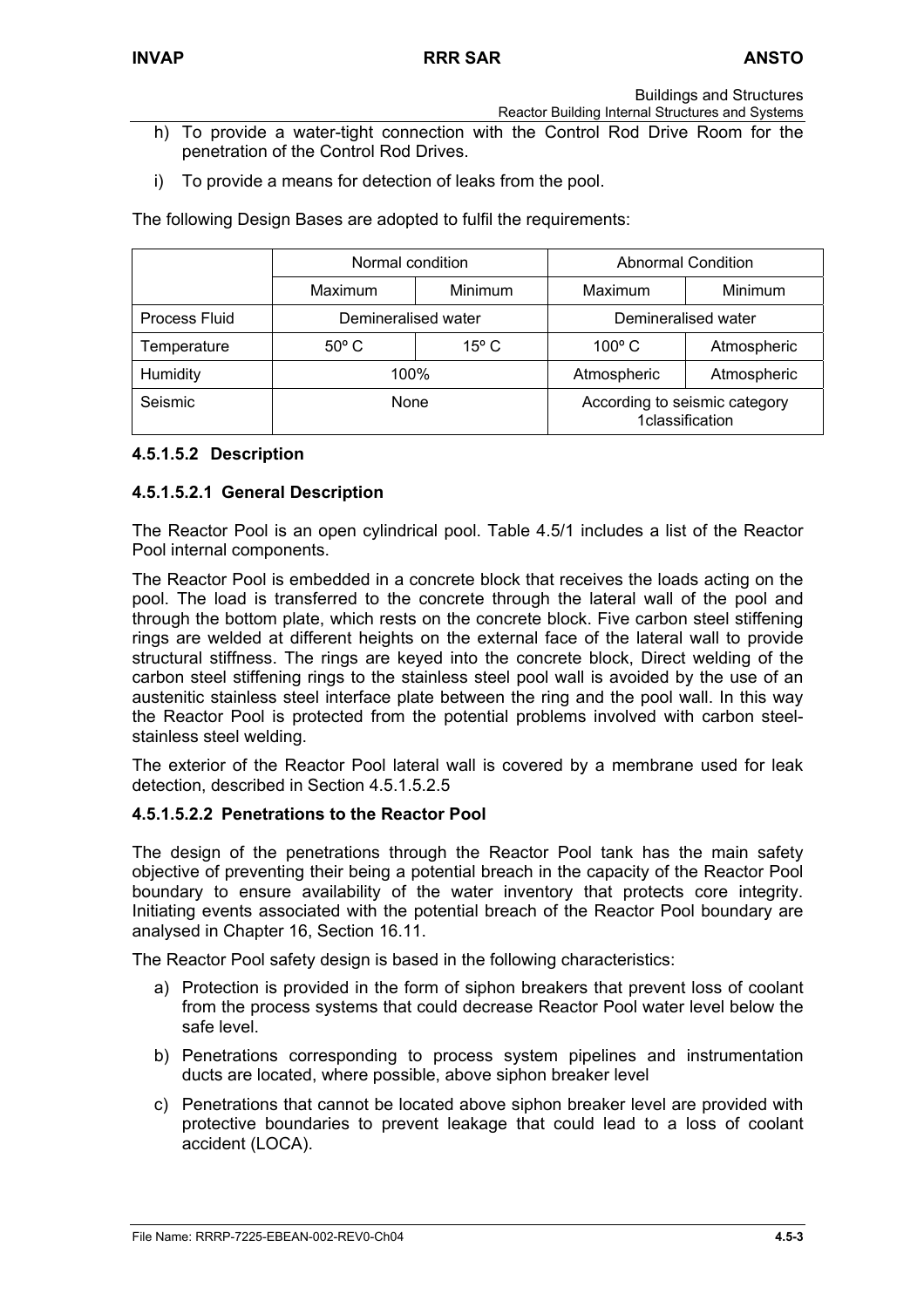#### **Penetrations Above Siphon Breaker Level**

These include penetrations of the Primary Cooling System (PCS) and Reactor and Service Pool Cooling System (RSPCS) piping, instrumentation and Reflector Vessel pressure equalisation line at siphon breaker Level. Penetrating pipes are welded to the pool to provide material continuity.

The penetrations for the Hot Water Layer System (HWLS) inlet and outlet pipes, Cold Neutron Source (CNS) service lines, provisions for process pipelines and the Transfer Canal neck are located above siphon breaker Level. Emergency Make-up Water System (EMWS) pipes and additional Cold Neutron Source piping penetrate the Reactor Pool lateral wall above the Reactor Pool nominal water level.

Two Pneumatic Conveyor Chambers which are provided for the Pneumatic Sample Transport System tubes continue above the Reactor Pool water level. Additional concrete and lead shielding is provided in this area.

#### **Penetrations below Siphon Breaker Level**

a) Process Piping Penetrations

Process piping penetrations below siphon breaker Level include the Second Shutdown System (SSS) discharge pipe and Reflector Coolant and Purification System (RCPS) piping. A seal assembly is used to provide water tightness. The seal assembly is composed of three static c-rings and leak detection system on each seal for each pipe. In the event of seal failure on any of the penetrations, leakage of pool water would be into the CRD Room.

b) Mechanisms Penetration

The Mechanisms Penetration is a cylindrical structure embedded in the concrete block between the Reactor Pool and the Control Rod Drive Room. A stainless steel shell covers the connection inner wall.

To prevent loss of water into and from the Control Rod Drive Room, two protective barriers are provided:

- (i) the CRD Room penetrations with multiple seal systems that provide a watertight passage between the Reactor Pool and the CRD Room.
- (ii) the CRD Room Safety Door; a water-tight component that prevents loss of water from the CRD Room to the basement pools.

Inside the connection there is a structure that allows the penetration into the Reactor Pool of the Control Rod stems without allowing Reactor Pool water to enter the CRD Room. At the lower part of the connection there is a leakage chamber located between the connection wall and the shielding container. Figure 4.5/5 shows a cross section view of the CRD Room Connection.

A seal assembly is provided on each of the penetrating components to provide water tightness.

The CR seal assembly is comprised of a stainless steel body containing the seals. A Wiper seal, for seal cleaning, and two polypack seals are used between the CR stem and the seal bushings. A leak detector is placed between the two polypack seals. O-ring seals are used in the static parts of the components.

c) Control Rod Drive Room Safety Door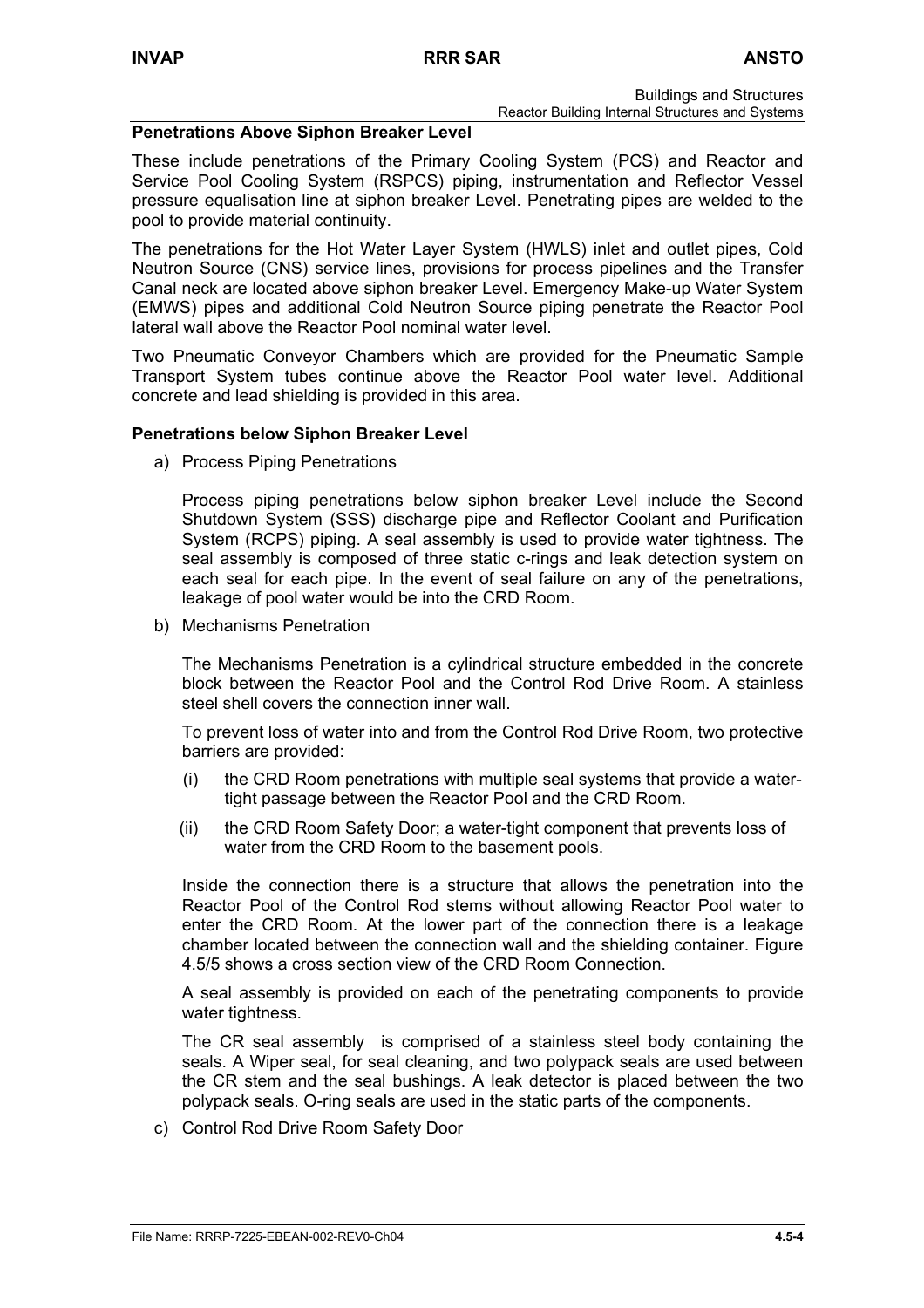Reactor Building Internal Structures and Systems

The Control Rod Drive Room is protected by a water and airtight safety door, which constitutes a barrier against flood, overpressure, and release of radioactive products. It is a tilting-door made of painted carbon steel sheet, with welded "L" shaped reinforcing ribs and a fixed gasket.

The door case is fixed to a concrete frame. The door rotates on a pair of hinges and tilts over another pair of tilting hinges to provide a seal against its case. Door movement is manual and it is locked by pneumatic clamps. When the door is closed, it rests against rigid stops that restrain the compression of the elastic gasket and the load on the closing clamps.

The door design pressure is sufficient to hold the pressure of the Reactor Pool water column. The door has double seals around its perimeter which can be tested during reactor operation. In the unlikely event of a catastrophic failure of the CRD Room seals that fills the CRD Room with Reactor Pool water, the safety door can hold by itself as a part of the Reactor Pool boundary. In this event, the volume of the CRD Room limits the decrease of the Reactor Pool water level and the Reactor Pool would remain filled with water up to a level above the siphon breakers.

The safety door will be normally closed during reactor operation. A detector will indicate and provide alarm in the control room for the door open condition.

The CRD Room is provided with a leak detection gutter on the floor, with alarm in the control room.

Should the CRD Room be flooded it could be drained by means of a pipe connected to a pump to the Effluent Disposal System.

d) Neutron Beam Assemblies Penetrations

On the lateral Reactor Pool wall there are five penetrations for the neutron beam assemblies, below the siphon breakers.

Neutron beam assembly penetrations to the Reactor Pool are provided with two static barriers to prevent the loss of reflector vessel and Reactor Pool water. Each barrier has been designed to withstand the hydrostatic pressure of the water column of the Reactor Pool.

The first barrier is the beam tube enclosure. The enclosure is fixed to the reflector vessel and to the shielding components at two positions, by means of bolted flanges with double metallic seal each.

The second barrier consists of a stainless steel closure plate at the reactor block external face. This plate covers the beam tube and shutter system. It has a rubber static seal and is bolted to the reactor block. A rectangular opening in the plate provides passage for the neutron beam guide. The opening is covered by a aluminium sheet which is designed to withstand the water column pressure of the Reactor Pool, and is provided with a rubber static seal

The second barrier includes also two static rubber seals, one at the transmission shaft end and another at the service pipe end.

The beam assemblies are flushed with helium gas. Measurement of the relative humidity of the helium will indicate the presence of Reactor Pool or reflector vessel water in the beam assemblies and enable detection of very small leaks. Water from larger leaks would be detected at the leak detection.

Neutron beam assembly bellows are provided with shields for protection against impacts by falling objects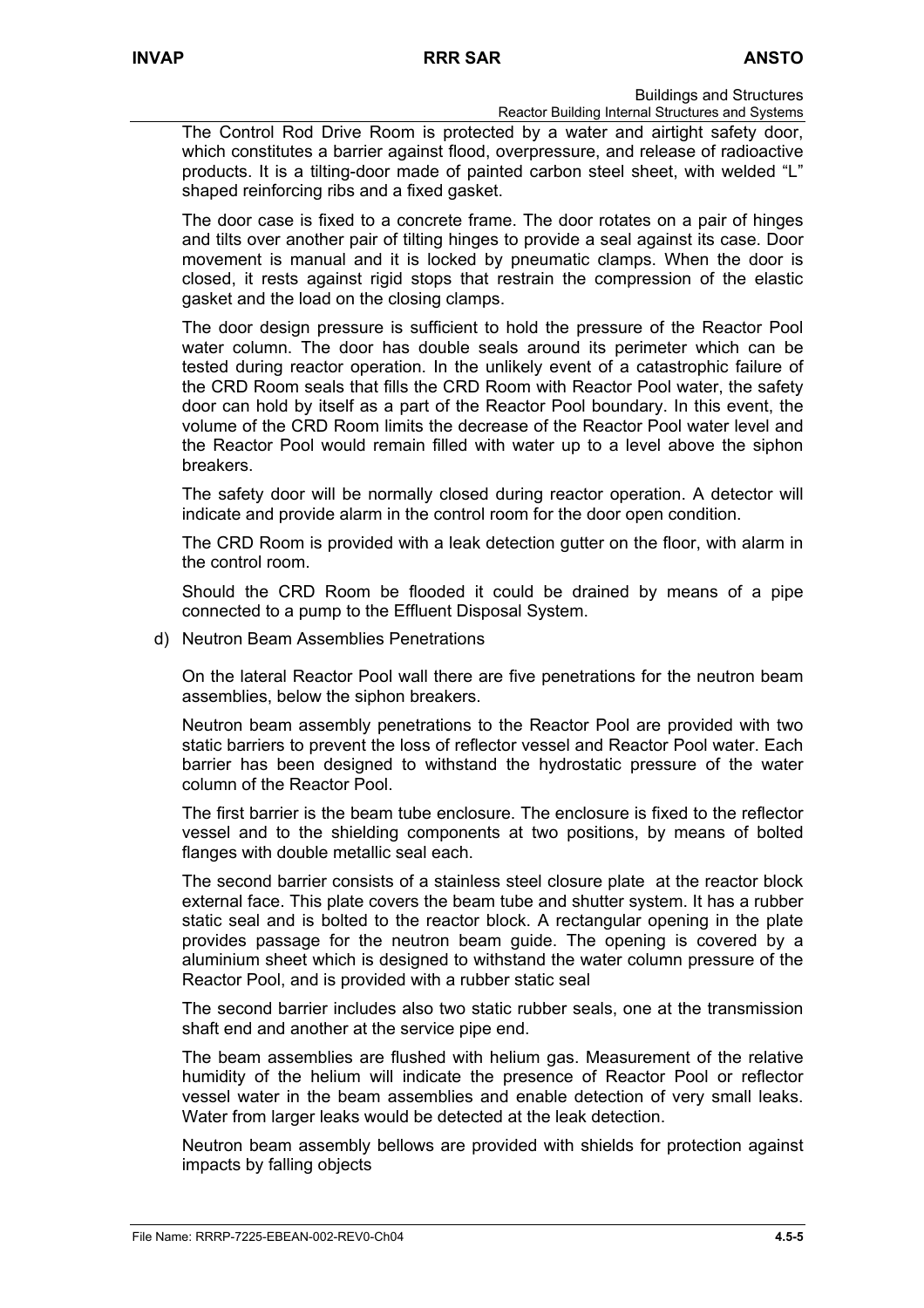Reactor Building Internal Structures and Systems

#### **4.5.1.5.2.3 Reactor Pool Ventilation, Instrumentation and Overflow Canal**

The upper parts of the Reactor Pool, Service Pool and Transfer Canal have a continuous extension and associated structure (canal) up into the Reactor Hall. This structure constitutes a perimeter handrail and is identified as the Ventilation, Instrumentation and Overflow Canal (VIO Canal). Its purposes are as follows:

- a) to collect overflow water
- b) to support ventilation air nozzles (Only the RPO)
- c) to be an instrumentation cable canal
- d) to establish aperimeter barrier around the pool opening in the Reactor Hall floor.

## **4.5.1.5.2.4 Support Structures Affixed to the Reactor Pool**

Internal Reactor Pool components are affixed to the Reactor Pool by means of several types of supports and fixing devices designed to prevent water stagnation zones that could be potential corrosion areas.

Some of the support devices are used to hold components permanently in place, such as core and core associated structures. Other support devices are attached to the Reactor Pool wall and floor to be used temporarily for lighting fixtures, racks and tools. Removable elements are located away from the core, meeting operating requirements to minimise the activation of materials.

The support structures for other reactor internal components are welded to the Reactor Pool wall. Those supports that receive high loads are either coincident with the outer stiffness rings or having additional backing to directly transfer the loads to the reactor block.

The Reactor Pool floor receives the load of the core and core associated structures (Chapter 5, Section 5.2). The load is then transferred to the reactor block.

Internal components that on account of reactor operation and/or maintenance reasons may need to be removed are locked with mechanisms that are accessible from the pool surface.

# **4.5.1.5.2.5 Reactor Pool Leak Detection**

The Reactor Pool is provided with a leak detection system.

Leak location is identified by means of leak detection zones on the Reactor Pool as follows:

- a) Reactor Pool lateral wall: leak detection areas along cylindrical strips that fully cover the Reactor Pool lateral wall.
- b) Reactor Pool floor: leak detection areas that cover the floor plate welds.

On the Reactor Pool lateral wall the detection system consists of:

Membrane film Collection gutters Drain Tubes

On the Reactor Pool walls a watertight membrane film is wrapped around the pool outer surface to form each detection area. The layers are sandwiched between the Reactor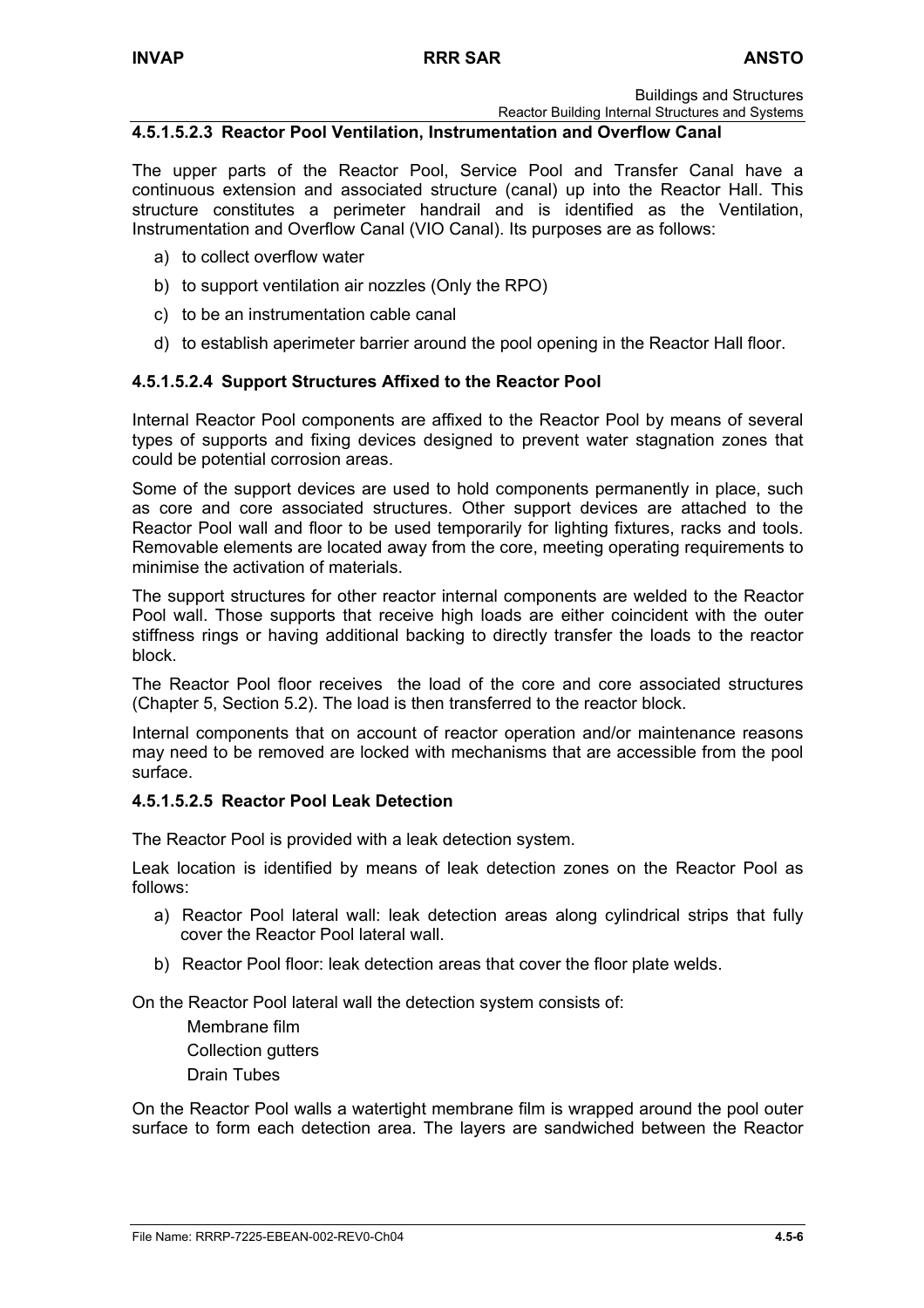Reactor Building Internal Structures and Systems Pool wall and the concrete reactor block. This combination is a standard solution in civil

construction to drain water.

Each detection area has a collection gutter laid horizontally around the pool. Thus, water from a leak in a given detection area would percolate down through the membrane towards the corresponding collection gutter. Each gutter has two drainage pipes located on opposite sides of the pool perimeter. Both drainage pipes are connected to a single drainage pipe that will carry any leakage water to the monitoring station.

Reactor Pool floor detection areas are defined by the floor plate welds. The water collection device has a drainage pipe that conducts any water from leaks towards the monitoring station.

The monitoring station is a central collection point for the leak detection system. The outlet of each drainage pipe is connected to the monitoring station and identified with its corresponding detection area. In case of leakage, water from any of the drainage pipes will be collected in a tundish. There will be a space between the drainage pipe outlets and the tundish sufficient to allow an operator to see clearly any water flow and identify its source. Any water collected in the tundish is drained to the Effluent Disposal System.

## **4.5.1.5.3 Materials**

The Reactor Pool is made of stainless steel, which has the required resistance to corrosion for the temperature and water quality in the pool. Irradiation damage effects will be insignificant taking into account the radiation influence on this component.

Stiffening rings are made of carbon steel. In places where the stiffening rings or other carbon steel components needed to be welded to the stainless steel pool liners, a stainless steel transition plate has been used to ensure that there are no dissimilar metal welds to the pool liner. Carbon steel components and the dissimilar metal welds are not in contact with water so no corrosion problems are expected. Irradiation damage effects are similarly expected to be insignificant.

Additional details on reactor materials are given in Chapter 5, Section 5.9.

# **4.5.1.5.4 Design Evaluation of the Reactor Pool**

The water inventory in the Reactor Pool is ensured by the structural integrity of the pool. The Reactor Pool structural integrity is provided by the conservative use of appropriate design standards and by the quality of its construction.

The Reactor Pool has been designed according to ASME Boiler and Pressure Vessel Code, Section III, Division 1, Subsection ND, which defines the requirements for the pool to withstand the hydrodynamic, hydrostatic and mechanical forces, ensuring its integrity during its projected lifetime. The Reactor Pool calculations have been performed by means of the PV Elite Version 3.6, CODAE Engineering Software which follows the ASME Code and by FEM analysis for seismic and temperature conditions

Large safety margins have been adopted in order to ensure proper Reactor Pool performance. The specified thicknesses for the Reactor Pool walls and bottom are respectively 37% greater and 100% greater than that required by the ASME Code.

Although not required by ASME code, either because of the diameter for small penetration or because of the adequate thickness of the shell, all penetrations are externally reinforced.

Special temporary structures were used inside and at the bottom of the tank to provide stiffness during transportation, mounting and concrete pouring. These structures were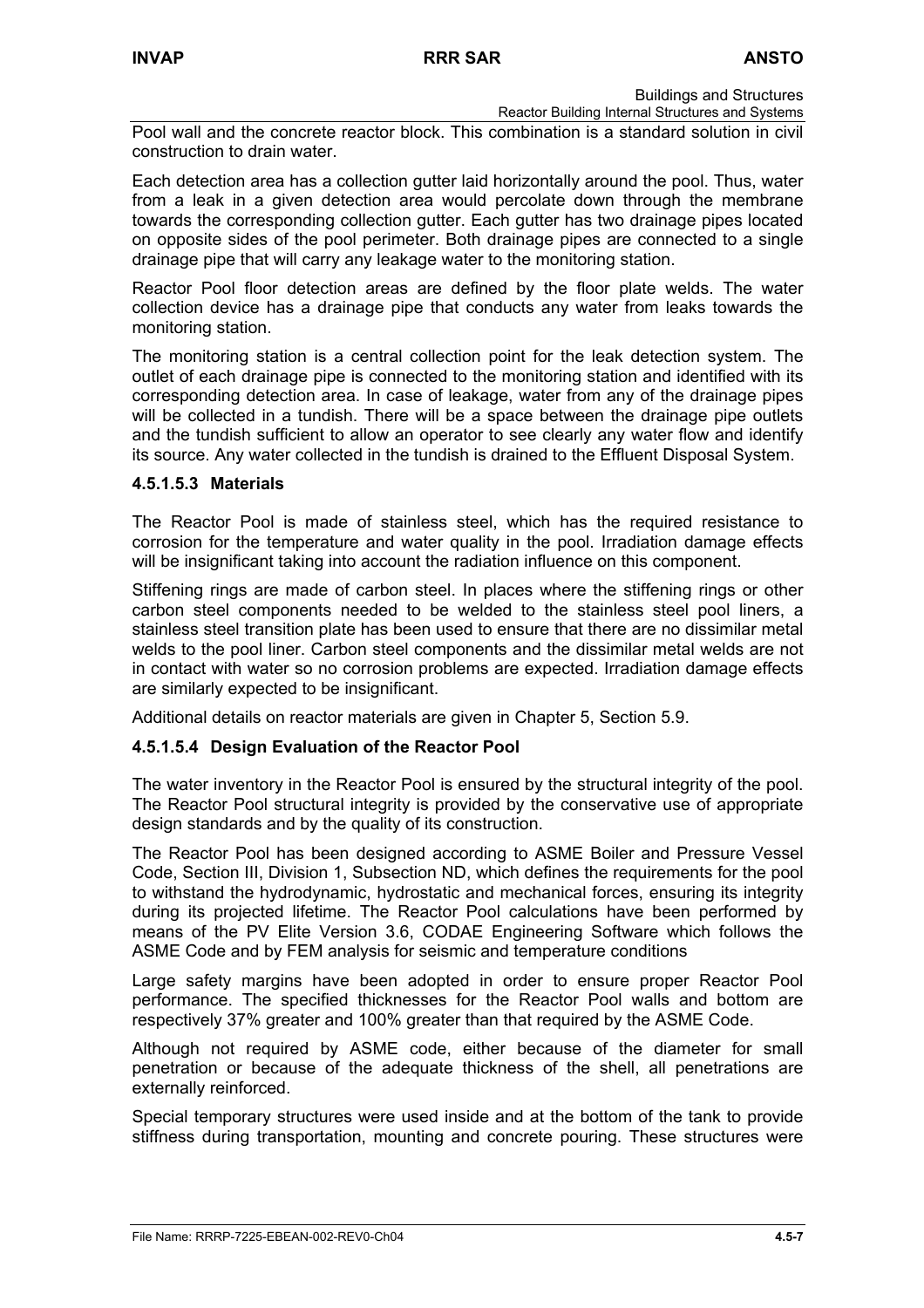Reactor Building Internal Structures and Systems

designed to support the loads arising from the different operations during transportation and mounting and prevented deformation of the pool liner.

The behaviour of materials used in the Reactor Pool indicates that corrosion effects will be negligible taking into account the conditions imposed on the water quality for conductivity and temperature. Operational limits and conditions have been imposed for the values of these parameters to meet the water quality requirements presented in Chapter 6. In accordance with the estimated neutron fluence to be received by the pool liner during its lifetime irradiation damage effects will be negligible.

The requirement on the Reactor Pool to ensure water is maintained at the safe level is met by the provision of redundant siphon breakers on the process pipelines. Siphon breakers prevent drainage of the pool during any postulated Loss of Coolant Accident (LOCA) event and allow the opening of the Primary Cooling System and Reactor & Service Pool Cooling System flap valves to establish the natural circulation when required for core protection.

The reliability of the Reactor Pool boundary relies on fully passive components. All penetrations are welded, each one is able to sustain the pressure of the Reactor Pool water column by itself and has leak testing capability. Penetrations are tested for leak tightness during construction.

A double barrier against a Loss of Coolant Accident (LOCA) through the Control Rod Drive Room connection is provided. The first barrier is the double seal assemblies on the Control Rod penetrations. Leaks through the seals in the Control Rod Drive Room connection will be detected by the leak detectors in the seals or by the leak detectors in the Control Rod Drive Room floor, in case of failure of the double seal barrier. The second barrier is the Safety Door of the Control Rod Drive Room which has a double seal and leak testing provisions. As the Control Rod Drive Room is watertight, any leak through the Control Rod Drive Room Connection would be limited by the volume of the room, which implies an equivalent decrease in the Reactor Pool water level. Both barriers are designed to withstand the pressure due to the water column in the Reactor Pool. The barrier components fulfil the requirements of Safety Category 1 and are designed to withstand all seismic events with elastic behaviour.

The beam tube assemblies are also provided with a double barrier. All joints between the components of both barriers have seals. Each barrier, its components and seals, is designed to withstand the pressure due to the water column in the Reactor Pool and its components are designed according with the Safety Category 1 and Seismic Category 1 requirements. Provisions for early detection of leaks through the beam tubes are included in the design.

The massive concrete structure of the reactor block in which the stainless steel Reactor Pool boundary is embedded represents an additional barrier that, in the event of pool damage, would limit the extent of any leakage. The leak detection system between the Reactor Pool and the reactor concrete block would allow early detection of any leaks and appropriate corrective actions.

The dimensions of the Reactor Pool take into account the requirements for both axial and radial shielding provided by the water in the pool. Dose calculations reported in Chapter 12, for the estimation of doses at the top of the pool, Reactor Hall and CRD Room demonstrate that the dose limits are not exceeded.

Seismic evaluation of the beam tube boundaries and Control Rod Drive Room Safety Door indicates that the components, including the barriers against Loss of Coolant Accident, can withstand a seismic event well in excess of the SL-2 earthquake without failure.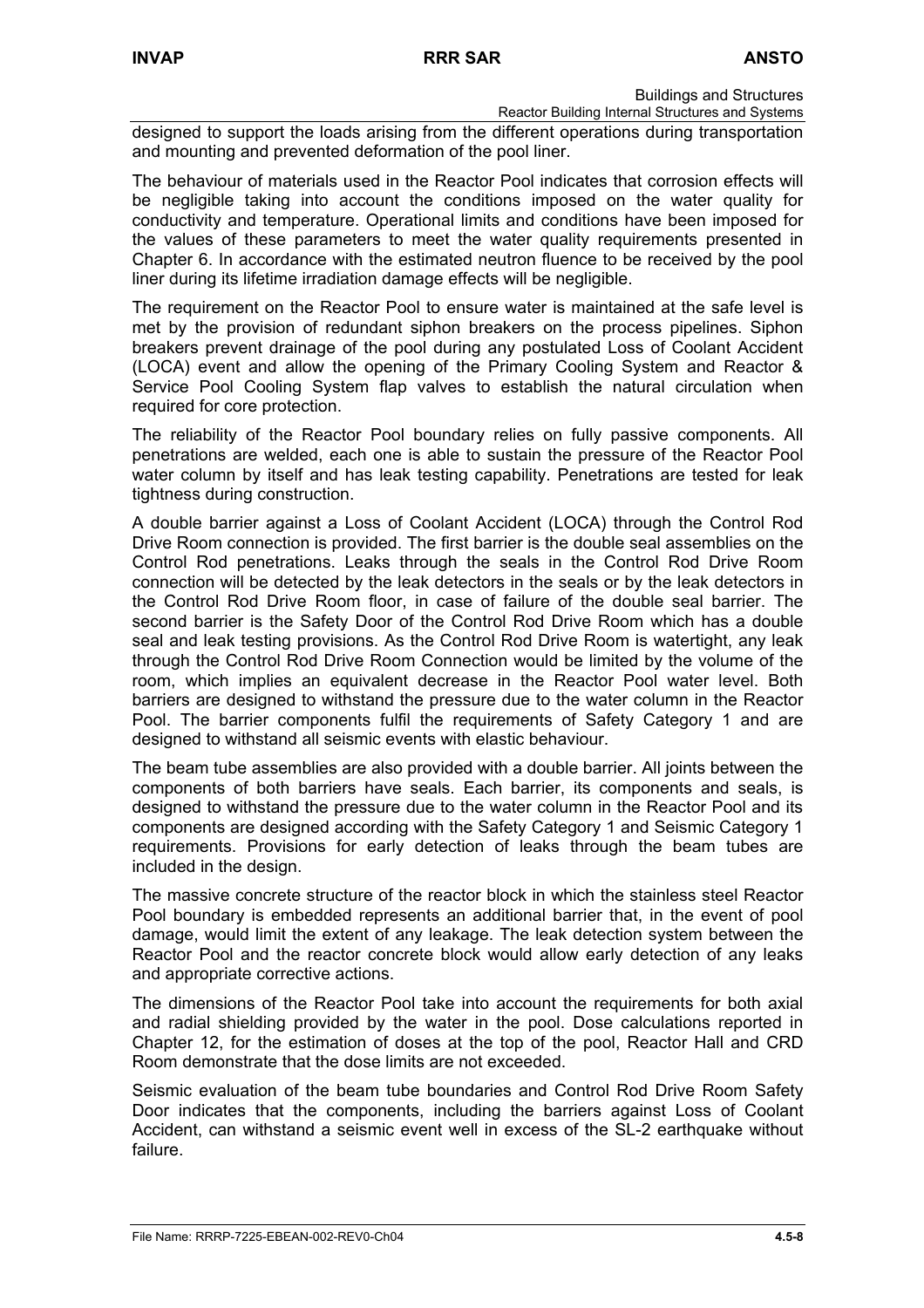Reactor Building Internal Structures and Systems

## **4.5.1.5.5 Seismic Analysis of the Reactor Pool**

The seismic analysis is done in order to verify the structural integrity of key components associated to the pool in the case of postulated earthquakes.

There are two levels of protection to prevent a Loss of Coolant Accident (LOCA), termed Level 1 and Level 2. Components classified as Level 1 are those that constantly support the same hydrostatic pressures due to the water level above them. These components have been verified for these normal operation loads as well as for seismic loads. Components classified as Level 2 are those that would be subjected to a peak load only if a Level 1 component fails.

Level 1 and Level 2 components can be thought as two redundant barriers in series to prevent a LOCA. If barrier 1 (ie. a Level 1 component) fails, then barrier 2 (a Level 2 component) has to support the loads and ensure confinement of the coolant to a restricted space.

For example, if a seal box (Level 1 component) fails and a LOCA occurs, then the Control Rod Room door (Level 2 component) will support the hydrostatic pressure, preventing coolant from leaving the control rod room and maintaining water in the Reactor Pool at a safe level.

An analysis of the Beam Tubes, Control Rod Drive Room Safety Door, Guide Windows and Neutron Beam Front Covers shows that both the hydrostatic and seismic loads will be maintained within allowable displacement and stresses

## **4.5.1.6 Service Pool**

## **4.5.1.6.1 Design Basis**

The Service Pool has been designed to meet the following requirements:

- a) to ensure that the Service Pool water is available to cool the stored spent fuel and other irradiated material
- b) to provide biological shielding.
- c) to ensure that the Service Pool water inventory can perform the function of heat sink for the spent fuel and irradiated material stored in the pool by receiving the decay heat extracted by natural circulation of pool water.
- d) to provide support for the spent fuel storage and other irradiated material support structures
- e) to provide adequate space and shielding for loading irradiated fuel elements into a shielded transfer cask for subsequent processing and/or storage.
- f) to include a means for leak detection.
- g) to allow underwater operations with irradiation rigs

The following Design Bases are adopted to fulfil the requirements:

|               | Normal condition       |         | <b>Abnormal Condition</b> |                |  |
|---------------|------------------------|---------|---------------------------|----------------|--|
|               | Maximum                | Minimum | Maximum                   | <b>Minimum</b> |  |
| Process Fluid | Demineralised water    |         | Demineralised water       |                |  |
| Temperature   | 45°C<br>$15^{\circ}$ C |         | $90^{\circ}$ C            | Atmospheric    |  |
| Humidity      | 100%                   |         | Atmospheric               |                |  |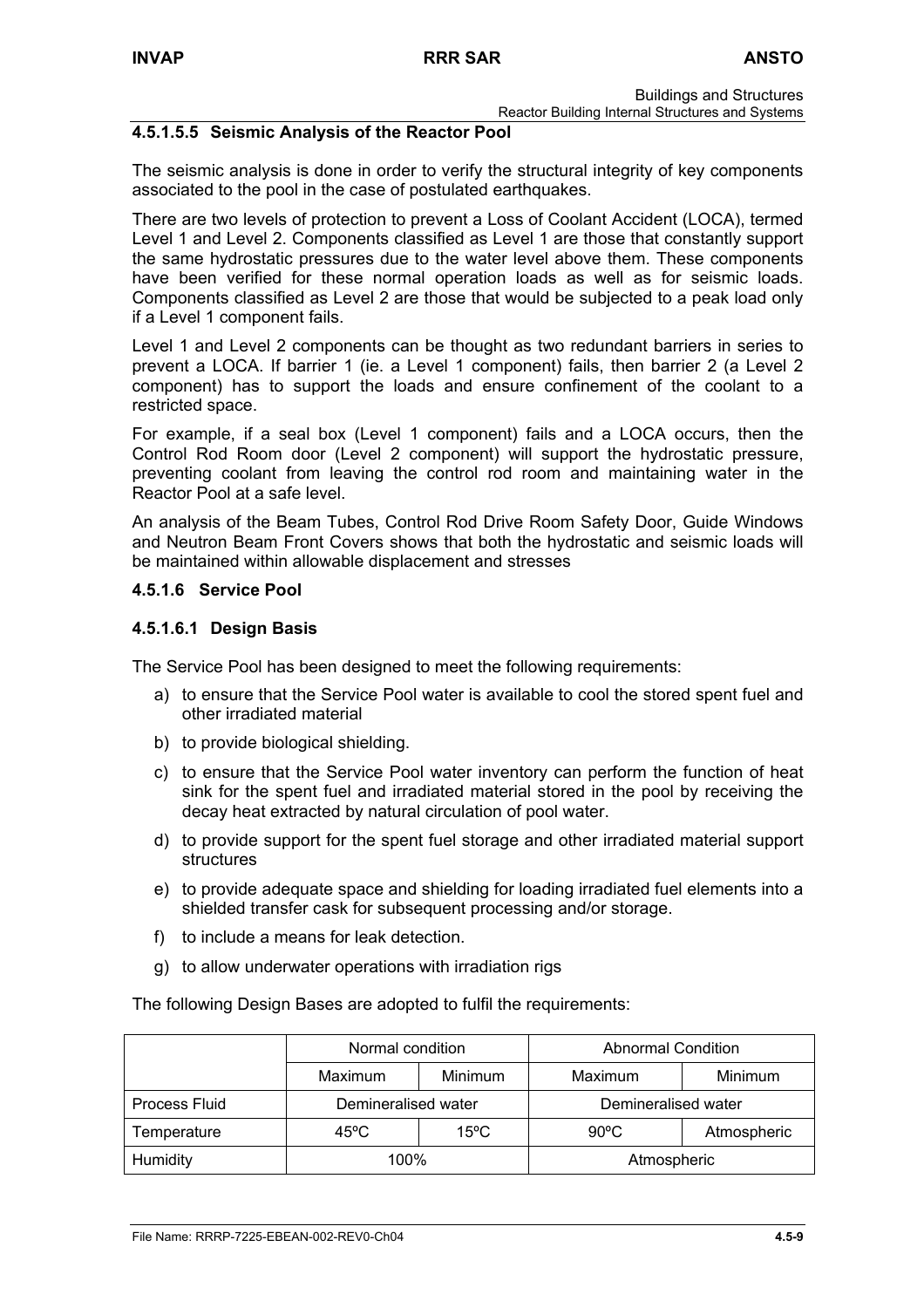Buildings and Structures Reactor Building Internal Structures and Systems

| Seismic | None | According seismic category 1<br>classification |  |
|---------|------|------------------------------------------------|--|

# **4.5.1.6.2 Description**

The Service Pool is a rectangular cross section tank embedded in the concrete of the reactor block. It is connected with the Reactor Pool by the Transfer Canal. The Service Pool can be isolated by an Isolation Gate.

The Service Pool is set anchored to the reactor block in a similar way as described for the Reactor Pool.

Six standard "U" section carbon steel stiffening beams are welded on the external faces of the Service Pool lateral wall at different heights.

The Service Pool provides for:

- a) Storage facility for irradiation rigs and silicon ingots.
- b) Pool connection with Hot Cells.
- c) Underwater loading of the irradiated fuel transport cask.
- d) Temporary storage of intermediate solid waste.
- e) Storage racks sufficient for spent fuel elements generated during up to 10 years of full-power operation plus one full reactor core.
- f) An area for mechanical maintenance of rigs, and for operations such as volume reduction of internal devices, rigs, control absorbers and other disused or damaged metallic intermediate level solid wastes is included in the Service Pool.

## **4.5.1.6.3 Penetrations to the Service Pool**

All penetrations to the Service Pool are above the bottom of the Transfer Canal.

The main penetrations are the Reactor and Service Pool Cooling System suction and return pipelines. The return pipeline has siphon breakers above the level of the bottom of the Transfer Canal.

At the top of the Service Pool, above normal water level, the VIO Canal provides the required connections for instrumentation and overflow.

#### **4.5.1.6.4 Leak Detection in the Service Pool**

The Service Pool is provided with a Leak Detection System identical to that described for the Reactor Pool.

#### **4.5.1.6.5 Materials**

The Service Pool is made of the same materials as the Reactor Pool, with the same protection against corrosion and radiation damage effects.

# **4.5.1.6.6 Design Evaluation of the Service Pool**

The structural design, design methods and standards of the Service Pool are identical to those used for the Reactor Pool, ensuring its structural integrity during its design service lifetime.

As with the Reactor Pool, the Service Pool has fully passive boundary components. It is embedded in the massive structure of the reactor block which can serve as a second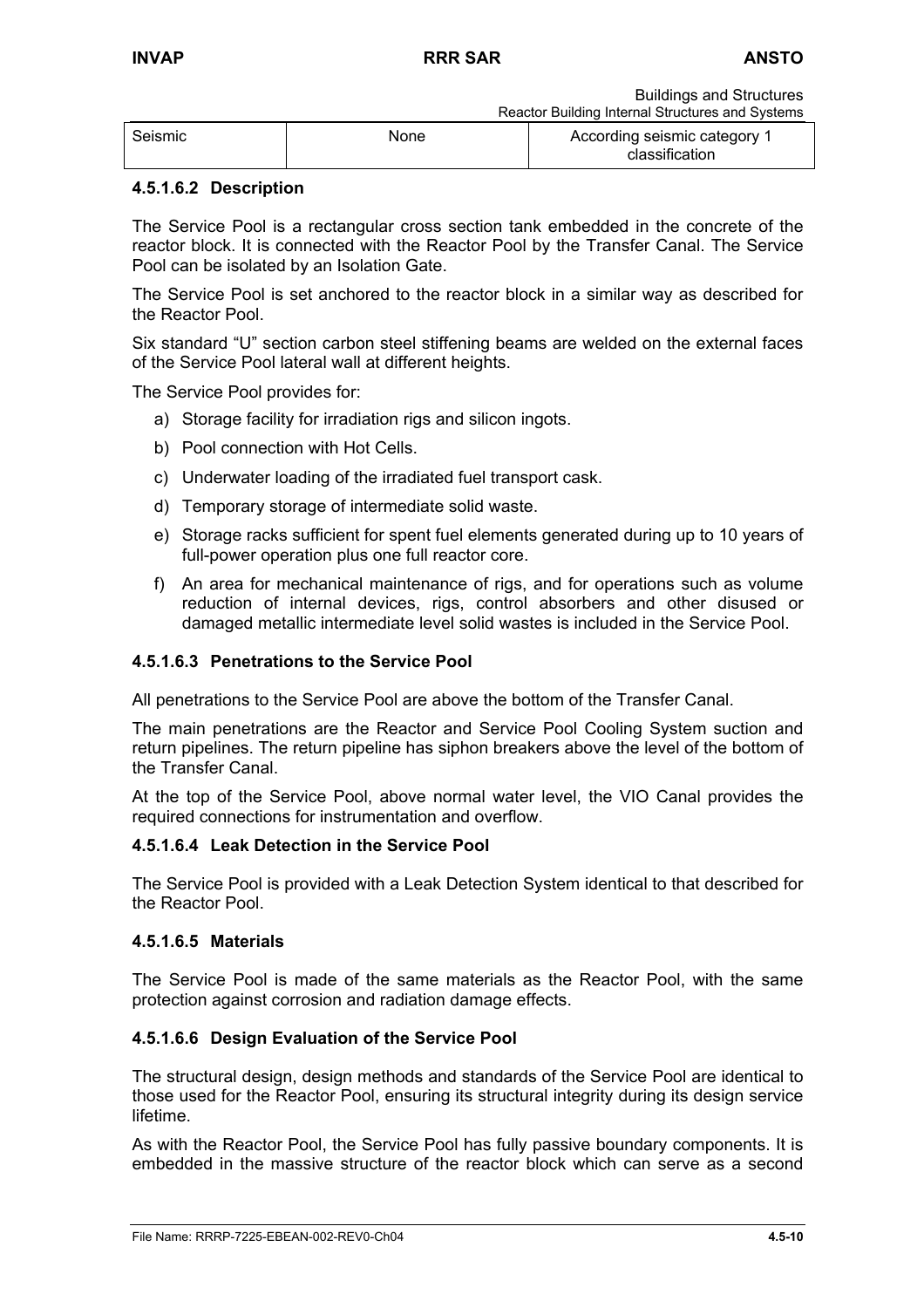Reactor Building Internal Structures and Systems

barrier to the pool metallic boundary, it is provided with a leak detection system and its penetrations are fully inspected and tested during construction

In case of failure of the Reactor and Service Pool Cooling System, the spent fuel and irradiated material stored in the Service Pool would be cooled by natural circulation of Service Pool water, making the Service Pool highly reliable in its cooling function.

All penetrations to the Service Pool are above the level of the Transfer Canal and ensure that in case of Loss of Coolant Accident events in the Service Pool penetration pipes, or in the Reactor Pool, the water level in the Service Pool would be maintained at least at the level of the bottom of the Transfer Canal which is well above the top of the spent fuel rack. The thermohydraulic analysis performed during the Detail Engineering demonstrated that the amount of water retained in this case is sufficient to provide cooling by natural convection to the spent fuel and any other irradiated material to be stored in the Service Pool.

Siphon effect breakers on the Reactor and Service Pool Cooling System pipeline in the Service Pool impede draining of the pool during any postulated Reactor and Service Pool Cooling System Loss of Coolant Accident event and ensure that the water level is maintained to at least the level of the bottom of the Transfer Canal. Structural integrity of the Service Pool during a SL2 seismic event was fully evaluated during the Detail Engineering Stage.

Analysis of LOCA events is given in Chapter 16, Section 16.11. Consideration of these events indicates that no risks are posed in relation to the cooling of spent fuel and irradiated material in the Service Pool.

## **4.5.1.7 Transfer Canal**

#### **4.5.1.7.1 Design Basis**

The Transfer Canal has been designed to satisfy the following requirements:

- a) To provide a passage for the transfer of fuel elements and other irradiated material from the Reactor Pool to the Service Pool.
- b) To provide biological shielding during transfer of fuel elements and other irradiated material from the Reactor Pool to the Service Pool.
- c) To provide the means to isolate the Service Pool from the Reactor Pool during reactor shutdown if it is required to partially drain the Reactor Pool for maintenance or inspection purposes.

The following Design Bases are adopted:

|               | Normal condition    |                | <b>Abnormal Condition</b>                      |                |  |
|---------------|---------------------|----------------|------------------------------------------------|----------------|--|
|               | Minimum<br>Maximum  |                | Maximum                                        | Minimum        |  |
| Process Fluid | Demineralised water |                | Demineralised water                            |                |  |
| Temperature   | $45^{\circ}$ C      | $15^{\circ}$ C | $60^{\circ}$ C                                 | $10^{\circ}$ C |  |
| Humidity      | 100%                |                | Atmospheric                                    |                |  |
| Seismic       | None                |                | According seismic category 1<br>classification |                |  |
| Neutron flux  | N/A<br>N/A          |                |                                                | None           |  |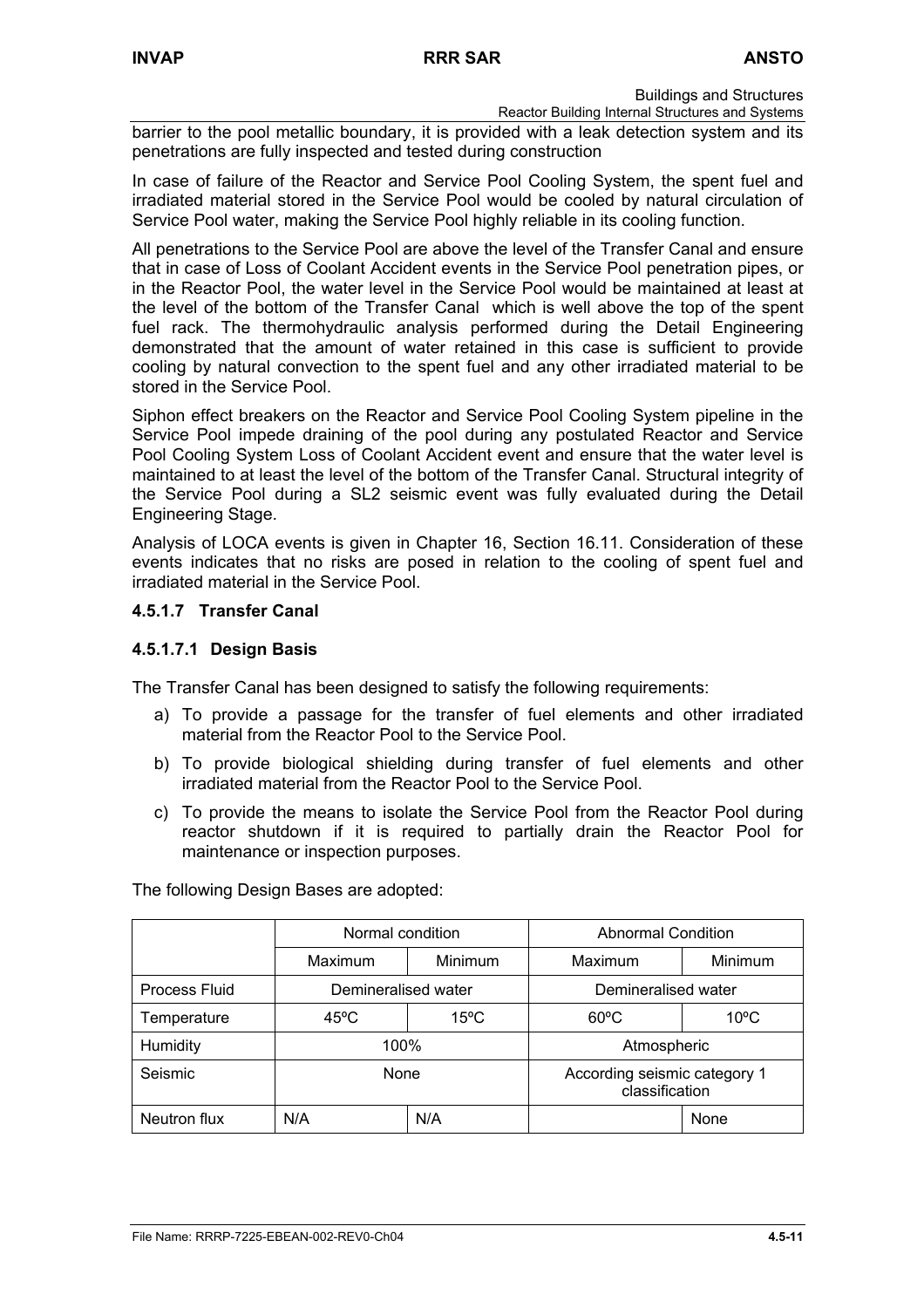# **4.5.1.7.2 Description**

The Transfer Canal connects the Reactor Pool with the Service Pool to allow the transfer of fuel elements, rigs and irradiated materials that require underwater transportation as a means of providing shielding. The Transfer Canal provides an adequate height of water above the top level of the fuel elements during transfer.

The Isolation Gate allows isolation of the Reactor Pool from the Service Pool in order to enable reduction of the water level of the Reactor Pool independently of that in the Service Pool.

## **4.5.1.7.3 Materials**

The Transfer Canal is made of stainless steel. The adequacy of this material for Reactor Pool components is discussed in Chapter 5.

## **4.5.1.8 Operations Bridge**

## **4.5.1.8.1 Design Basis**

The Operations Bridge has been designed to satisfy the following requirements:

- a) to provide access for operation and maintenance staff to carry out operation and maintenance procedures inside the Reactor and Service Pools.
- b) to maintain its position during the design basis earthquake and not fall into the reactor or service pools..

The following Design Bases are adopted:

| Parameters                          | Units       | Normal |            | Abnormal |                  |
|-------------------------------------|-------------|--------|------------|----------|------------------|
| <b>Ambient Temperature</b>          | $^{\circ}C$ | 20     | 25         |          | 47               |
| Ambient Pressure – refer Ch 7       | kPa g       |        |            |          |                  |
| <b>Ambient Humidity</b>             | $\%$        | 40     | 60         | N/A      | 100              |
| Vibration                           |             |        | <b>OBE</b> |          | <b>SSE</b>       |
| <b>Peak Horizontal Acceleration</b> | g           | 0      | 0.09       | 0        | 0.3 <sub>g</sub> |
| Peak vertical acceleration          |             |        | 0.06       |          | 0.2 <sub>g</sub> |

#### **4.5.1.8.2 Description**

The function of the Operations Bridge is to allow the movement of the operators over the Reactor Pool, Service Pool and Transfer Canal areas to view and have vertical access to the internal areas of the pools. The bridge enables operational tasks and transfer of components and irradiated material between pools to be performed.

The Operations Bridge moves along rails embedded in the floor of the Reactor Hall and it is provided with an anti-derail system.

It uses an electrical transmission system.

#### **4.5.1.9 Fabrication of Components**

Fabrication of Reactor Pool, Service Pool, Transfer Canal and Operations Bridge was performed in accordance with the standards identified in Chapter 2.

During fabrication, no tools were used that produced contamination or degradation of the pool materials. The pools, pool sub-components and the fabrication tools were protected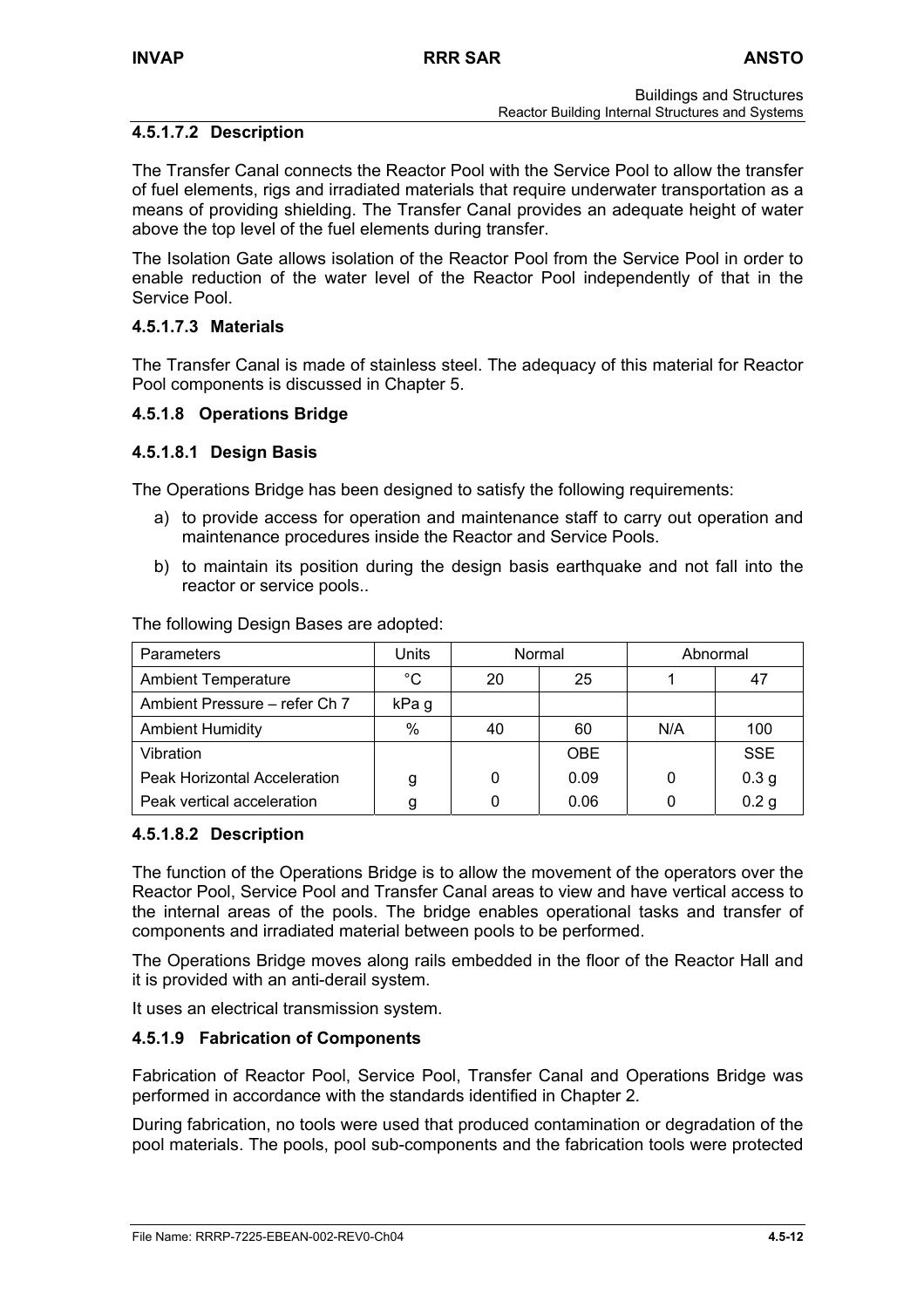Reactor Building Internal Structures and Systems

to prevent bumping, scratching or other damaging effects during handling and storage operations.

The following tests were performed during fabrication of the Reactor and Service pools and Transfer Canal:

Dye penetrant test

X-Ray test

Leak test (where applicable)

The extent of testing met or exceeded the requirements of the applicable codes in all instances.

#### **4.5.1.10 Shipment and Installation**

The design has made provision for the incorporation of components and structures needed for the appropriate shipment and installation of the pools and associated structures.

Containers with the required devices to facilitate hoisting and transportation were included in the design.

Covers and protection for shipment and installation to ensure pool cleanliness were included in the design.

Packing, handling, storage, transport and installation procedures required examination of the structures on arrival at site for evidence of contamination as a result of damage to shipping covers. No damage occurred during transportation to site.

Removable covers and auxiliary elements were clearly identifiable.

The pools were provided with all necessary lifting lugs for loading and unloading. A levelling frame for pool alignment operations was also provided for in the design.

Installation procedures ensure that the integrity of the pools was maintained, weather protection was provided, and periodic cleaning was performed using the construction scaffolds.

#### **4.5.1.11 Inspection and Testing**

Inspection and Testing of the Reactor Pool, Service Pool and Transfer Canal during manufacturing and installation met or exceeded the requirements of the applicable standards.

Stage A Commissioning tests will be conducted in accordance with the guidelines given in Chapter 15.

Inspection and testing during reactor operations will be carried in accordance with approved inspection and testing arrangements.

A Surveillance Plan to assess radiation damage, corrosion or deterioration during the projected lifetime of the facility has been developed. It consists primarily of the provision of a number of irradiation positions for sample targets of different materials to evaluate the effects of radiation on the mechanical properties of the materials.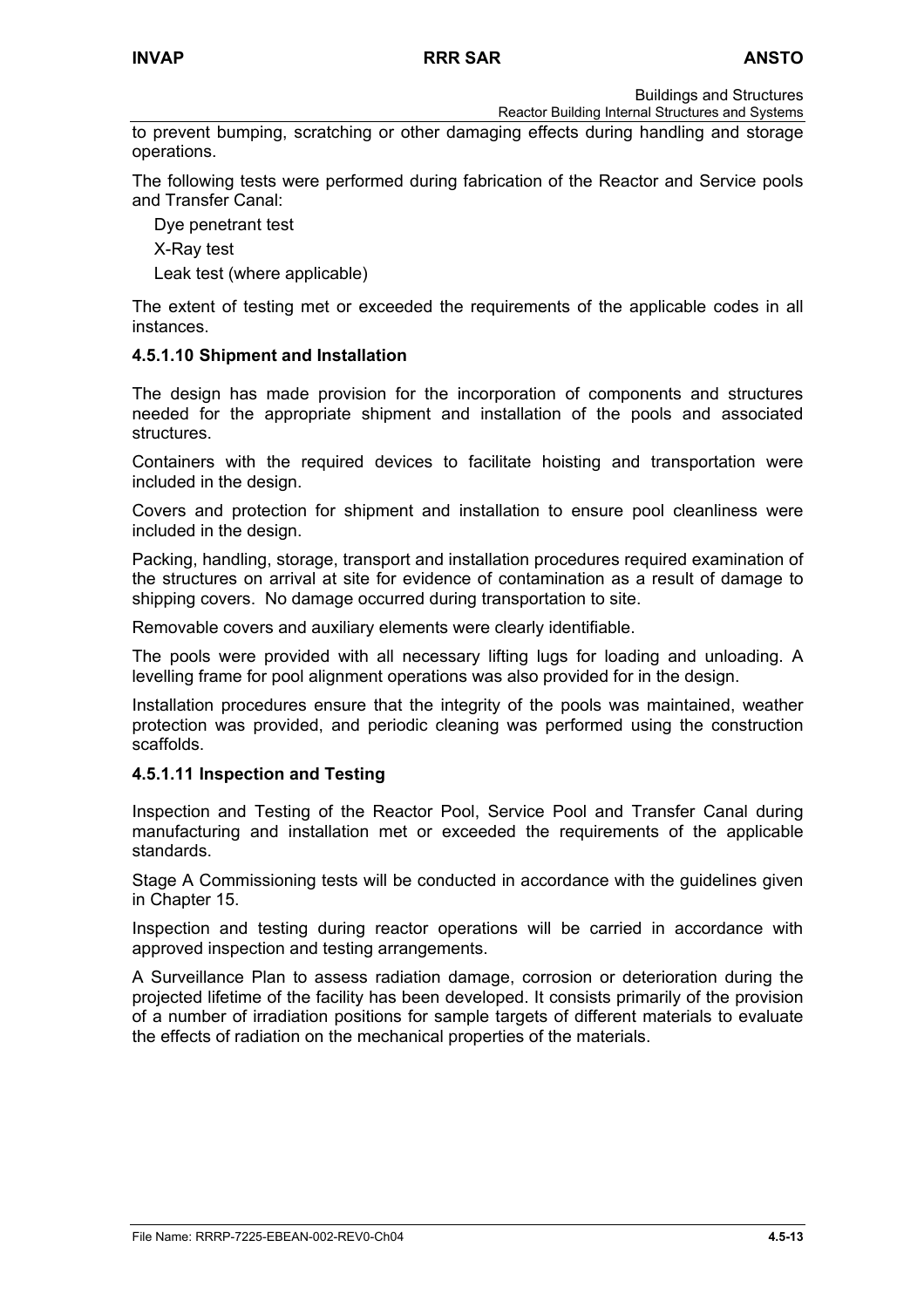# **4.5.2 Cranes**

# **4.5.2.1 Reactor Hall Crane**

## **4.5.2.1.1 Introduction**

The Reactor Hall Crane is located in the Reactor Hall. The crane is used to manipulate structures and equipment in the reactor and service pools. Spent fuel shipments in casks for irradiated fuel assembly transport are expected to be handled in batches of three casks and expected to be performed every five to eight years.

## **4.5.2.1.2 Design Bases**

The crane is designed to AS 1418 and NUREG.

The crane will withstand the Operating Basis Earthquake (OBE) without losing its operational capability after the earthquake. The crane will retain control and hold the load during the OBE event. The crane has also been designed to withstand the Safe Shutdown Earthquake (SSE) against collapse. The bridge and trolley have been designed to remain in place on their respective runways with their wheels prevented from leaving the tracks during the SSE event.

#### **4.5.2.1.3 Description**

The crane is a double girder, electric overhead travelling type. The crane is a single failure proof crane with one crab carrying both the main and auxiliary hoist units. Hoisting units and associated rope reeving systems are dual systems for each hoist. The hoist braking system includes one power control system and two holding brakes for each hoist. The hook, rope and fittings are designed to operate immersed in demineralised water.

# **4.5.2.1.4 Special Requirements**

An oil/grease collection tray is provided under each mechanism to prevent spillage on the working area. There is restricted access by means of use of a master key to operate the crane directly over the reactor and service pools area.

#### **4.5.2.1.5 Inspection and testing**

The crane has been inspected and tested during fabrication and erection and will be further tested during Stage A commissioning in accordance with the provisions included in Construction Inspection and Test Plan.

The Stage A commissioning includes functional tests, operational tests, static and dynamic load testing. The hoisting tests include a two-blocking test with protection and safety devices bypassed.

#### **4.5.2.2 Reactor Beam Hall Crane**

#### **4.5.2.2.1 Introduction**

The Reactor Beam Hall Crane is located in Reactor Beam Hall. The crane is used primarily to manipulate research components and shielding units, and is not required to lift nuclear loads. Its runway is fixed to the underside of the concrete floor slab .

#### **4.5.2.2.2 Design basis**

The crane is designed to AS1418.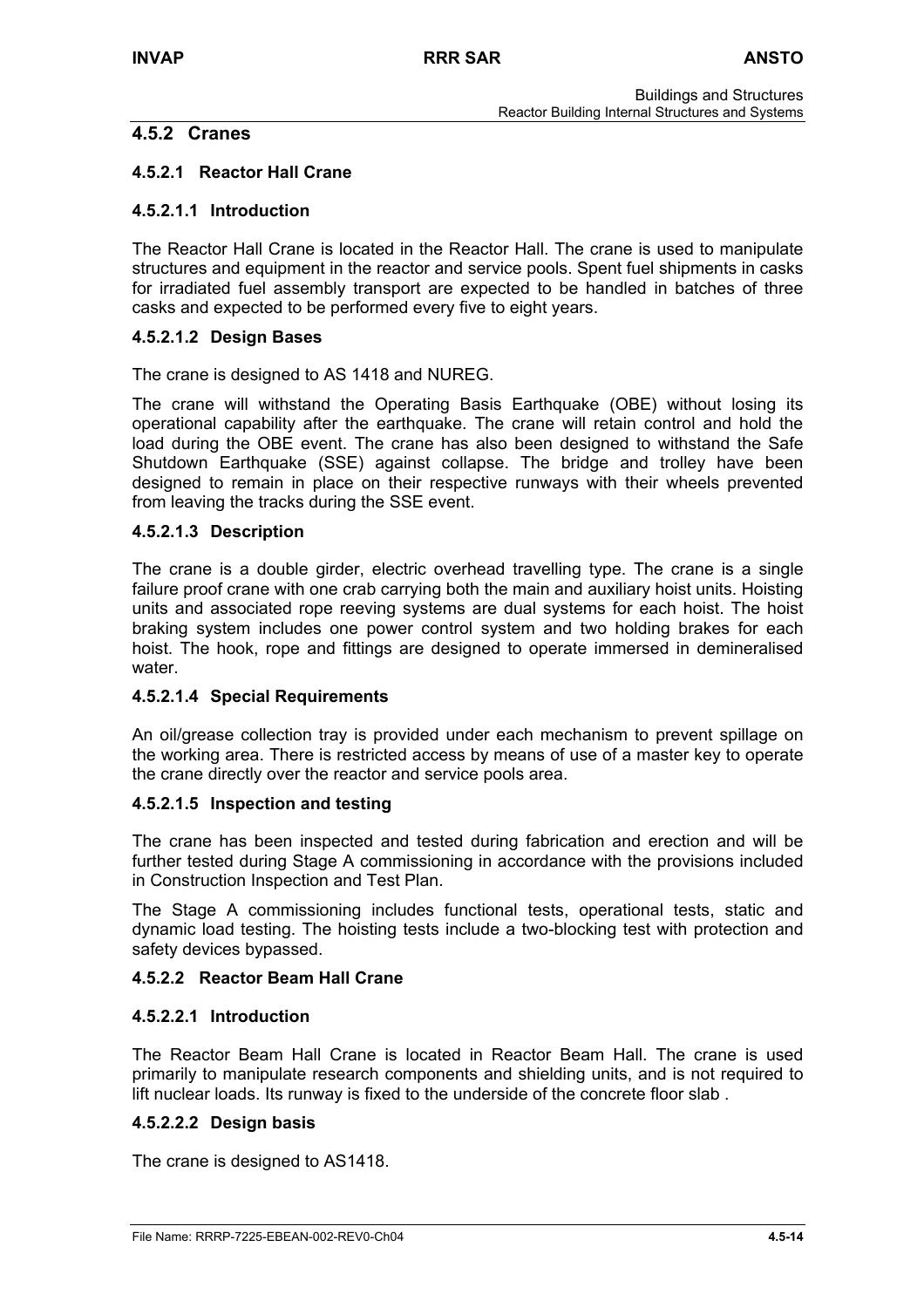## **4.5.2.2.3 Description**

The crane is a single girder, underslung construction, electric overhead travelling type. The crane travels on a semi-circular track. The crane girder spans in the radial direction and has an arc movement of approximately 205°. There is one crab carrying the main hoist unit.

## **4.5.2.2.4 Special requirements**

Vibration and noise from the crane operation is designed to be as low as reasonably achievable and not affect normal operation of the neutron scattering instruments or the Safety Category 1 systems.

Operation of the crane is designed to cause minimal electrical interference to the neutron scattering instruments.

An oil/grease collection tray has been provided under each mechanism to prevent spillage on the working area.

## **4.5.2.2.5 Inspection and testing**

The crane has been inspected and tested during fabrication and erection and will be tested during commissioning in accordance with the provisions included in the Construction Inspection and Test Plan.

The Stage A commissioning will include functional tests, operational tests, static and dynamic load testing.

Subsequent regular testing will confirm the on-going adequacy of its safety-related parameters.

#### **4.5.2.3 Radioisotope Flask Hoist**

### **4.5.2.3.1 Introduction**

The Radioisotope Flask Hoist is located in Isotope Handling, Storage, Loading/Unloading areas and Truck Access. The hoist is used primarily for handling of transport casks for radioisotopes to and from the truck.

#### **4.5.2.3.2 Design bases**

The hoist has been designed to AS 1418 and NUREG, and fitted with double brakes to allow handling of potentially hazardous materials.

#### **4.5.2.3.3 Description**

The hoist is an electrically operated wire rope type.

#### **4.5.2.3.4 Inspection and testing**

The hoist has been inspected and tested during fabrication and erection and will be tested during Stage A commissioning in accordance with the Construction Inspection and Test Plan.

The commissioning will include functional tests, operational tests, static and dynamic load testing. Subsequent regular testing will confirm the on-going adequacy of its safetyrelated parameters.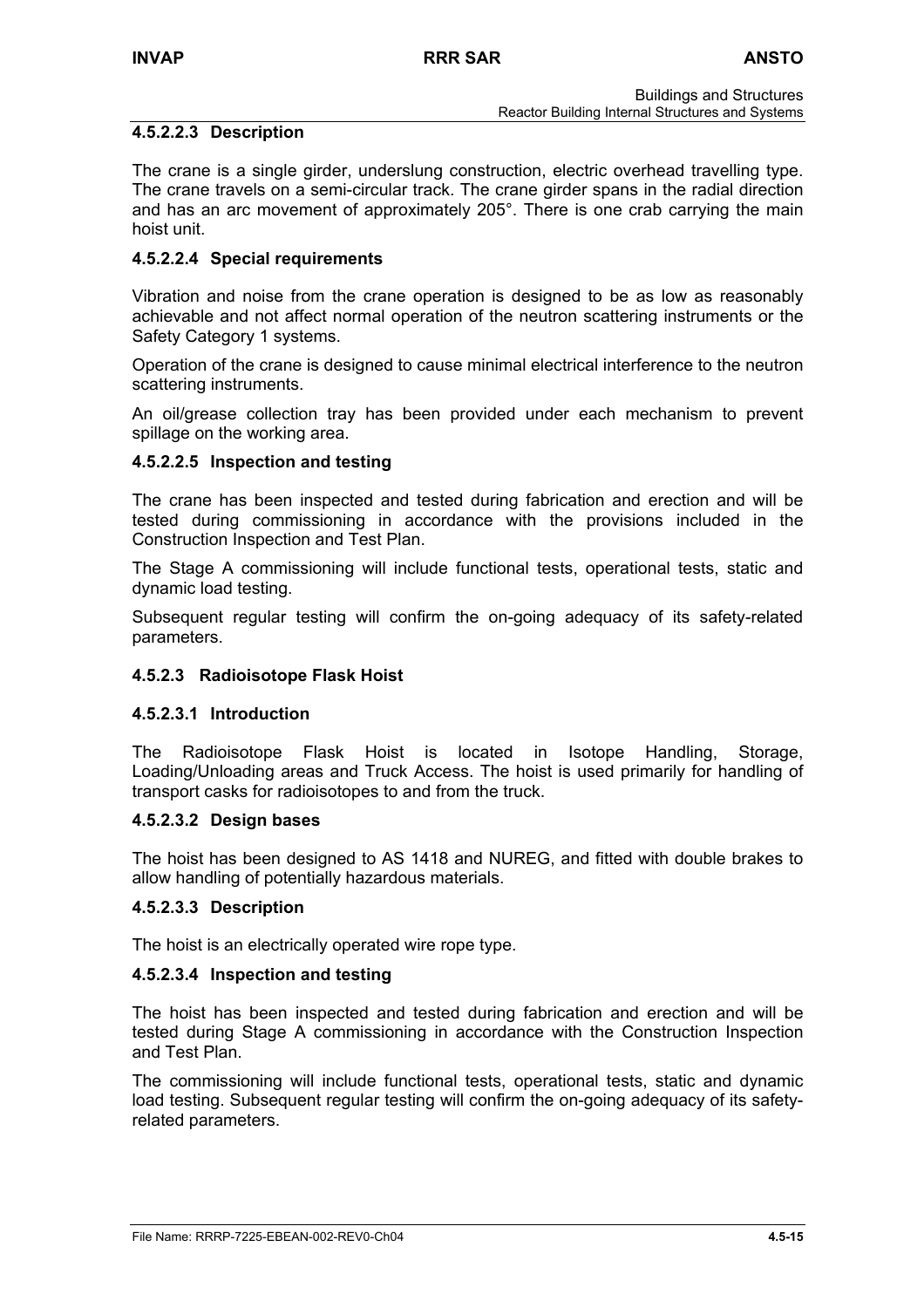Reactor Building Internal Structures and Systems

# **4.5.2.4 Hoists and Lifting Devices**

In addition to the above, hoists and lifting devices of various capacities and characteristics are distributed throughout the facility in order to carry out different operational and maintenance activities. The provision of these hoists is consistent with the ALARA approach and assists in minimising handling times in areas subject to a potential irradiation risk by simplifying the manipulation of large items of equipment.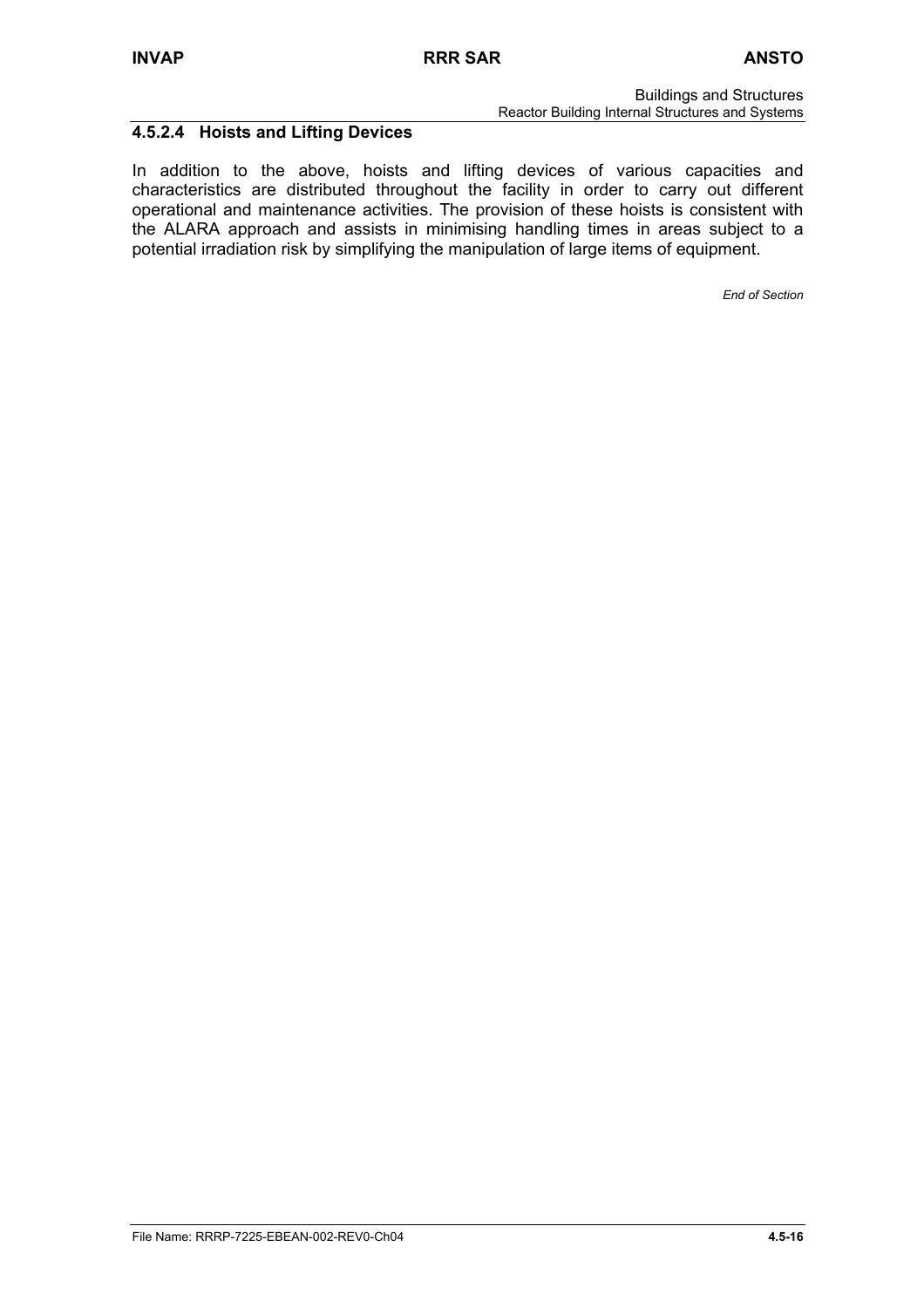# **Table 4.5/1 Main Internal Components of the Reactor Pool**

| <b>Designation</b>                                      |  |  |
|---------------------------------------------------------|--|--|
| Primary cooling system inlet plenum                     |  |  |
| Reflector vessel                                        |  |  |
| SSS pipeline                                            |  |  |
| Chimney (riser)                                         |  |  |
| Chimney structure                                       |  |  |
| <b>EMWS</b> injection pipeline                          |  |  |
| Core grid                                               |  |  |
| Fuel clamp                                              |  |  |
| Lateral Control rod plate                               |  |  |
| Central control rod plate                               |  |  |
| Control rod guide box                                   |  |  |
| Control rod guide box fastener                          |  |  |
| Primary cooling system internal pipeline                |  |  |
| Pool cooling system internal pipeline                   |  |  |
| Heavy water cooling system internal pipeline            |  |  |
| Primary cooling system flap valve                       |  |  |
| Pool cooling system flap valve                          |  |  |
| Pneumatic conveyor system - Thermal Neutron<br>Flux Rig |  |  |
| Pneumatic conveyor system - Fast Neutron<br>Flux Rig    |  |  |
| N.A.A. pneumatic conveyor system                        |  |  |
| DNAA pneumatic conveyor system                          |  |  |
| <b>Bulk irradiation facility</b>                        |  |  |
| NTD silicon irradiation facility                        |  |  |
| NTD flux flattening device                              |  |  |
| Cold neutron source in- pile assembly                   |  |  |
| Hot neutron source housing                              |  |  |
| Fuel storage rack                                       |  |  |
| Rig (bulk and NTD) storage rack                         |  |  |
| Control rod storage rack                                |  |  |
| Operation tool rack                                     |  |  |
| Lighting system supports                                |  |  |
| General purpose working table                           |  |  |
| Internal protections                                    |  |  |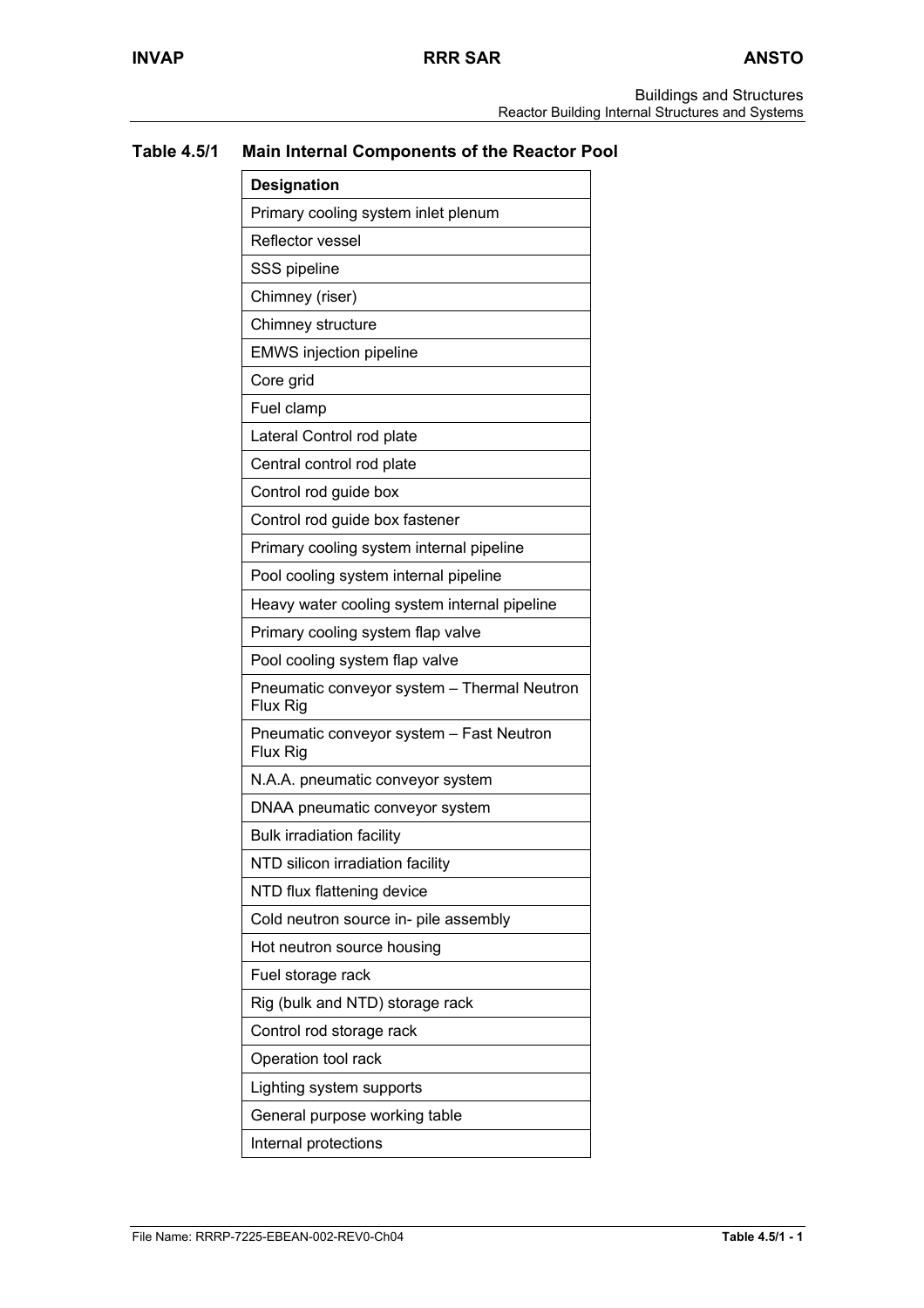Buildings and Structures Reactor Building Internal Structures and Systems

| <b>Designation</b>                     |  |  |
|----------------------------------------|--|--|
| Fission counter support                |  |  |
| Ionisation chamber container           |  |  |
| Escape ladder                          |  |  |
| Internal maintenance platform          |  |  |
| Siphon breaker, primary cooling system |  |  |
| Siphon breaker, pool cooling system    |  |  |
| Mechanisms penetrations                |  |  |
| Thermal neutron beam TG1, TG2 & TG3    |  |  |
| Thermal neutron beam TG4               |  |  |
| Cold neutron beam CG1, CG2 & CG3       |  |  |
| Cold neutron beam CG4                  |  |  |
| Hot neutron beam HG1 & HG2             |  |  |
| Hot water layer deflector              |  |  |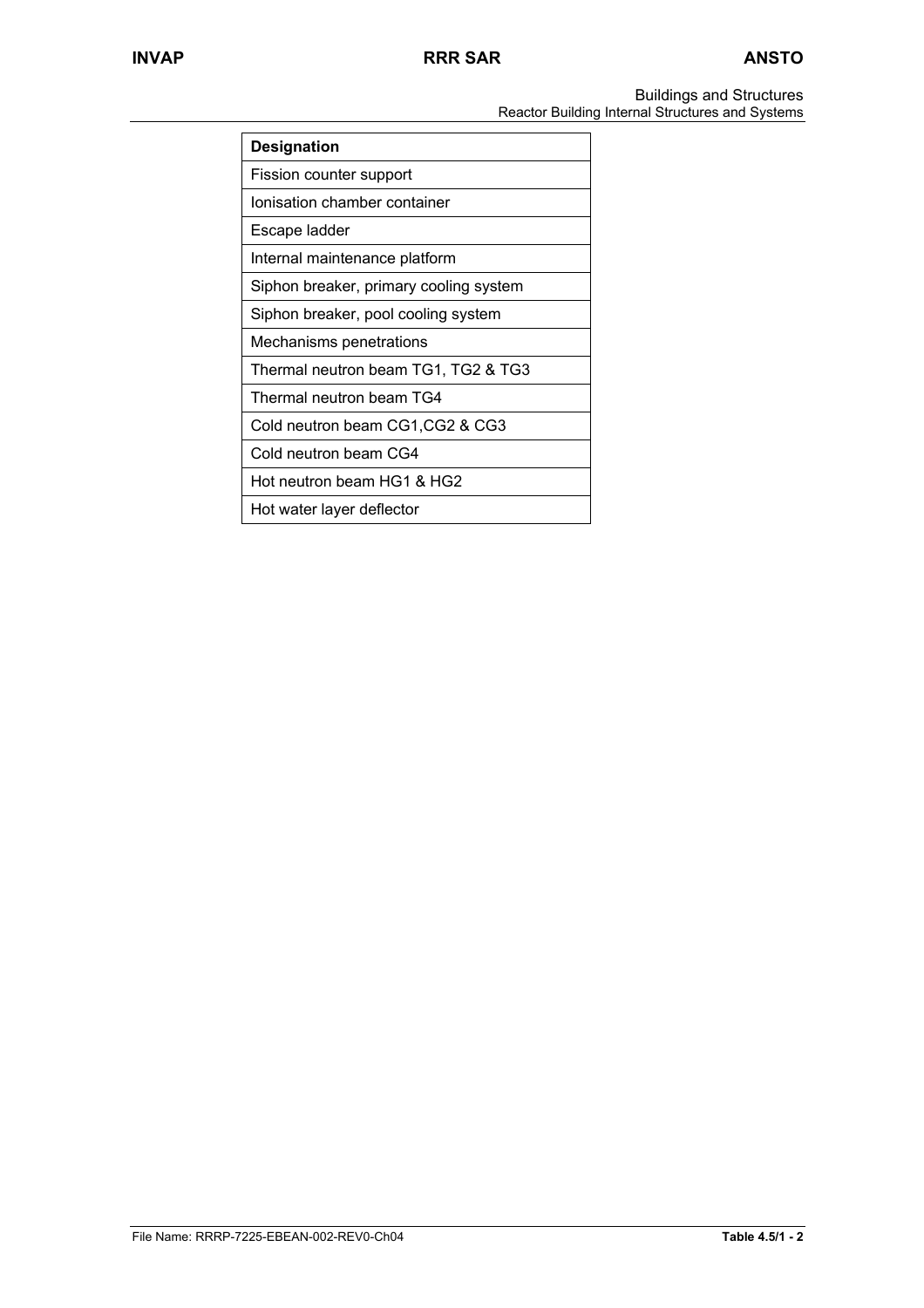# **Table 4.5/2 Reactor Pool Main Pipelines**

| Identification                                            |
|-----------------------------------------------------------|
| Primary cooling inlet                                     |
| Primary cooling outlet                                    |
| Reactor & Service Pool cooling<br>system inlet            |
| Reactor & Service Pool cooling<br>system outlet           |
| Reactor Pool Hot water layer inlet                        |
| Reactor Pool Hot water layer outlet                       |
| Overflow (skimming)                                       |
| <b>CRD</b> flushing                                       |
| Emergency Make Up Water system<br><b>Injection Line 1</b> |
| Emergency Make Up Water system<br>Injection Line 2        |
| <b>RCPS inlet</b>                                         |
| <b>RCPS outlet</b>                                        |
| Reflector Vessel Drainage Pipe                            |
| <b>RCPS Expansion Tank Connection</b><br>Line             |
| SSS drainage                                              |
| Core pressure drop measurement                            |
| CNS process lines                                         |

*End of Tables*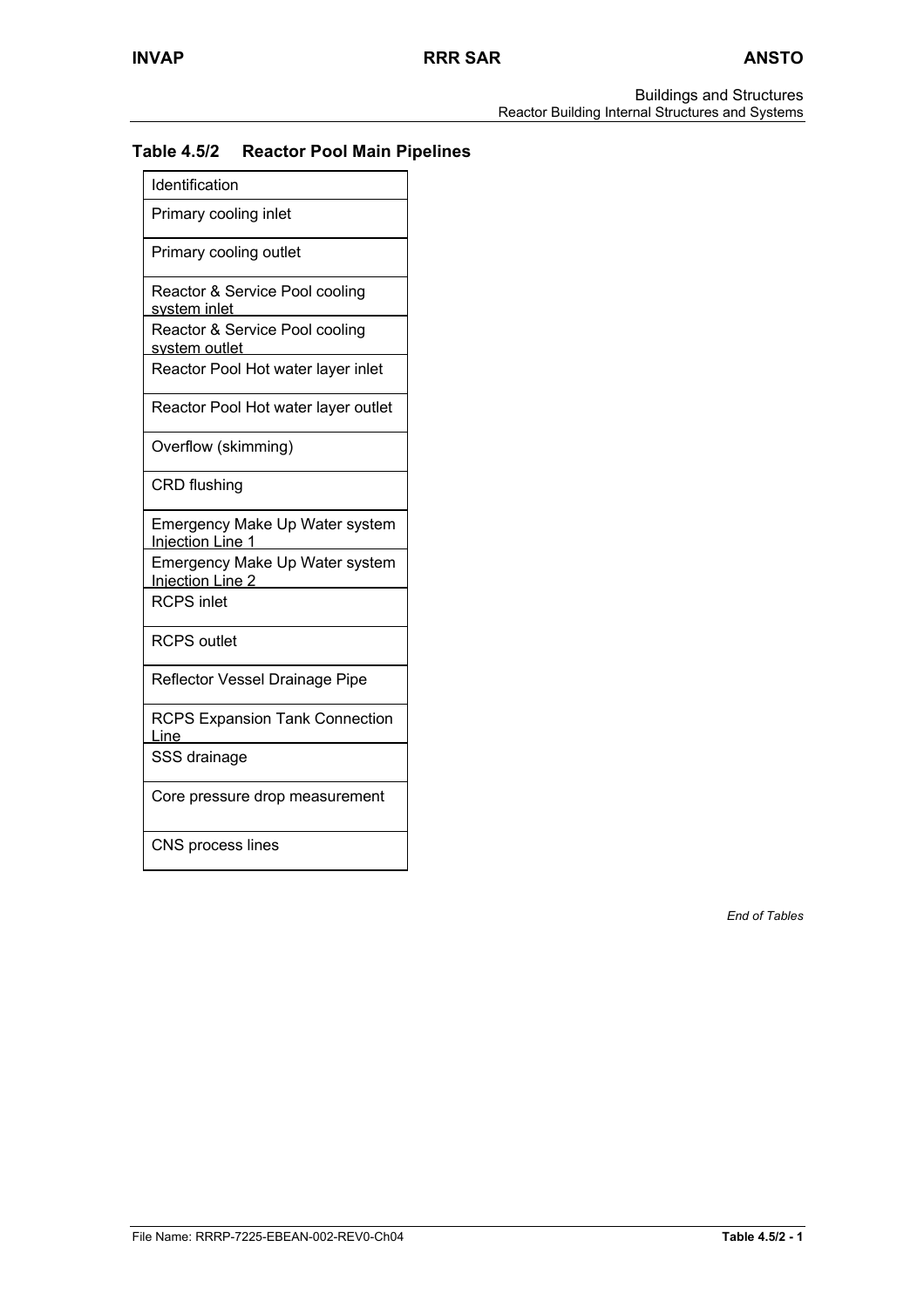

Control Rod Drive Room side

*End of Figures*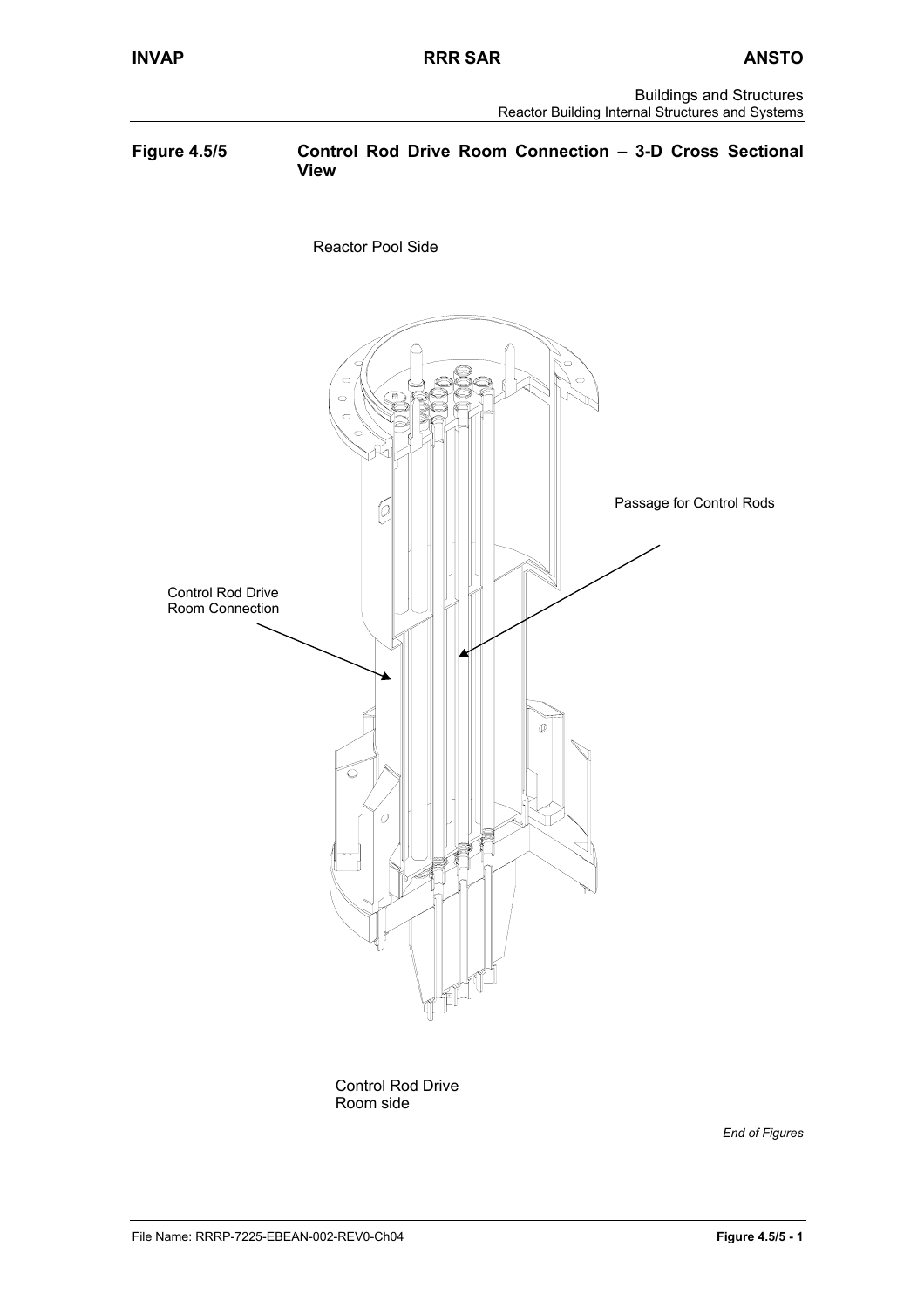# **4.6 NEUTRON GUIDE HALL**

# **4.6.1 Architectural Layout**

As indicated in Section 4.2, the Neutron Guide Hall (NGH) is located adjacent to the Reactor Building. The design incorporates a light-weight steel-framed curved roof incorporating a central high-level lantern to provide a good level of natural lighting. On both the eastern and western sides of the Main Hall are single-storey bays containing laboratories, offices and amenities.

The perimeter walls of the Neutron Guide Hall above the side bays are clad with steel faced and fire retardant cored panels as allowed by the Building Code of Australia. The northern end wall is glazed at its lower levels. External walls of the side bays feature precast panels below window sill level.

Servicing the Main Hall is an overhead travelling gantry crane. Beneath and integral with the floor are several large services ducts for future services.

The Neutron Guide Bunker, with walls and roof slab (for radiation shielding), projects from the Reactor Building into the NGH. Multiple beam guides extend from the Bunker to research equipment described elsewhere in this report.

The bay on the western side of the NGH contains offices, meeting room and amenities for NGH technical staff, Instrument Cabins to, NGH Service Room a Clean Lab and an Electrical Lab. Exit doors to the outside of this side bay are located at its centre and at both ends.

The bay on the eastern side also contains offices and amenities, including those for Nuclear Technology staff, plus Instrument Cabins, and laboratories for Biology, Cryogenic , Furnace , High Pressure , Chemistry and the NGH Computer Room . As with the western side bay, exit doors are provided both at its centre and at either end. Immediately over the eastern side bay and adjoining the main Hall is the Group Tour Viewing Gallery accessed over bridge from the Main Entrance Building.

The Nuclear Technology area is separated from the Physics area. An Instrument workshop , Instrument Store , SCADA Computer Maintenance room and offices are located in this zone with access from the northern stair or lift in the reactor building. There are no Safety Category 1 systems or nuclear materials in this area and health physics clearance is required for plant and equipment brought into the area.

# **4.6.2 Structure**

Floor slabs in the main NGH area have saw joints at various centres. They are poured over a smooth finished concrete blinding which is itself poured directly on the trimmed rock surface. Where the existing rock surface tends to fall away towards the northern end, mass concrete has been used from underside of the floor slab down to rock. The blinding concrete facilitated the installation of a polythene moisture barrier and provided rigid support for reinforcing bar chairs.

Thinner floor slabs as appropriate are provided under the rooms in the eastern and western side bays.

The curved high-level roof over the main NGH is supported by bow-string trusses consisting of a curved tubular top chord with a Macalloy bar bottom chord and tubular web members. When subject to wind uplift, the top chord acts as a catenary to resist the load and horizontal reactions are taken by the rods and struts external to each main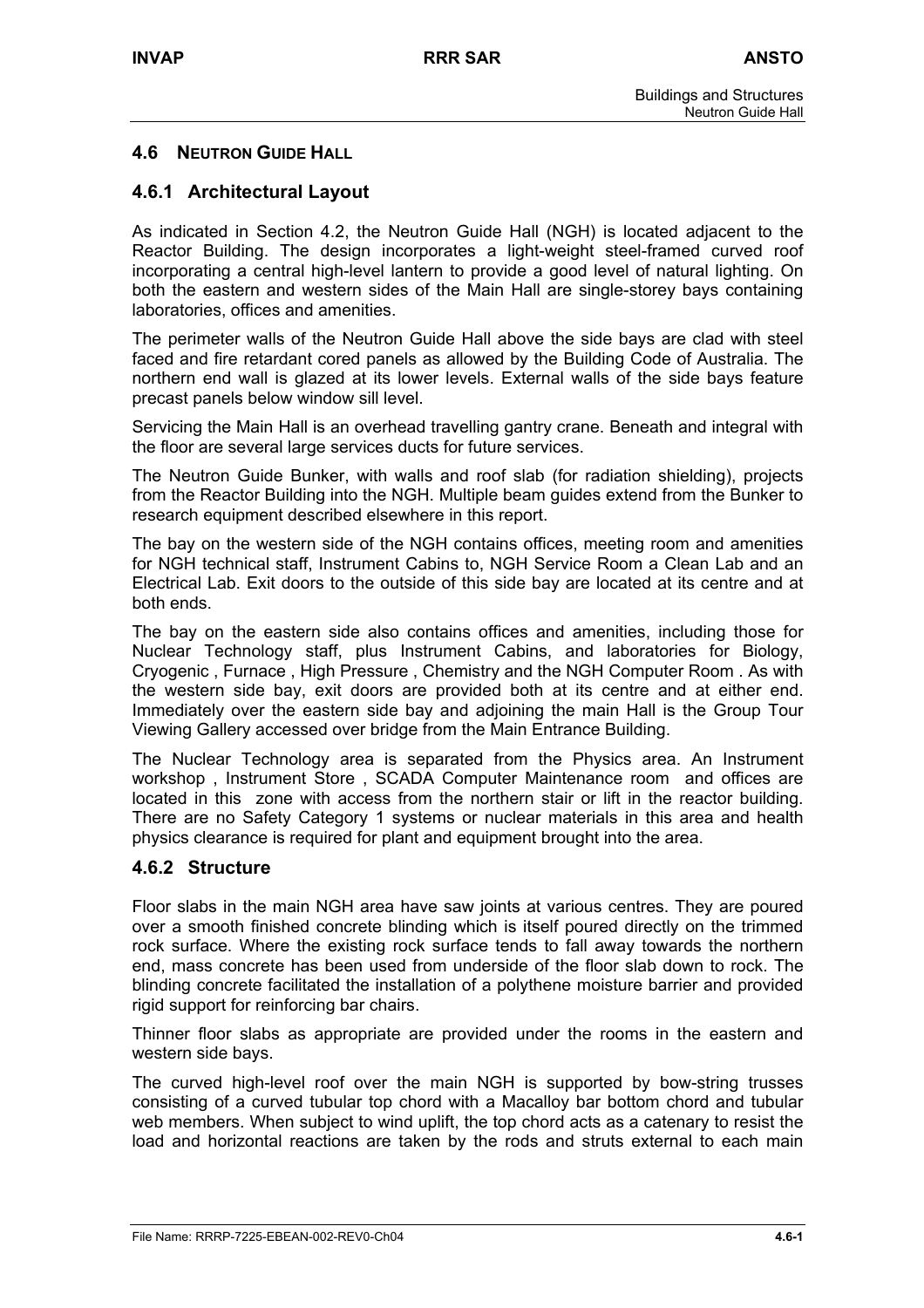column. The Macalloy bar bottom chords are pretensioned to guard against buckling during uplift conditions.

Note that, whereas the structure of the Neutron Guide Hall is Seismic Classification 3 in the context of this project and therefore is not required to resist the OBE or SSE events, provision has been made to ensure that failure of the NGH part of the facility in these events will not adversely affect the adjacent Reactor Building and its Safety Category 1 systems. The NGH structure, along with its services, systems and connection details, has been designed to ensure that this is the case.

# **4.6.3 Internal Services**

## **4.6.3.1 Cranes**

#### **4.6.3.1.1 General**

Overhead cranes associated with the Neutron Guide Hall are designed to comply with AS 1418, and to withstand earthquake loads for structures in accordance with AS 1170.4

Each crane has been inspected and tested during fabrication and erection and will be tested during commissioning. The commissioning will include functional tests, operational tests, and static and dynamic load testing.

## **4.6.3.1.2 Neutron Guide Hall Crane**

The Neutron Guide Hall Crane is located in Neutron Guide Hall Building. The crane is used primarily to manipulate research components and shielding units.

The crane is a single girder torsion box, electric overhead travelling type. There is one crab carrying the main hoist unit.

An oil/grease collection tray is provided under each mechanism to prevent oil/grease spill on the working area.

#### **4.6.3.1.3 Neutron Guide Hall Workshop and Assembly Crane**

The Neutron Guide Hall Workshop and Assembly Crane is located in Neutron Guide Hall Workshop. The crane is used primarily for maintenance purposes.

The crane is a single girder, electric overhead travelling type.

#### **4.6.3.1.4 Other Services**

Other internal services and systems in the Neutron Guide Hall and associated buildings, including electrical, fire protection, communications, security, HVAC, compressed air and hydraulics are discussed in Chapter 9 and Chapter 10 of the SAR.

# **4.6.4 Access to and from the Neutron Guide Hall**

#### **4.6.4.1 Normal Staff Movement within the NGH**

Deliveries can be made directly to the NGH through a roller door in the north wall.

Circulation is on one level to provide direct access from experiments to all instrument cabins, meeting rooms, service rooms, electronic and clean laboratories.

Clusters of instrument cabins are located on both sides of the NGH with a central corridor between laboratories to minimise travel distances and incorporate break-out spaces/egress points at three locations along both facades. Circulation over the Neutron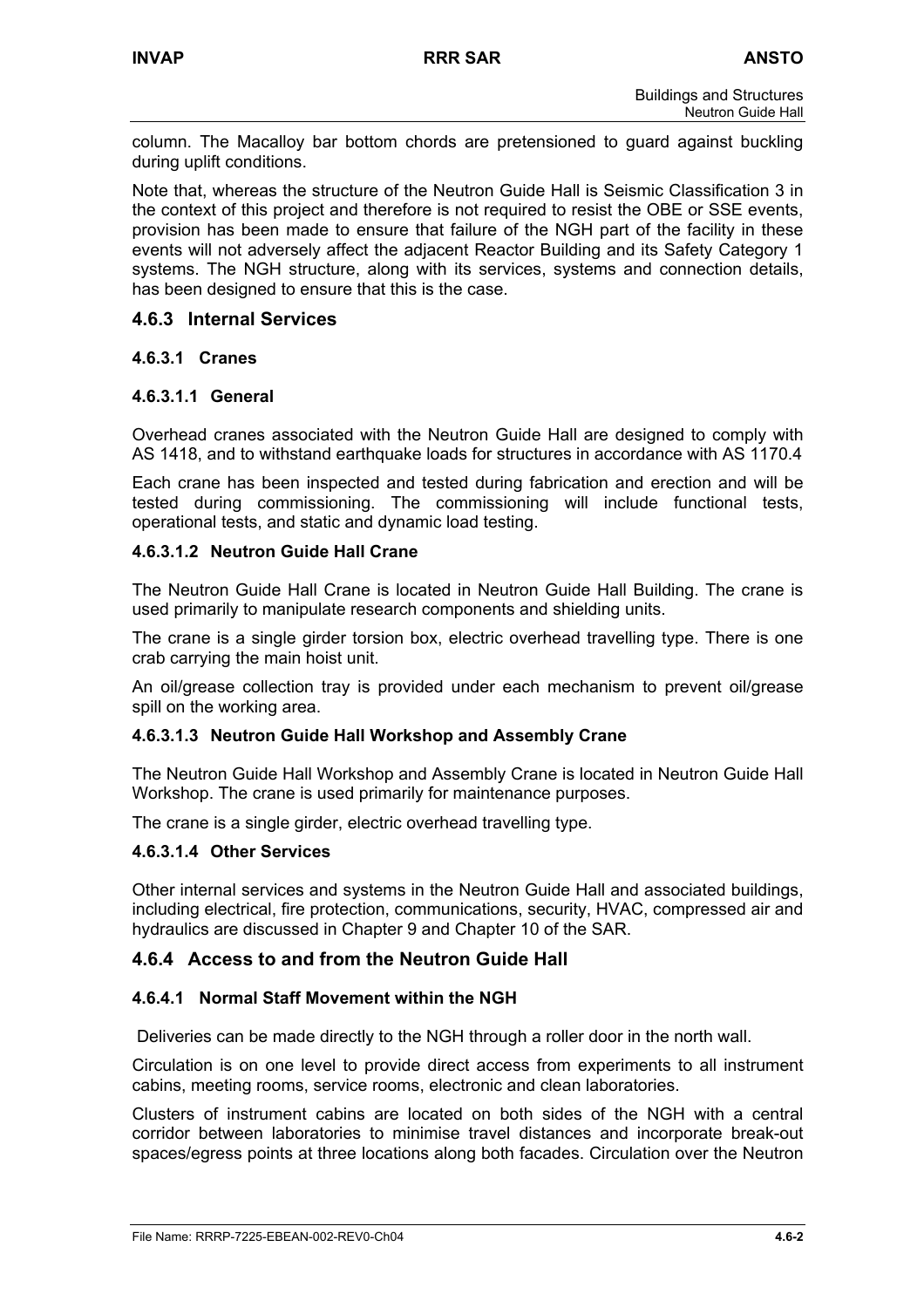Guide Bunker is provided by an elevated walkway with access from the NGH Visitor Hall and access to the Auxiliary Services Building.

## **4.6.4.2 Emergency Exits and Access**

Emergency egress from the Neutron Guide Hall is via exits directly to an open space or through horizontal exits to an open space.

There are multiple choices available to the evacuees. There are no dead ends and travel distances comply with the BCA "deemed to satisfy" provisions.

# **4.6.5 Bunker and Associated Shielding**

Bunker shielding has been designed on the basis of the radiation fields generated by the neutron beams. The bunker has a labyrinth access as well as removable roof and wall panels to permit maintenance of the neutron guides and beam shutters. Further details on shielding design are given in Chapter 12.

The research equipment (diffractometers, spectrometers, reflectometers, etc), as well as those sections of neutron guide installed outside the bunker, are provided with specific shielding. This shielding has been designed and tested on a case by case basis.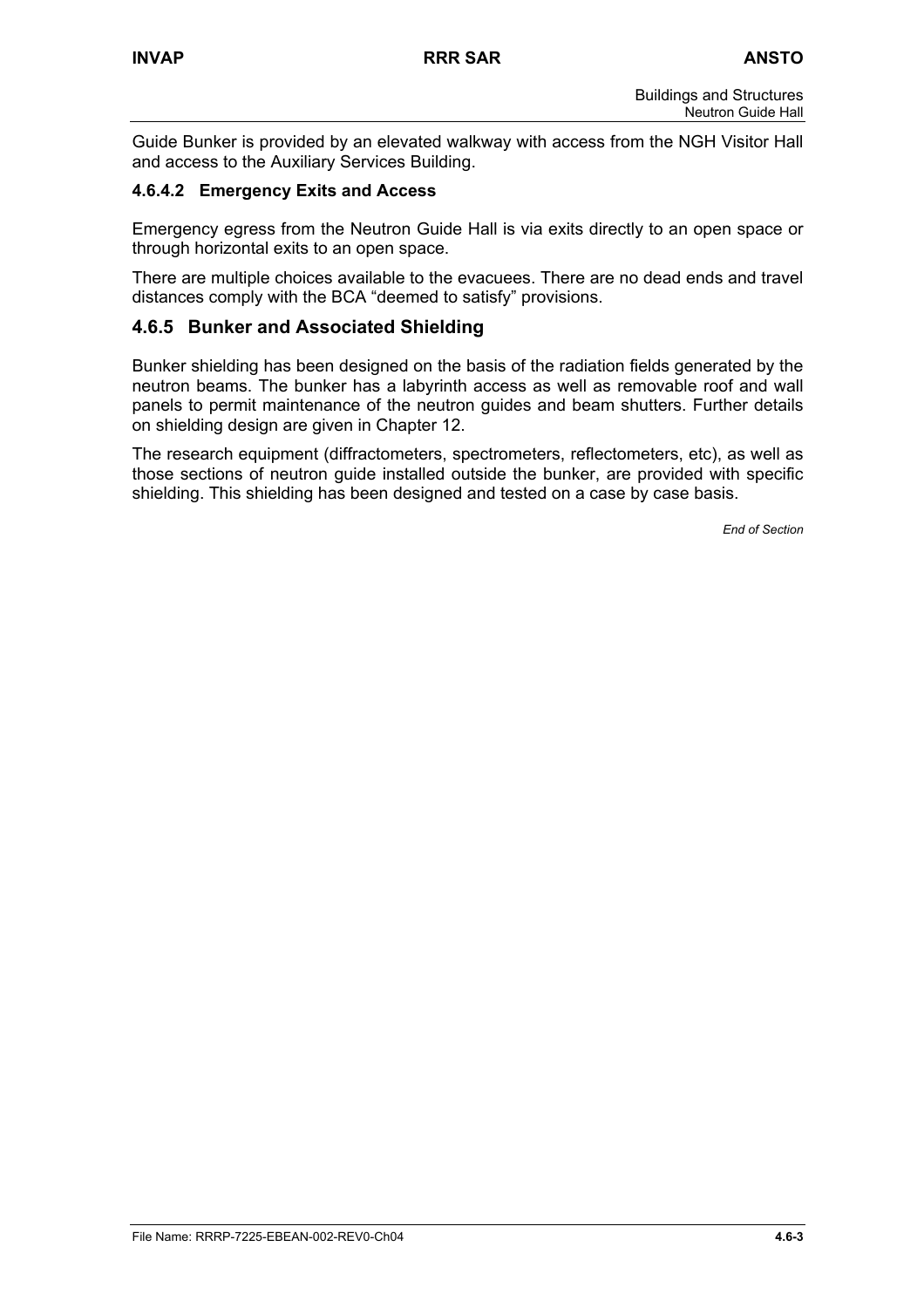# **4.7 AUXILIARY SERVICES BUILDING AND FACILITY SUBSTATION**

# **4.7.1 Description**

The Auxiliary Services Building (ASB) and the adjacent Facility Substation are located adjacent to the Reactor Building. The floor, walls and roof are of reinforced concrete construction to meet the seismic criteria, provide security protection and minimise noise transmission. A metal deck cladding is provided over the concrete roof to ensure effective weather proofing.

It contains electrical plant associated with the NPS and the SPS including transformer rooms, switchgear rooms and several UPS and battery rooms. Truck access is provided at various locations to facilitate service and replacement of plant and equipment.

The main parts of the ASB have been designed to resist the OBE and SSE seismic events. The remaining parts of the ASB have been designed to AS1170.4 with provisions to ensure that the Safety Category 1 areas are not affected by these seismic events. Internal Services

## **4.7.1.1 Auxiliary Building Crane**

The Auxiliary Building Crane is located in the Auxiliary Building. The crane is used primarily for maintenance purposes.

The crane is designed to AS 1418, and will withstand normal earthquake loads for building structures in accordance with AS1170.4.

The crane is a single girder, electric overhead travelling type. There is one crab carrying the hoist unit.

The crane has been inspected and tested during fabrication and erection and will be tested during Stage A commissioning in accordance with the Construction Inspection and Testing Plan. Functional tests, operational tests, and static and dynamic load testing will be carried out.

#### **4.7.1.2 Other Services**

Other internal services and systems in the Auxiliary Services Building are discussed in Chapter 9 and Chapter 10.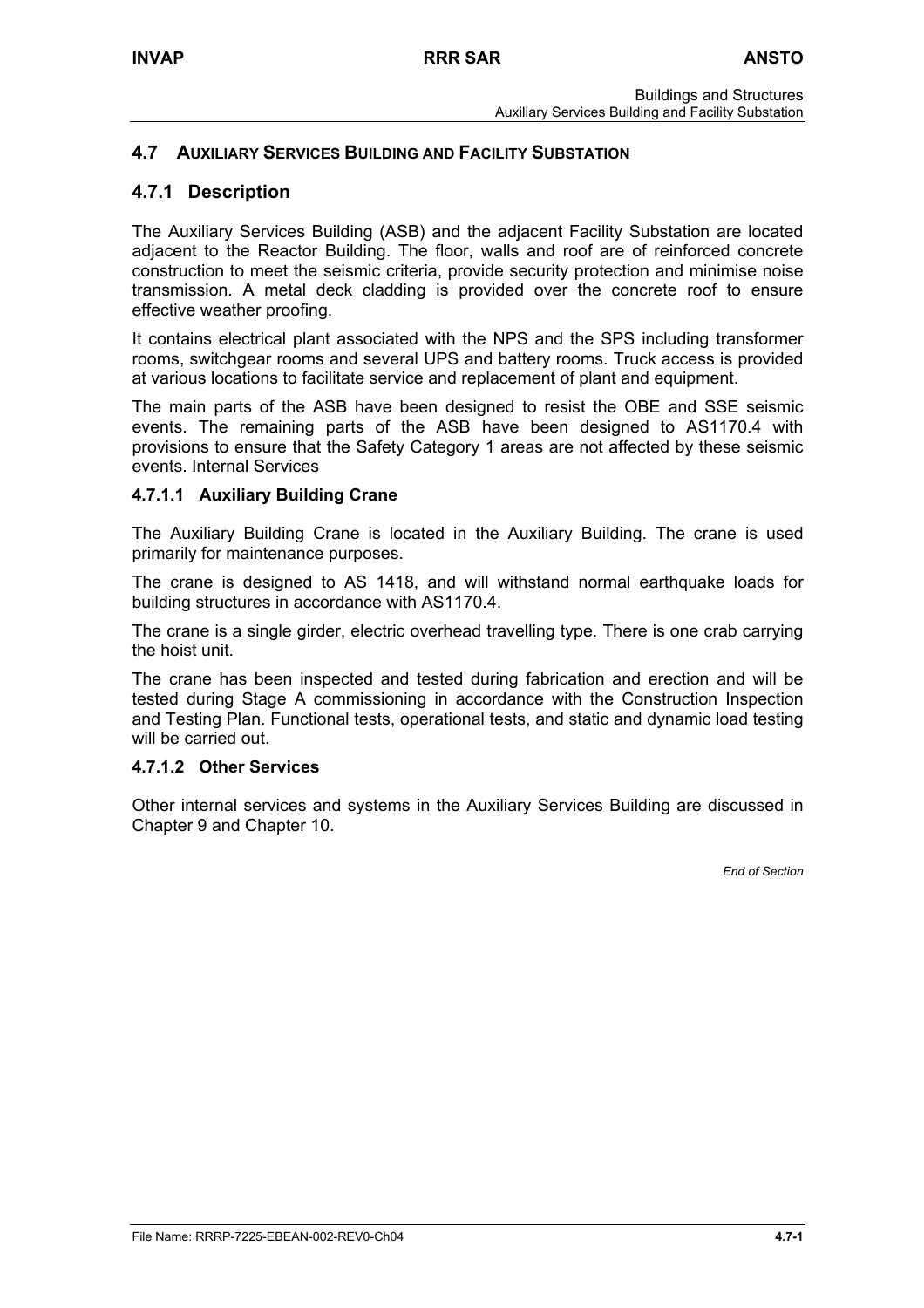# **4.8 MAIN ENTRANCE, CONFERENCE CENTRE AND GROUP TOUR AREAS**

# **4.8.1 Description**

. The building has been designed for multi-purpose use during normal working hours. It has been designed to comfortably and safely accommodate the equivalent of a 50 person bus full of passengers on a conducted tour to the Neutron Guide Hall viewing gallery or the Nuclear Technology display area.

The single-storey building located adjacent to the Neutron Guide Hall includes the principal point of entry to the complex. In contrast to the cubic mass of the Reactor Building and the curved roof of the NGH, the semi-circular form of the Visitor Centre visually frames the entry precinct and focuses the visitor toward the viewing gallery (NGH Visitor Hall) at mezzanine level adjacent to the NGH. The glazed linkages to both the NGH and the Reactor Building help to alleviate the prominence of the Reactor Building.

Exposed steelwork frames the semi-circular entry colonnade, which features glazed or precast entry panels.

The Foyer leads in one direction to the bridge leading to the NGH Visitor Hall, and in the other via a Display area to the lobby of the Reactor Building. The Visitor Centre also contains male and female amenities, a Staff Meal Room, a multi-purpose Library and a Conference Room.

The building is surrounded by paving and landscaping.

The Main Entrance building structure is designed in accordance with Seismic Category 3 (refer Chapter 2), being completely separate from the Reactor Building and containing no components relevant to the functioning of the reactor. In terms of seismic resistance, it has therefore been designed in accordance with the relevant Australian Code (i.e., AS1170 Part 4) rather than the OBE and SSE requirements applicable to the Reactor Building.